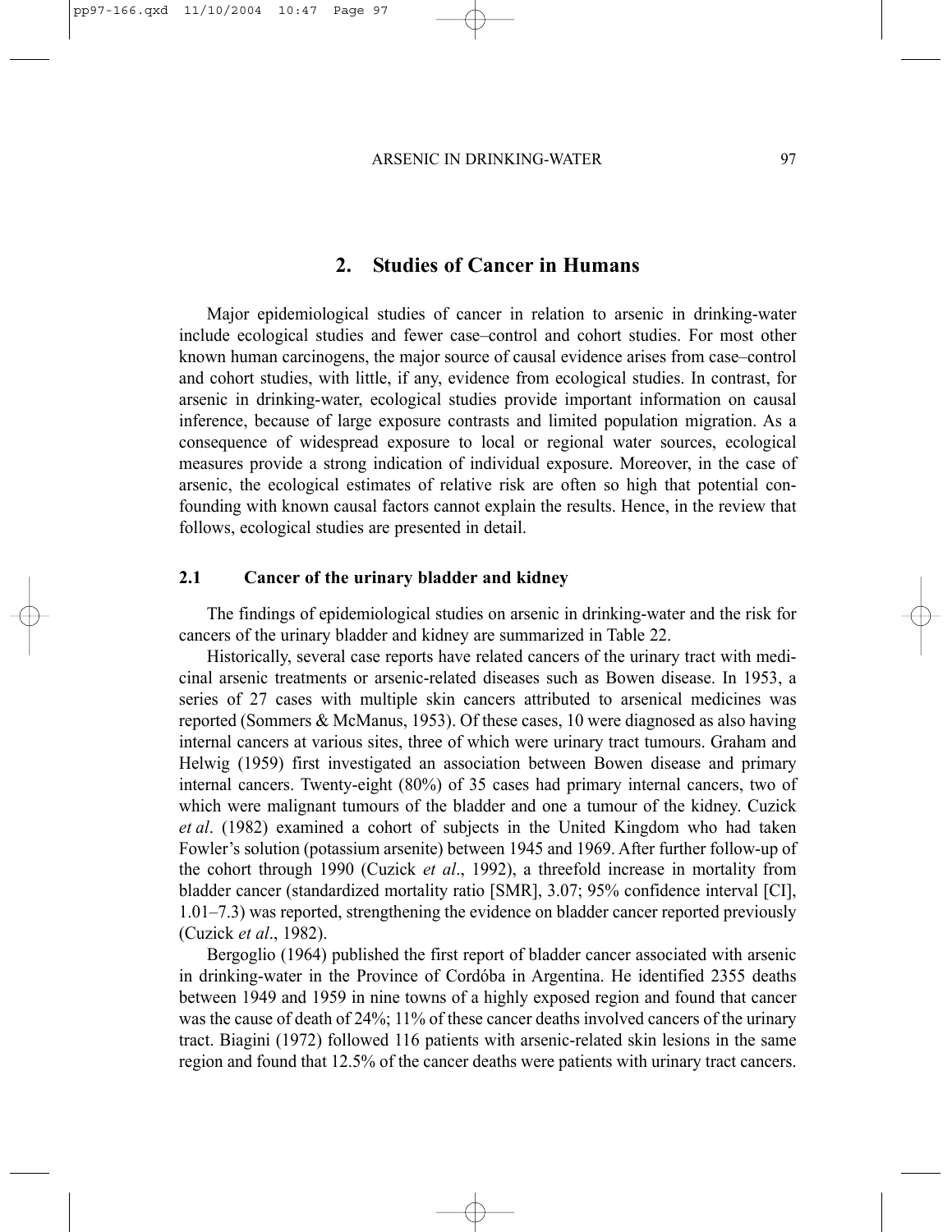| Reference              | Location                                                                 | End-point            | Exposure                                                                                          | No. of cases                                             |                                                     | Study outcome                                                                                  | Comments                                                                                                   |
|------------------------|--------------------------------------------------------------------------|----------------------|---------------------------------------------------------------------------------------------------|----------------------------------------------------------|-----------------------------------------------------|------------------------------------------------------------------------------------------------|------------------------------------------------------------------------------------------------------------|
| Ecological studies     |                                                                          |                      |                                                                                                   |                                                          |                                                     |                                                                                                |                                                                                                            |
| Taiwan                 |                                                                          |                      |                                                                                                   |                                                          |                                                     |                                                                                                |                                                                                                            |
| Chen et al.<br>(1985)  | 84 villages<br>from four<br>neighbouring<br>townships on<br>the SW coast | Mortality<br>1968-82 | Comparison of mortality in<br>an area endemic for<br>Blackfoot disease with<br>general population | <b>Bladder</b><br>Men<br>Women<br>Kidney<br>Men<br>Women | Obs/exp.<br>167/15.2<br>165/8.2<br>42/5.4<br>62/5.5 | SMR (95% CI)<br>$11.1(9.3-12.7)$<br>$20.1(17.0-23.2)$<br>$7.7(5.4 - 10.1)$<br>$11.2(8.4-14.0)$ | Reference: national rates                                                                                  |
| Chen et al.<br>(1988a) | Area endemic<br>for Blackfoot<br>disease                                 | Mortality<br>1973-86 | Village of residence; median<br>arsenic levels of well-water<br>samples                           | <b>Bladder</b><br>Men                                    |                                                     | <b>SMR</b><br>3.1                                                                              | Age-standardized mortality<br>rates per 100 000; 899 811<br>person-years<br>Reference: world population in |
|                        |                                                                          |                      | General population<br>$<$ 300 $\mu$ g/L<br>300-590 µg/L<br>$\geq 600 \text{ µg/L}$                |                                                          |                                                     | 15.7<br>37.8<br>89.1                                                                           | 1976                                                                                                       |
|                        |                                                                          |                      |                                                                                                   | Women                                                    |                                                     |                                                                                                |                                                                                                            |
|                        |                                                                          |                      | General population<br>$<$ 300 $\mu$ g/L<br>300-590 µg/L<br>$\geq 600 \text{ µg/mL}$               |                                                          |                                                     | 1.4<br>16.7<br>35.1<br>91.5                                                                    |                                                                                                            |
|                        |                                                                          |                      |                                                                                                   | Kidney<br>Men                                            |                                                     |                                                                                                |                                                                                                            |
|                        |                                                                          |                      | General population<br>$<$ 300 $\mu$ g/L<br>300-590 µg/L<br>$\geq 600 \text{ µg/L}$                |                                                          |                                                     | 1.1<br>5.4<br>13.1<br>21.6                                                                     |                                                                                                            |
|                        |                                                                          |                      |                                                                                                   | Women                                                    |                                                     |                                                                                                |                                                                                                            |
|                        |                                                                          |                      | General population<br>$<$ 300 $\mu$ g/L<br>300-590 µg/L<br>$\geq$ 600 μg/L                        |                                                          |                                                     | 0.9<br>3.6<br>12.5<br>33.3                                                                     |                                                                                                            |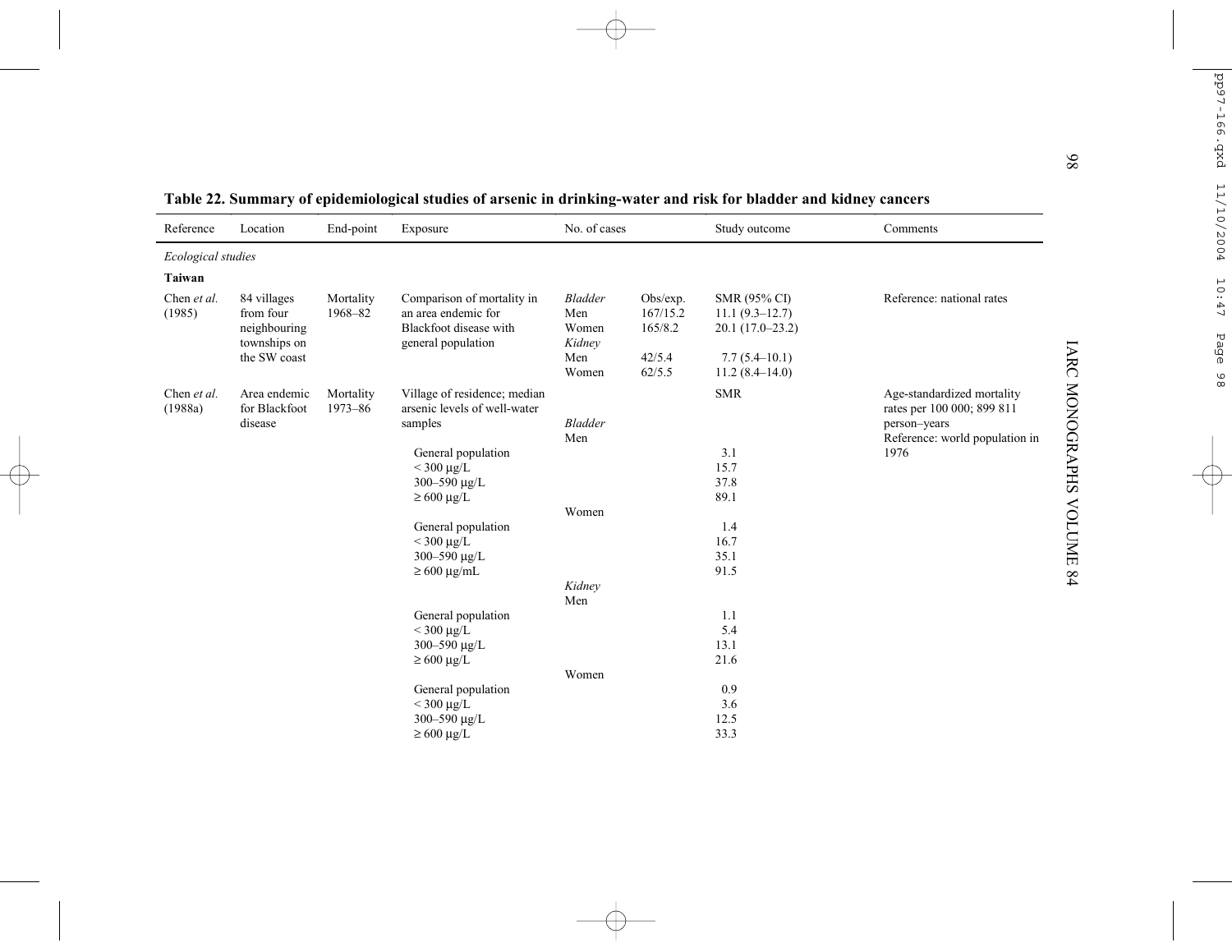|  | Table 22 (contd) |  |
|--|------------------|--|
|  |                  |  |

| Reference           | Location                                 | End-point                | Exposure                                                                   | No. of cases    | Study outcome                               | Comments                               |
|---------------------|------------------------------------------|--------------------------|----------------------------------------------------------------------------|-----------------|---------------------------------------------|----------------------------------------|
| Wu et al.<br>(1989) | 42 villages in<br>an area<br>endemic for | Mortality<br>$1973 - 86$ | Arsenic levels: 3 groups<br>based on median level of<br>well-water/village |                 | Age-adjusted mortality<br>rates per 100 000 | Reference: world population in<br>1976 |
|                     | Blackfoot                                |                          | Group $I \leq 300 \mu g/L$                                                 | <b>Bladder</b>  |                                             |                                        |
|                     | disease                                  |                          | Men (248 728)                                                              | Men             | 22.64 $(p < 0.001)$                         |                                        |
|                     |                                          |                          | Women (248 728)                                                            | Women<br>Kidney | 25.60 $(p < 0.001)$                         |                                        |
|                     |                                          |                          |                                                                            | Men             | 8.42 $(p < 0.05)$                           |                                        |
|                     |                                          |                          | Group 2 (300–590 $\mu$ g/L)                                                | Women           | 3.42 $(p < 0.001)$                          |                                        |
|                     |                                          | Men (138 562)            |                                                                            | <b>Bladder</b>  |                                             |                                        |
|                     |                                          |                          | Women (127 502)                                                            | Men             | 61.02 ( $p < 0.001$ )                       |                                        |
|                     |                                          |                          |                                                                            | Women           | 57.02 $(p < 0.001)$                         |                                        |
|                     |                                          |                          |                                                                            | Kidney          |                                             |                                        |
|                     |                                          |                          |                                                                            | Men             | 18.90 $(p < 0.05)$                          |                                        |
|                     |                                          |                          | Group $3 \geq 600 \mu g/L$                                                 | Women           | 19.42 $(p < 0.001)$                         |                                        |
|                     |                                          |                          | Men (79 883)                                                               | <b>Bladder</b>  |                                             |                                        |
|                     |                                          |                          | Women (74 083)                                                             | Men             | 92.71 $(p < 0.001)$                         |                                        |
|                     |                                          |                          |                                                                            | Women           | 111.30 $(p < 0.001)$                        |                                        |
|                     |                                          |                          |                                                                            | Kidney          |                                             |                                        |
|                     |                                          |                          |                                                                            | Men             | 25.26 $(p < 0.05)$                          |                                        |
|                     |                                          |                          |                                                                            | Women           | 57.98 $(p < 0.001)$                         |                                        |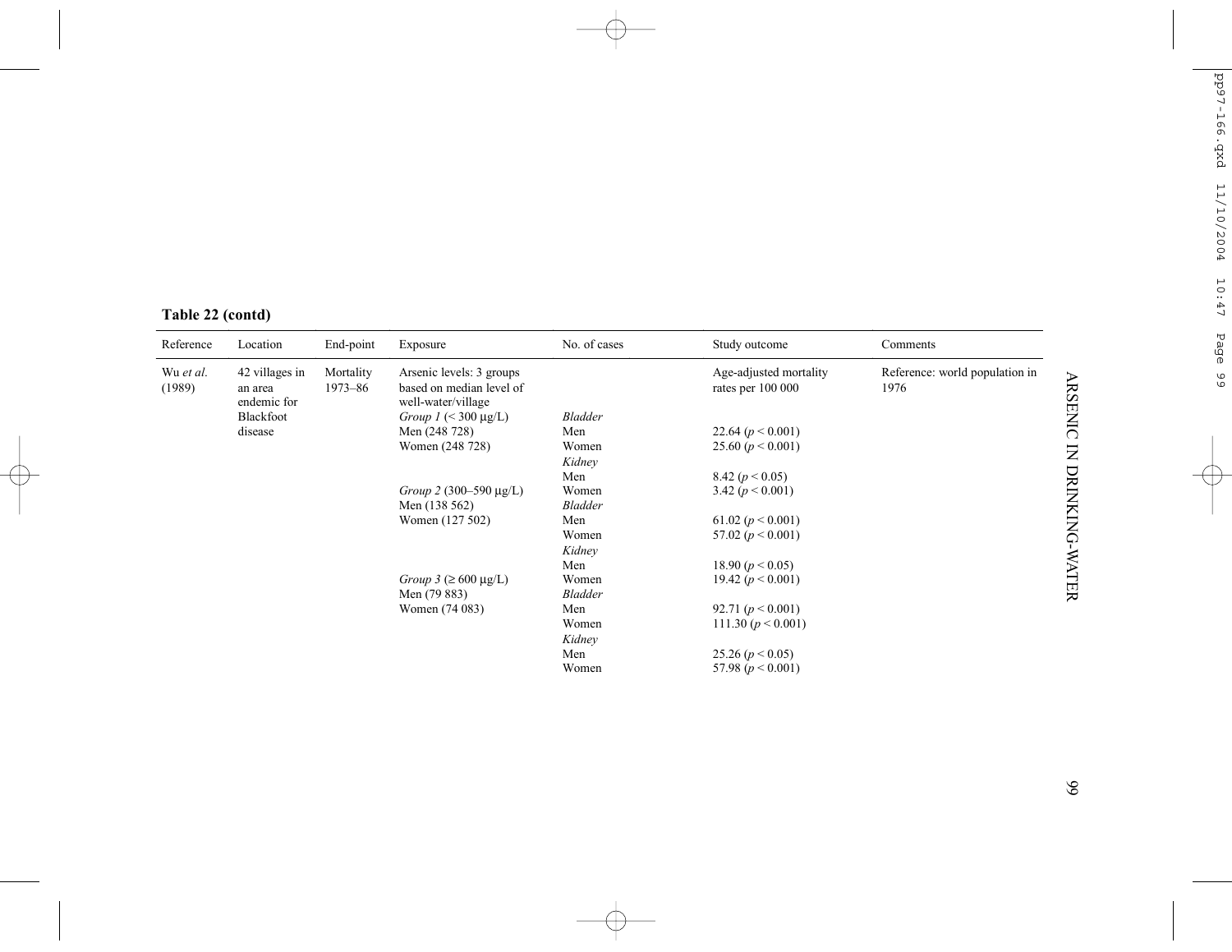| Table 22 (contd)<br>Reference | Location                                                               |                      |                                                                                                         |                                                             |             |                                       |                                                                                                                      |
|-------------------------------|------------------------------------------------------------------------|----------------------|---------------------------------------------------------------------------------------------------------|-------------------------------------------------------------|-------------|---------------------------------------|----------------------------------------------------------------------------------------------------------------------|
|                               |                                                                        | End-point            | Exposure                                                                                                | No. of cases                                                |             | Study outcome                         | Comments                                                                                                             |
| Chen $&$<br>Wang<br>(1990)    | 314<br>geographical<br>units<br>(precincts and                         | Mortality<br>1972-83 | Average arsenic levels in<br>water samples of all<br>geographical units.<br>73.9% of study precincts or | All 314 precincts and<br>townships<br><b>Bladder</b><br>Men |             | 3.9(0.5)                              | Reference: world population in<br>1976. Analysis weighted by<br>population in each group.<br>Regression coefficients |
|                               | townships),<br>including 4                                             |                      | townships had $\leq 5\%$ of wells<br>with $> 50 \mu g/L$ ; 14.7% had                                    | Women<br>Kidney                                             |             | 4.2(0.5)                              | indicating an increase in age-<br>adjusted mortality/100 000                                                         |
|                               | 5-14%; 11.5% had $\geq$ 15%.<br>townships in<br>the endemic<br>area of |                      |                                                                                                         | Men<br>Women<br>170 south-western                           |             | 1.1(0.2)<br>1.7(0.2)                  | person-years for every<br>$0.1 \mu g/L$ increase in arsenic<br>level (SE)                                            |
|                               | Blackfoot<br>disease                                                   |                      |                                                                                                         | townships<br><b>Bladder</b>                                 |             |                                       |                                                                                                                      |
|                               |                                                                        |                      |                                                                                                         | Men<br>Women<br>Kidney                                      |             | 3.7(0.7)<br>4.5(0.7)                  |                                                                                                                      |
|                               |                                                                        |                      |                                                                                                         | Men<br>Women                                                |             | 1.2(0.2)<br>1.7(0.3)                  |                                                                                                                      |
| Chiang<br>et al. (1993)       |                                                                        | Incidence<br>1981-85 | Exposure not evaluated<br>Endemic area                                                                  | <b>Bladder</b><br>Total<br>Men                              | 140<br>81   | Incidence per 100 000<br>23.5<br>26.1 | Adjusted for age                                                                                                     |
|                               |                                                                        |                      |                                                                                                         | Women                                                       | 59          | 21.1                                  |                                                                                                                      |
|                               |                                                                        |                      | Neighbouring endemic area                                                                               | Total<br>Men                                                | 13<br>7     | 4.5<br>4.7                            |                                                                                                                      |
|                               |                                                                        |                      |                                                                                                         | Women                                                       | 6           | 4.3                                   |                                                                                                                      |
|                               |                                                                        |                      | All Taiwan                                                                                              | Total                                                       | 2135        | 2.3                                   |                                                                                                                      |
|                               |                                                                        |                      |                                                                                                         | Men<br>Women                                                | 1608<br>527 | 3.3<br>1.2                            |                                                                                                                      |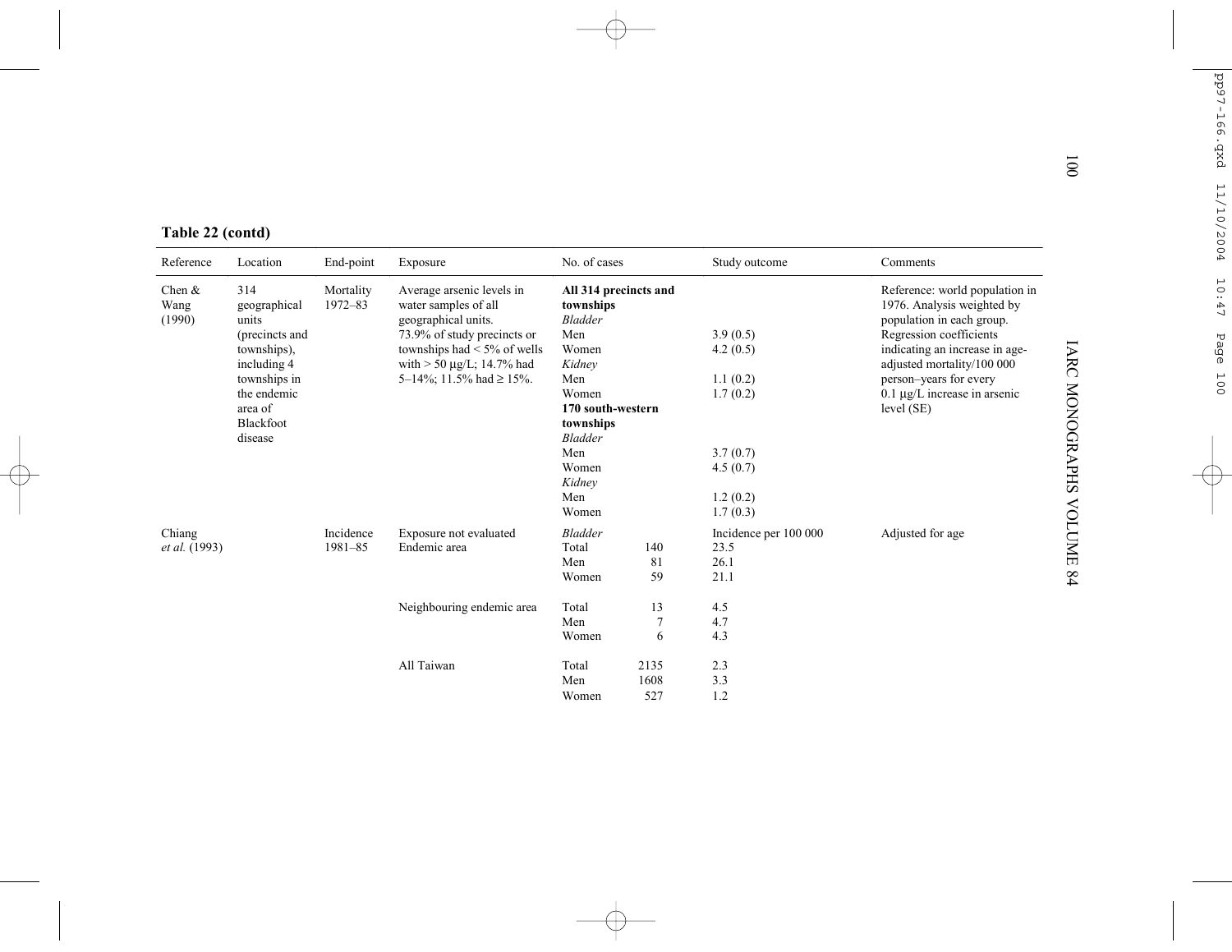|  | Table 22 (contd) |
|--|------------------|
|  |                  |

| Reference             | Location                                              | End-point<br>Incidence<br>of transi-<br>tional-cell<br>carcinoma | Exposure                                                                     | No. of cases                             |             | Study outcome                       | Comments                                                                                                               |
|-----------------------|-------------------------------------------------------|------------------------------------------------------------------|------------------------------------------------------------------------------|------------------------------------------|-------------|-------------------------------------|------------------------------------------------------------------------------------------------------------------------|
| Guo et al.<br>(1997)  | National<br>survey of<br>83 656 wells<br>in 243 town- |                                                                  | Arsenic levels in town of<br>residence (ppm)<br>${}_{0.05}$<br>$0.05 - 0.08$ | <b>Bladder</b><br>Men<br>Women<br>Kidney | 1185<br>363 | 0.57(0.07)<br>0.33(0.04)            | Estimates of rate difference<br>(per 100 000 person-years) for<br>one unit increase in the<br>predictor and associated |
|                       | ships                                                 | 1980-87                                                          | $0.09 - 0.16$<br>$0.17 - 0.32$<br>$0.33 - 0.64$<br>> 0.64                    | Men<br>Women                             | 158<br>81   | 0.03(0.02)<br>0.142(0.013)          | standard error for exposure<br>$> 0.64$ ppm (SE). Results<br>shown for transitional-cell<br>carcinoma                  |
| Tsai et al.<br>(1999) | 4 townships                                           | Mortality<br>1971-94                                             | Area endemic for Blackfoot<br>disease                                        | <b>Deaths</b><br><b>Bladder</b>          |             |                                     |                                                                                                                        |
|                       |                                                       |                                                                  |                                                                              | Men                                      | 312         | $8.9(7.96 - 9.96)$                  | Local reference (Chiavi-Tainan<br>county)                                                                              |
|                       |                                                       |                                                                  |                                                                              |                                          |             | $10.5(9.4 - 11.7)$                  | National reference (Taiwan)                                                                                            |
|                       |                                                       |                                                                  |                                                                              | Women                                    | 295         | $14.1(12.5-15.8)$                   | Local                                                                                                                  |
|                       |                                                       |                                                                  |                                                                              |                                          |             | $17.7(5.7-19.8)$                    | National                                                                                                               |
|                       |                                                       |                                                                  |                                                                              | Kidney                                   |             |                                     |                                                                                                                        |
|                       |                                                       |                                                                  |                                                                              | Men                                      | 94          | $6.7(5.5-8.3)$<br>$6.8(5.5-8.3)$    | Local<br>National                                                                                                      |
|                       |                                                       |                                                                  |                                                                              | Women                                    | 128         | $8.9(7.4-10.6)$<br>$10.5(8.8-12.5)$ | Local<br>National                                                                                                      |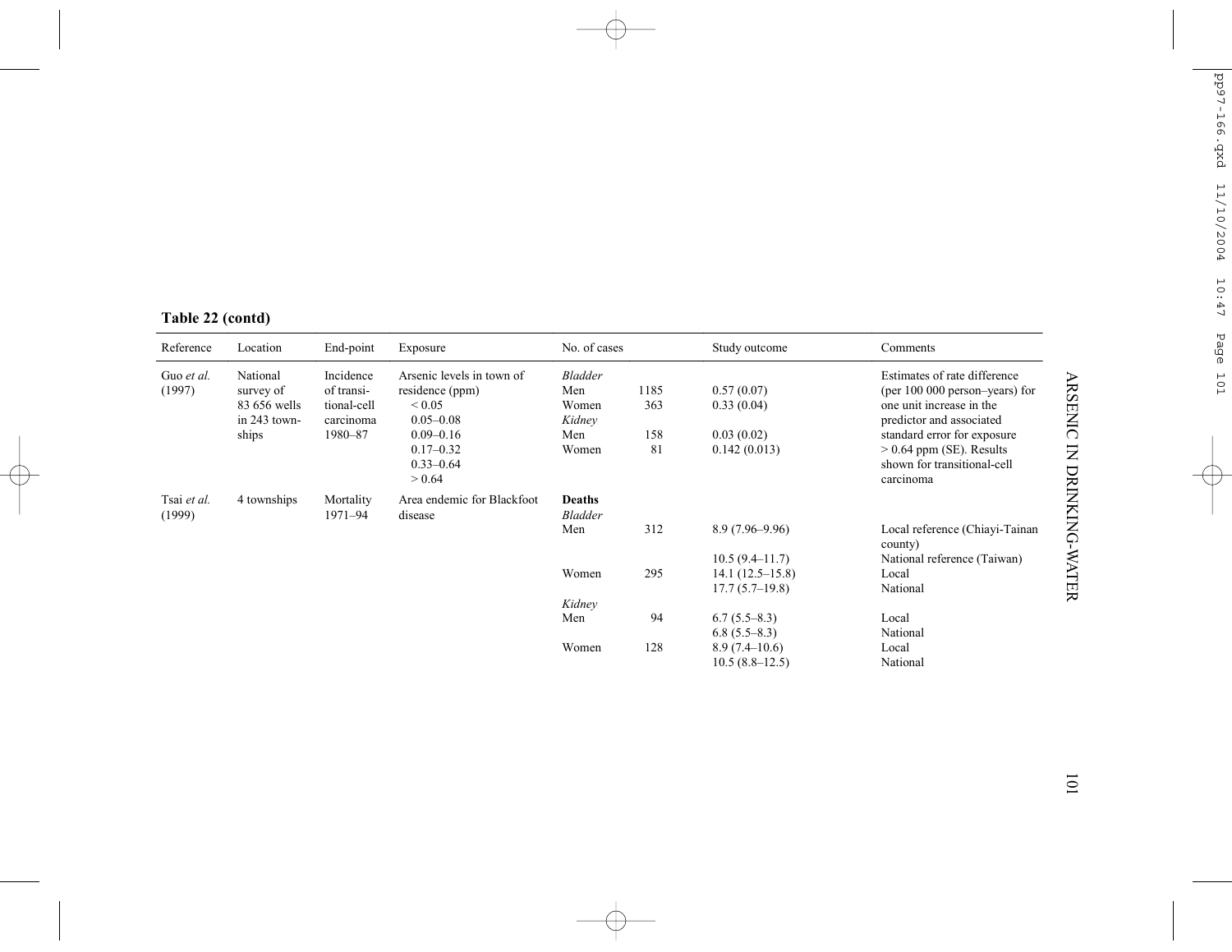|  | Table 22 (contd) |
|--|------------------|
|  |                  |

| Reference                 | Location                       | End-point            | Exposure                               | No. of cases                    |     | Study outcome       | Comments                      |
|---------------------------|--------------------------------|----------------------|----------------------------------------|---------------------------------|-----|---------------------|-------------------------------|
| <b>South America</b>      |                                |                      |                                        |                                 |     |                     |                               |
| Hopenhayn-<br>Rich et al. | 26 counties in<br>the Province | Mortality<br>1986-91 | Exposure levels                        | <b>Deaths</b><br><b>Bladder</b> |     | SMR (95% CI)        |                               |
| (1996a,                   | of Córdoba,                    |                      | Low $(690 421)$                        | Men                             | 113 | $0.8(0.7-0.96)$     |                               |
| 1998)                     | Argentina                      |                      |                                        | Women                           | 39  | $1.2(0.9-1.7)$      |                               |
|                           |                                |                      | Medium (406 000)                       | Men                             | 116 | $1.3(1.05-1.5)$     |                               |
|                           |                                |                      |                                        | Women                           | 29  | $1.4(0.93 - 1.99)$  |                               |
|                           |                                |                      | High (mean arsenic level,              | Men                             | 131 | $2.1(1.8-2.5)$      |                               |
|                           |                                |                      | $178 \mu g/L$ ) (273 014)              | Women                           | 27  | $1.8(1.2 - 2.6)$    |                               |
|                           |                                |                      |                                        | Kidney                          |     |                     |                               |
|                           |                                |                      | Low $(690 421)$                        | Men                             | 66  | $0.9(0.7-1.1)$      |                               |
|                           |                                |                      |                                        | Women                           | 38  | $1.0(0.7-1.4)$      |                               |
|                           |                                |                      | Medium (406 000)                       | Men                             | 66  | $1.3(1.02 - 1.7)$   |                               |
|                           |                                |                      |                                        | Women                           | 34  | $1.4(0.94-1.9)$     |                               |
|                           |                                |                      | High (273 014)                         | Men                             | 53  | $1.6(1.2-2.1)$      |                               |
|                           |                                |                      |                                        | Women                           | 27  | $1.8(1.2 - 2.6)$    |                               |
| Rivara et al.             | Chile                          | Mortality            | Arsenic-contaminated                   |                                 |     | <b>SMR (95% CI)</b> | SMR for period 1976-92        |
| (1997)                    |                                | 1950-92              | Region II of northern Chile            | Bladder                         |     | $10.2(8.6-12.2)$    |                               |
|                           |                                |                      | versus non-contaminated<br>region VIII | Kidney                          |     | $3.8(3.1-4.7)$      |                               |
| Smith et al.              | Chile                          | Mortality            | Region II of northern Chile            |                                 |     | <b>SMR (95% CI)</b> | Population of about 400 000   |
| (1998)                    |                                | 1989-93              | with population-weighted               | <b>Bladder</b>                  |     |                     |                               |
|                           |                                |                      | average arsenic concentration          | Men                             |     | $6.0(4.8-7.4)$      |                               |
|                           |                                |                      | up to 569 µg/L compared                | Women                           |     | $8.2(6.3-10.5)$     |                               |
|                           |                                |                      | with rest of Chile; exposure           | Kidney                          |     |                     |                               |
|                           |                                |                      | generally $< 10 \mu g/L$               | Men                             |     | $1.6(1.1-2.1)$      |                               |
|                           |                                |                      |                                        | Women                           |     | $2.7(1.9-3.8)$      |                               |
| Australia                 |                                |                      |                                        |                                 |     |                     |                               |
| Hinwood                   | Victoria                       | Incidence            | Median arsenic concentration           |                                 |     | SIR (95% CI)        | State rates used as reference |
| <i>et al.</i> (1999)      |                                | 1982-91              | in drinking-water ranged               | Bladder                         | 303 | $0.9(0.8-1.1)$      |                               |
|                           |                                |                      | $1 - 1077$ $\mu$ g/L                   | Kidney                          | 134 | $1.2(0.98-1.4)$     |                               |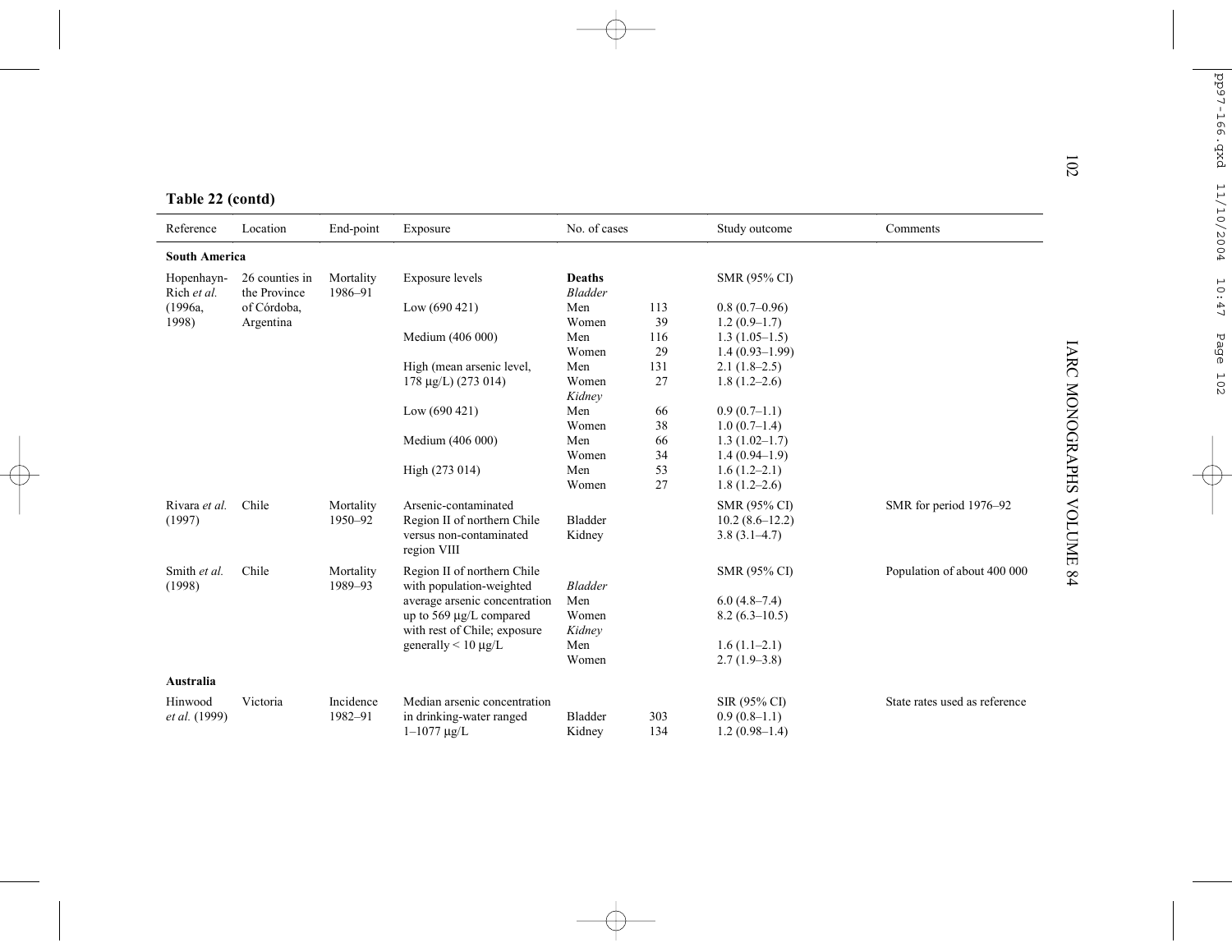| Reference              | Location                                                      | End-point               | Exposure                                                                                             | No. of cases          |                                   | Study outcome  |                                                     | Comments                                                |  |
|------------------------|---------------------------------------------------------------|-------------------------|------------------------------------------------------------------------------------------------------|-----------------------|-----------------------------------|----------------|-----------------------------------------------------|---------------------------------------------------------|--|
| Case-control studies   |                                                               |                         |                                                                                                      |                       |                                   |                |                                                     |                                                         |  |
| Taiwan                 |                                                               |                         |                                                                                                      |                       |                                   |                |                                                     |                                                         |  |
| Chen et al.<br>(1986)  | 4 neighbour-<br>ing townships<br>in endemic<br>area of Black- | Mortality<br>1980-82    | Median arsenic content of<br>artesian well-water, 0.78 ppm<br>Years of artesian water<br>consumption | Community<br>controls | <b>Bladder</b><br>cancer<br>cases | <b>OR</b>      | OR from multiple<br>logistic regression<br>analyses | Adjusted for age and sex                                |  |
|                        | foot disease                                                  |                         | $\Omega$                                                                                             | 136                   | 17                                | 1.0            | 1.0                                                 |                                                         |  |
|                        |                                                               |                         | $1 - 20$                                                                                             | 131                   | 19                                | 1.2            | 1.3                                                 |                                                         |  |
|                        |                                                               |                         | $21 - 40$                                                                                            | 50                    | 10                                | 1.6            | 1.7                                                 |                                                         |  |
|                        |                                                               |                         | $\geq 40$                                                                                            | 51                    | 23                                | 3.9            | 4.1                                                 |                                                         |  |
| <b>USA</b>             |                                                               |                         |                                                                                                      |                       |                                   |                |                                                     |                                                         |  |
| Bates et al.<br>(1995) | 10 areas of the<br><b>USA</b>                                 | Incident<br>cases (aged |                                                                                                      |                       | Bladder<br>cancer                 | OR (90% CI)    |                                                     | Adjusted for sex, age,<br>smoking, years of exposure to |  |
|                        |                                                               | $21 - 84$               | Cumulative dose (mg)                                                                                 | Controls              | cases                             | All subjects   |                                                     | chlorinated surface water,                              |  |
|                        |                                                               | years) dia-             | < 19                                                                                                 | 47                    | 14                                | 1.0            |                                                     | history of bladder infection,                           |  |
|                        |                                                               | gnosed in a             | $19 - 32$                                                                                            | 36                    | 21                                | $1.6(0.8-3.2)$ |                                                     | educational level, urbanization                         |  |
|                        |                                                               | 1-year                  | $33 - 52$                                                                                            | 39                    | 17                                |                | $0.95(0.4-2.0)$                                     | of the place of longest lifetime                        |  |
|                        |                                                               | period in               | $\geq$ 53                                                                                            | 38                    | 19                                | $1.4(0.7-2.9)$ |                                                     | residence, ever employed in a                           |  |
|                        |                                                               | the 1970s.              | $mg/L \times \text{years}$                                                                           |                       |                                   |                |                                                     | high-risk occupation                                    |  |
|                        |                                                               | Age-, sex-              | $<$ 33                                                                                               | 42                    | 18                                | 1.0            |                                                     |                                                         |  |
|                        |                                                               | and area-               | $33 - 52$                                                                                            | 42                    | 16                                | $0.7(0.3-1.5)$ |                                                     |                                                         |  |
|                        |                                                               | matched                 | $53 - 73$                                                                                            | 40                    | 16                                | $0.5(0.3-1.2)$ |                                                     |                                                         |  |
|                        |                                                               | controls                | $\geq 74$                                                                                            | 36                    | 21                                | $1.0(0.5-2.1)$ |                                                     |                                                         |  |

# **Table 22 (contd)**

103

ARSENIC IN DRINKING-WATER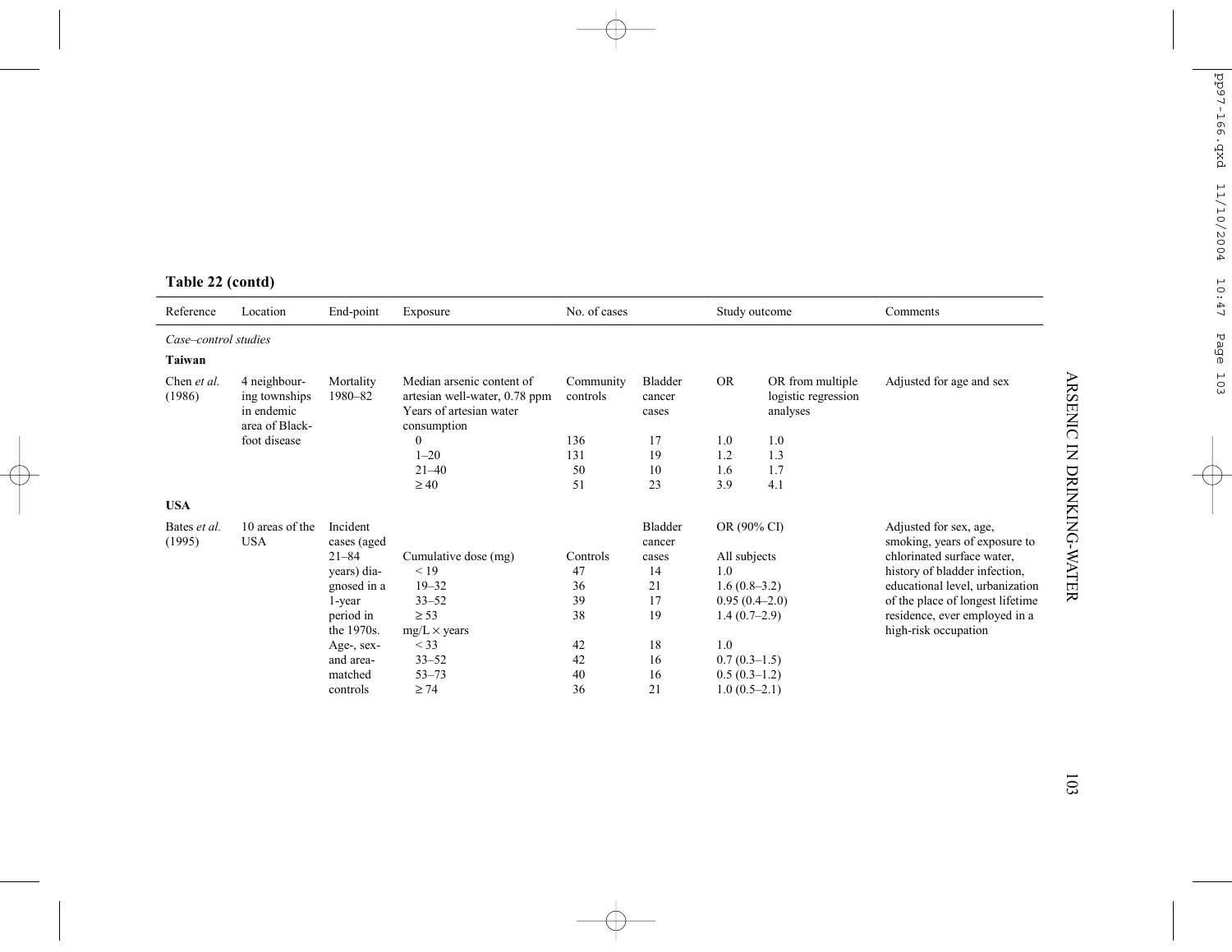|                  |          |           |                        |              |                               |          | 104                           |
|------------------|----------|-----------|------------------------|--------------|-------------------------------|----------|-------------------------------|
| Table 22 (contd) |          |           |                        |              |                               |          |                               |
| Reference        | Location | End-point | Exposure               | No. of cases | Study outcome                 | Comments |                               |
| Bates et al.     |          |           | Cumulative dose (mg)   |              | Never smoked                  |          | <b>IARC MONOGRAPHS VOLUME</b> |
| (1995)           |          |           | < 19                   |              | 1.0                           |          |                               |
| (contd)          |          |           | $19 - 32$              |              | $1.1(0.4-3.1)$                |          |                               |
|                  |          |           | $33 - 52$              |              | $0.7(0.2-2.3)$                |          |                               |
|                  |          |           | $\geq$ 53              |              | $0.5(0.1-1.9)$                |          |                               |
|                  |          |           | $mg/L \times years$    |              |                               |          |                               |
|                  |          |           | $<$ 33                 |              | 1.0                           |          |                               |
|                  |          |           | $33 - 52$              |              | $0.2(0.1-0.8)$                |          |                               |
|                  |          |           | $53 - 73$<br>$\geq 74$ |              | $0.3(0.1-0.9)$                |          |                               |
|                  |          |           | Cumulative dose (mg)   |              | $0.9(0.3-3.2)$<br>Ever smoked |          |                               |
|                  |          |           | < 19                   |              | 1.0                           |          |                               |
|                  |          |           | $19 - 32$              |              | $3.3(1.0-10.8)$               |          |                               |
|                  |          |           | $33 - 52$              |              | $1.9(0.6-6.2)$                |          |                               |
|                  |          |           | $\geq$ 53              |              | $3.3(1.1-10.3)$               |          |                               |
|                  |          |           | $mg/L \times years$    |              |                               |          | 64                            |
|                  |          |           | $<$ 33                 |              | 1.0                           |          |                               |
|                  |          |           | $33 - 52$              |              | $1.95(0.7-5.6)$               |          |                               |
|                  |          |           | $53 - 73$              |              | $1.2(0.4-3.7)$                |          |                               |
|                  |          |           | $\geq 74$              |              | $1.4(0.5-4.3)$                |          |                               |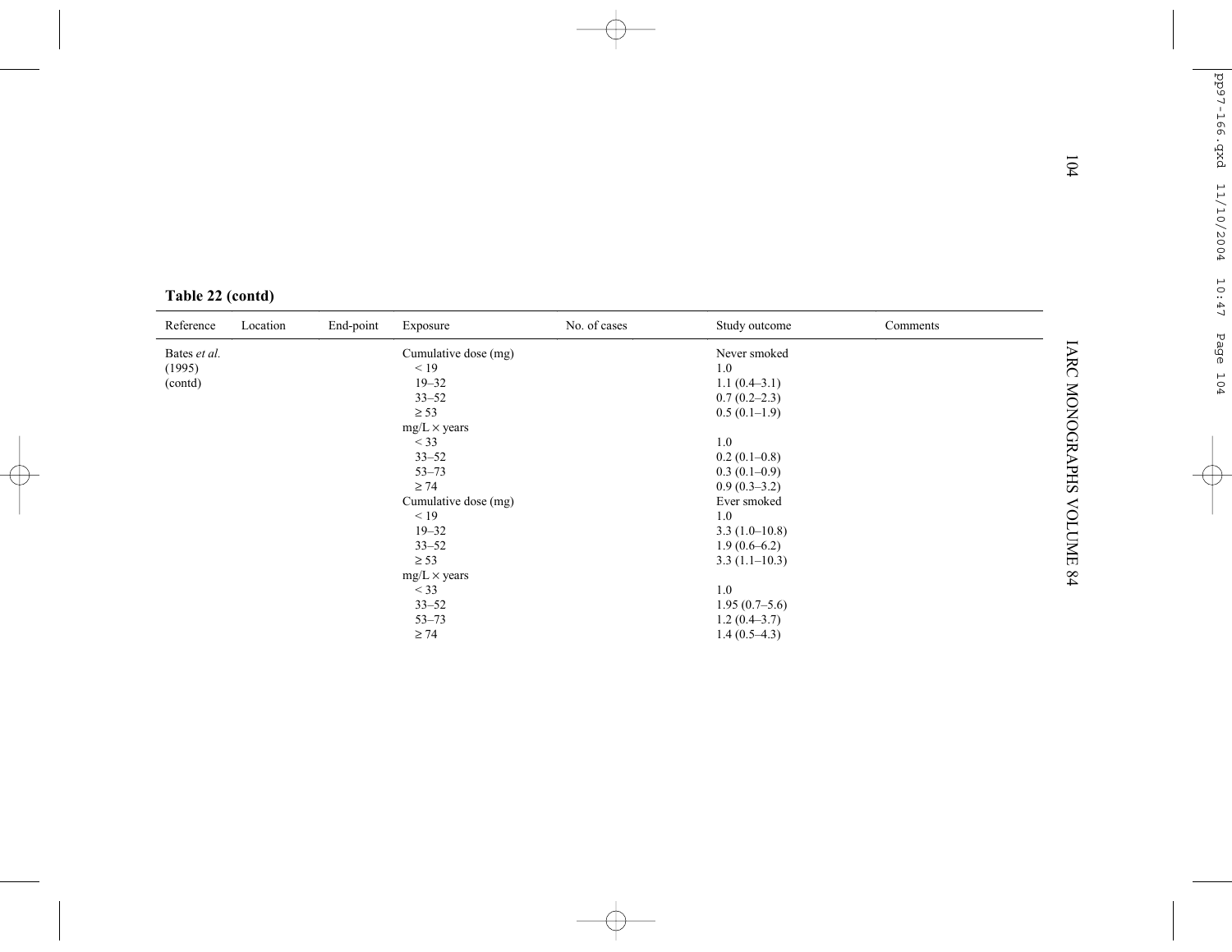| Reference                | Location                                                                                                               | End-point            | Exposure                                                                                                                                                                                      | No. of cases                                                                                    |                | Study outcome                                                                                                                              | Comments                                                                                                                                                                                                                                                      |
|--------------------------|------------------------------------------------------------------------------------------------------------------------|----------------------|-----------------------------------------------------------------------------------------------------------------------------------------------------------------------------------------------|-------------------------------------------------------------------------------------------------|----------------|--------------------------------------------------------------------------------------------------------------------------------------------|---------------------------------------------------------------------------------------------------------------------------------------------------------------------------------------------------------------------------------------------------------------|
| Europe                   |                                                                                                                        |                      |                                                                                                                                                                                               |                                                                                                 |                |                                                                                                                                            |                                                                                                                                                                                                                                                               |
| Kurttio<br>et al. (1999) | Areas in<br>Finland in<br>which $\leq 10\%$<br>of population<br>belong to the<br>municipal<br>drinking-water<br>system | Incidence<br>1981-95 | Concentration of arsenic in<br>water<br>$< 0.1 \ \mu g/L$<br>$0.1 - 0.5 \mu g/L$<br>$\geq$ 0.5 µg/L<br>Total<br>$< 0.1 \ \mu g/L$<br>$0.1 - 0.5 \mu g/L$<br>$\geq$ 0.5 µg/L                   | <b>Short</b><br>latency<br>23<br>19<br>19<br>61<br>Long<br>latency<br>26<br>18<br>17            | <b>Bladder</b> | Relative risk (95% CI)<br>1.0<br>$1.5(0.8-3.1)$<br>$2.4(1.1-5.4)$<br>$1.4(0.95-1.96)$<br>1.0<br>$0.8(0.4-1.6)$<br>$1.5(0.7-3.4)$           | Case-cohort design<br>Adjusted for age, sex and<br>smoking<br>Short latency: exposure in the<br>3rd to 9th calendar year prior<br>to the cancer diagnosis<br>Long latency: exposure in the<br>10th calendar year and earlier<br>prior to the cancer diagnosis |
|                          |                                                                                                                        |                      | Total<br>Concentration of arsenic in<br>water<br>$< 0.1 \ \mu g/L$<br>$0.1 - 0.5 \mu g/L$<br>$\geq$ 0.5 µg/L<br>Total<br>$< 0.1 \ \mu g/L$<br>$0.1 - 0.5 \mu g/L$<br>$\geq$ 0.5 µg/L<br>Total | 61<br><b>Short</b><br>latency<br>23<br>12<br>14<br>49<br>Long<br>latency<br>25<br>9<br>15<br>49 | Kidney         | $0.96(0.6-1.6)$<br>1.0<br>$0.8(0.4-1.7)$<br>$1.5(0.7-3.3)$<br>$1.2(0.8-1.7)$<br>1.0<br>$0.3(0.1-0.8)$<br>$1.07(0.5-2.5)$<br>$0.7(0.4-1.4)$ |                                                                                                                                                                                                                                                               |

# **Table 22 (contd)**

ARSENIC IN DRINKING-WATER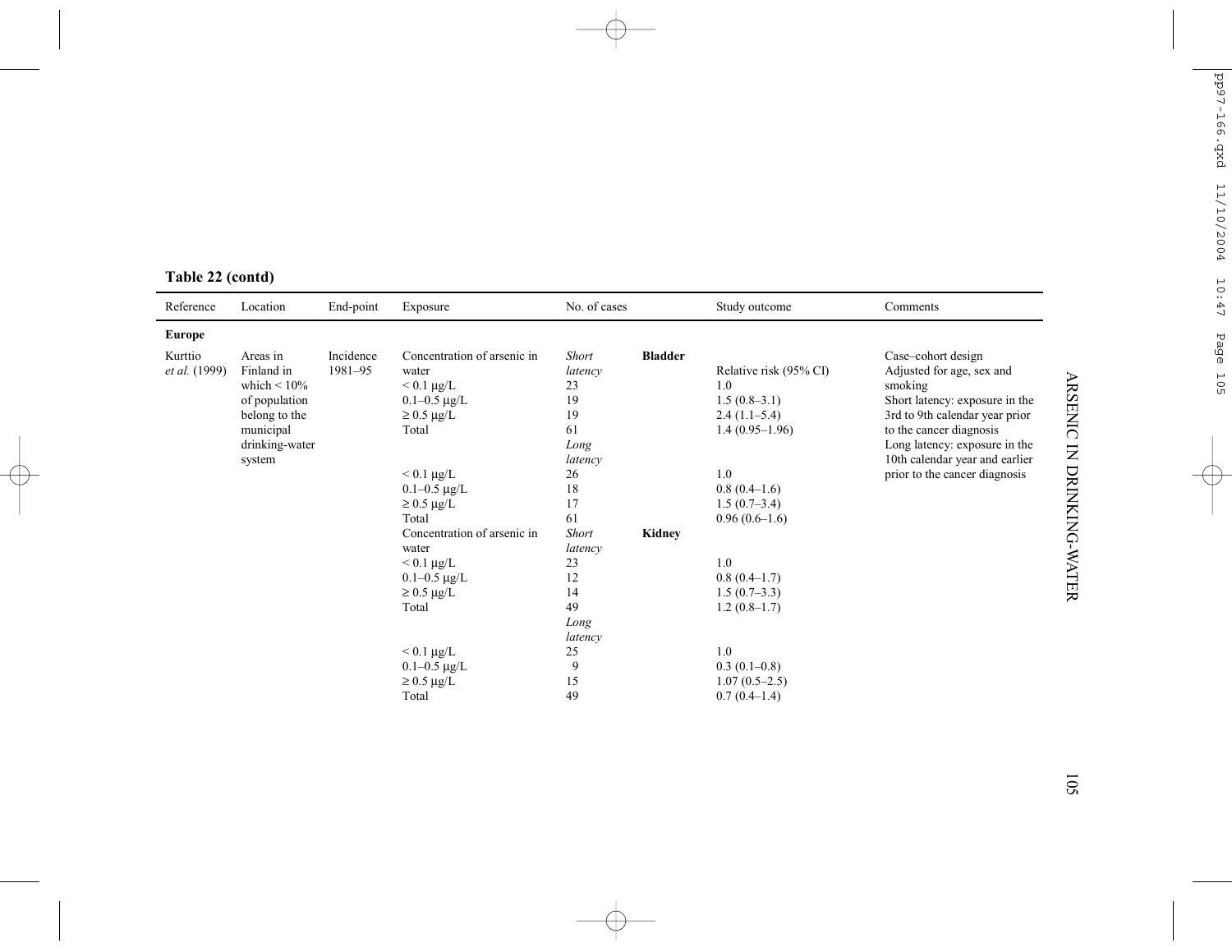| Table 22 (contd)         |                                                                                       |                      |                                                                                                                                                                       | No. of cases                                                                    |                    |                                                                                                           |                                                                                                                                                                                                               |
|--------------------------|---------------------------------------------------------------------------------------|----------------------|-----------------------------------------------------------------------------------------------------------------------------------------------------------------------|---------------------------------------------------------------------------------|--------------------|-----------------------------------------------------------------------------------------------------------|---------------------------------------------------------------------------------------------------------------------------------------------------------------------------------------------------------------|
| Reference                | Location                                                                              | End-point            | Exposure                                                                                                                                                              |                                                                                 |                    | Study outcome                                                                                             | Comments                                                                                                                                                                                                      |
| Cohort studies<br>Taiwan |                                                                                       |                      |                                                                                                                                                                       |                                                                                 |                    |                                                                                                           |                                                                                                                                                                                                               |
| Chen et al.<br>(1988b)   | 4 neighbour-<br>ing townships<br>in area<br>endemic for<br>Blackfoot<br>disease       | Mortality<br>1968-93 | Comparison of mortality<br>with general and endemic<br>population                                                                                                     | Cancer<br>deaths<br><b>Bladder</b><br>Kidney<br><b>Bladder</b><br>Kidney        | 15<br>3<br>15<br>3 | <b>SMR</b><br>38.8 [21.7-64.0]<br>19.5 $[4.0 - 57.0]$<br><b>SMR</b><br>$2.6$ [1.4–4.2]<br>$1.6$ [0.3-4.7] | 95% CI calculated by the<br>Working Group<br>General population as<br>reference<br>Area endemic for Blackfoot<br>disease as reference                                                                         |
| Chiou et al.<br>(1995)   | 4 neighbour-<br>ing townships<br>in area<br>endemic for<br>Blackfoot<br>disease (BFD) |                      | Cumulative index derived for<br>each subject: $\Sigma$ (Ci $\times$ Di).<br>Cumulative exposure (mg/L)<br>$\times$ year)<br>$\mathbf{0}$<br>$0.1 - 19.9$<br>$\geq 20$ | <b>BFD</b><br>patients<br>Healthy<br>controls<br><b>Bladder</b><br>cancer cases | 263<br>2293<br>29  | <b>Bladder</b> cancer<br>RR* (95% CI)<br>1.0<br>$2.1(0.6-7.2)$<br>$5.1(1.5-17.3)$                         | *Relative risk after adjustment<br>for age, sex and smoking<br>**Relative risk after<br>adjustment for age, sex,<br>smoking and BFD status<br>Ci, median concentration of<br>arsenic in wells of village; Di, |
|                          |                                                                                       |                      | $\mathbf{0}$<br>$0.1 - 19.9$<br>$\geq 20$                                                                                                                             |                                                                                 |                    | RR** (95% CI)<br>1.0<br>$1.6(0.4-5.6)$<br>$3.6(1.1-12.2)$                                                 | duration of drinking water in<br>that village                                                                                                                                                                 |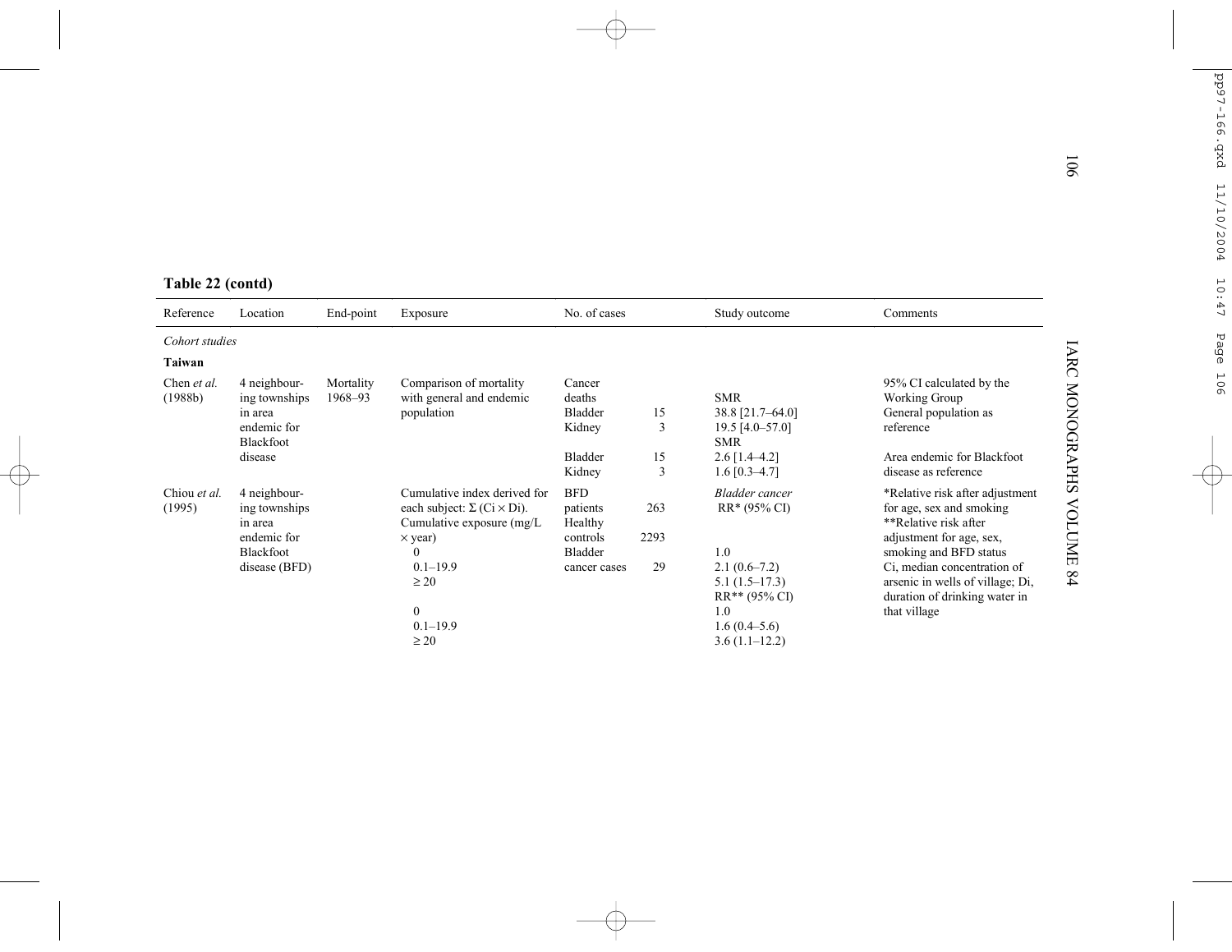| Reference              | Location                | End-point                       | Exposure                                          | No. of cases                                                |                     | Study outcome               | Comments                                                                  |
|------------------------|-------------------------|---------------------------------|---------------------------------------------------|-------------------------------------------------------------|---------------------|-----------------------------|---------------------------------------------------------------------------|
| Chiou et al.<br>(2001) | North-eastern<br>Taiwan | Incidence<br>1991-94<br>Person- | Area endemic for arseniasis                       |                                                             |                     | RR (95% CI)                 | Adjusted for age, sex, smoking<br>and duration of drinking well-<br>water |
|                        |                         | years of                        | Arsenic concentration in                          |                                                             |                     |                             |                                                                           |
|                        |                         | observation                     | well-water $(\mu g/L)$                            |                                                             |                     | Urinary tract               |                                                                           |
|                        |                         | 7978                            | ${}_{\leq 10.0}$                                  | 3                                                           |                     | 1.0                         |                                                                           |
|                        |                         | 6694                            | $10.1 - 50.0$                                     | 3                                                           |                     | $1.5(0.3-8.0)$              |                                                                           |
|                        |                         | 3013                            | $50.1 - 100.0$                                    | $\overline{c}$                                              |                     | $2.2(0.4-13.7)$             |                                                                           |
|                        |                         | 5220                            | >100.0                                            | $\overline{7}$                                              |                     | $4.8(1.2-19.4)$             | p for trend $\leq 0.01$                                                   |
|                        |                         |                                 |                                                   |                                                             |                     | Transitional-cell carcinoma |                                                                           |
|                        |                         | 7978                            | ${}< 10.0$                                        |                                                             |                     | 1.0                         |                                                                           |
|                        |                         | 6694                            | $10.1 - 50.0$                                     |                                                             |                     | $1.9(0.1 - 32.5)$           |                                                                           |
|                        |                         | 3013                            | $50.1 - 100.0$                                    | $\overline{\mathbf{c}}$                                     |                     | $8.2(0.7-99.1)$             |                                                                           |
|                        |                         | 5220                            | >100.0                                            | 6                                                           |                     | $15.3(1.7-139.2)$           | $p$ for trend < 0.05                                                      |
| Japan                  |                         |                                 |                                                   |                                                             |                     |                             |                                                                           |
| Tsuda et al.<br>(1995) | Niigata<br>prefecture   | 1959-92                         | Arsenic concentration in<br>well-water (ppm) from | No. of<br>persons<br>exposed<br>at concen-<br>tration level | Urinary<br>Obs/exp. | SMR (95% CI)                |                                                                           |
|                        |                         |                                 | arsenic-polluted area                             | $(1955 - 59)$                                               |                     |                             |                                                                           |
|                        |                         |                                 | ${}< 0.05$                                        | 254                                                         | 0/0.3               | $0(0-12.5)$                 |                                                                           |
|                        |                         |                                 | $0.05 - 0.99$                                     | 76                                                          | 0/0.08              | $0(0-47.1)$                 |                                                                           |
|                        |                         |                                 | $\geq 1$                                          | 113                                                         | 3/0.10              | $31.2(8.6 - 91.8)$          |                                                                           |
|                        |                         |                                 | Total                                             | 443                                                         | 3/0.48              | $6.3(1.7-18.4)$             |                                                                           |

# **Table 22 (contd)**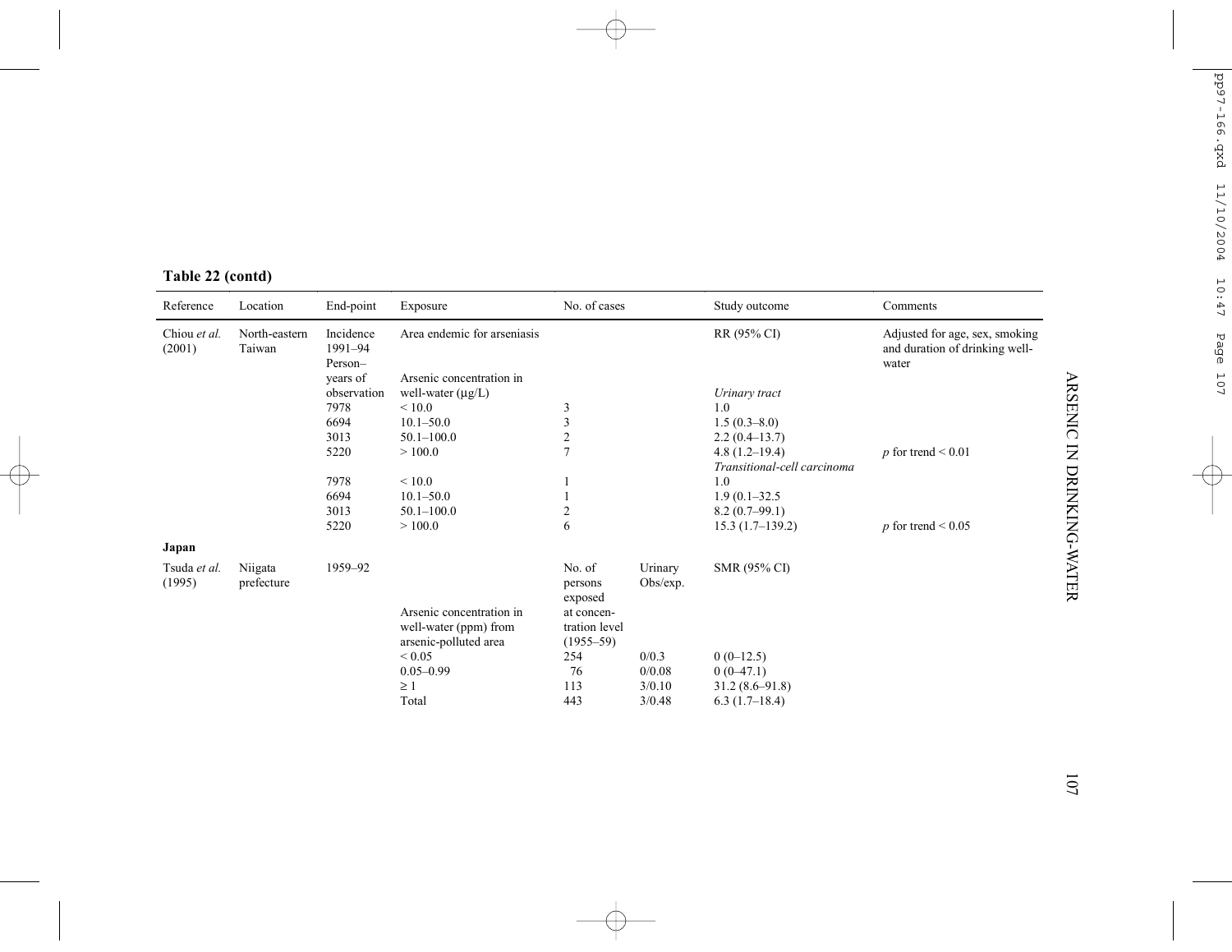| Table 22 (contd)       |                       |           |                                                                                                                                                                           |              |                               |                                                                                                                   |
|------------------------|-----------------------|-----------|---------------------------------------------------------------------------------------------------------------------------------------------------------------------------|--------------|-------------------------------|-------------------------------------------------------------------------------------------------------------------|
| Reference              | Location              | End-point | Exposure                                                                                                                                                                  | No. of cases | Study outcome                 | Comments                                                                                                          |
| <b>USA</b>             |                       |           |                                                                                                                                                                           |              |                               |                                                                                                                   |
| Lewis et al.<br>(1999) | Millard<br>County, UT | Mortality | Index of exposure to arsenic<br>calculated for each cohort<br>member and derived from<br>number of years of residence<br>and median arsenic<br>concentration in the given |              | SMR (95% CI)                  | Confidence intervals not given<br>for exposure categories<br>4058 members in cohort (2092)<br>men and 1966 women) |
|                        |                       |           | community                                                                                                                                                                 |              | Bladder/other urinary cancers |                                                                                                                   |
|                        |                       |           | Low exposure                                                                                                                                                              | Men<br>Women | 0.36<br>1.18                  |                                                                                                                   |
|                        |                       |           | $(< 1000$ ppb-years)<br>Medium exposure                                                                                                                                   | Men          |                               |                                                                                                                   |
|                        |                       |           | (1000-4999 ppb-years)                                                                                                                                                     | Women        |                               |                                                                                                                   |
|                        |                       |           | High exposure                                                                                                                                                             | Men          | 0.95                          |                                                                                                                   |
|                        |                       |           | $(\geq 5000$ ppb-years)                                                                                                                                                   | Women        | 1.10                          |                                                                                                                   |
|                        |                       |           | Total                                                                                                                                                                     | Men          | $0.4(0.1-1.2)$                |                                                                                                                   |
|                        |                       |           |                                                                                                                                                                           | Women        | $0.8(0.1-2.9)$                |                                                                                                                   |
|                        |                       |           |                                                                                                                                                                           |              | Kidney cancer                 |                                                                                                                   |
|                        |                       |           | Low exposure                                                                                                                                                              | Men          | 2.51                          |                                                                                                                   |
|                        |                       |           | $(< 1000$ ppb-years)                                                                                                                                                      | Women        | 2.36                          |                                                                                                                   |
|                        |                       |           | Medium exposure                                                                                                                                                           | Men          | 1.13                          |                                                                                                                   |
|                        |                       |           | $(1000 - 4999$ ppb-years)<br>High exposure                                                                                                                                | Women<br>Men | 1.32<br>1.43                  |                                                                                                                   |
|                        |                       |           | $(\geq 5000$ ppb-years)                                                                                                                                                   | Women        | 1.13                          |                                                                                                                   |
|                        |                       |           | Total                                                                                                                                                                     | Men          | $1.8(0.8-3.3)$                |                                                                                                                   |
|                        |                       |           |                                                                                                                                                                           | Women        | $1.6(0.4-4.1)$                |                                                                                                                   |

SMR, standardized mortality ratio; CI, confidence interval; SIR, standardized incidence ratio; OR, odds ratio; RR, relative risk; BFD, Blackfoot disease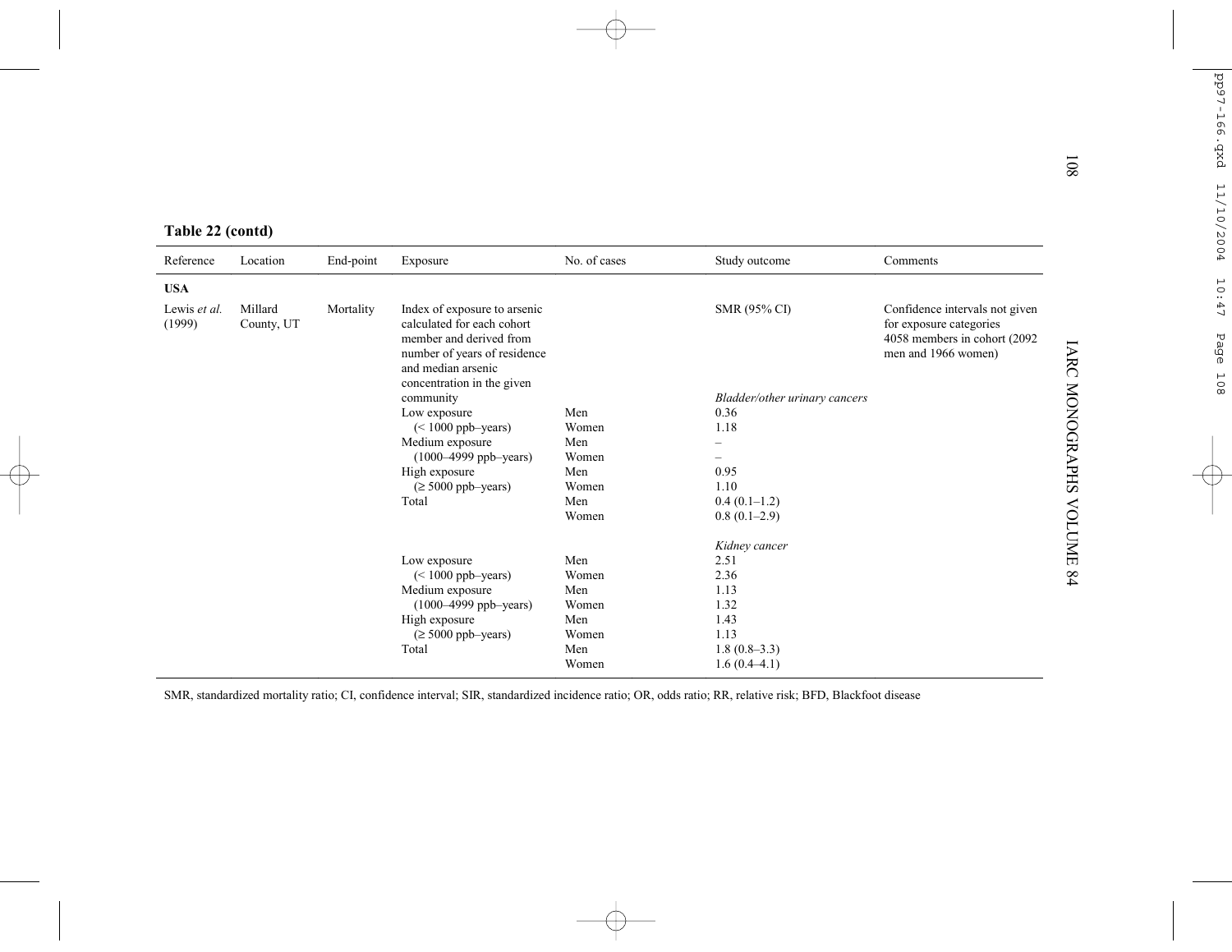More systematic studies were conducted in various parts of the world, the most extensive being in Taiwan, China.

#### 2.1.1 *Studies in Taiwan, China*

There are two areas in Taiwan, China, where exposure to arsenic is endemic. One is located in the south-western coastal area where Blackfoot disease, a unique peripheral vascular disease induced by long-term ingestion of arsenic from artesian well-water, is endemic. Eighty-four villages constitute the four Blackfoot disease-endemic townships of Peimen, Hsuehchia, Putai and Ichu, and artesian wells and patients with Blackfoot disease were also found in the two neighbouring townships of Yensui and Hsiaying (Wu *et al.*, 1989). Residents in the south-western endemic areas in Taiwan drank artesian well-water with high concentrations of arsenic from the early 1910s to the late 1970s. The concentrations of arsenic in artesian well-water, tested by Natelson's method in 1964–66 in 42 villages of the six townships, ranged from 10 to 1752  $\mu$ g/L, and were mostly above 100 µg/L (Kuo, 1968; Tseng *et al.*, 1968). As well-water was the only source of drinkingwater in the endemic area, all residents of a given village consumed the water from a small number of shared wells in their daily home and working environments. Most residents were engaged in fishing, salt production and farming, and the migration rate was low. More than 90% of residents had lived in the study area all their lives. As the study population lived in a small area, they shared similar dietary patterns, lifestyle, socioeconomic status and health care facilities. The piped water supply system using surface water was first implemented in the south-western endemic area, but its coverage was not complete until the late 1970s (Wu *et al.*, 1989).

Another area with exposure to arsenic is located in the Lanyang Basin in northeastern Taiwan (Chiou *et al*., 2001), and is comprised of four townships: Chiaohsi (four villages), Chuangwei (seven villages), Wuchieh (three villages) and Tungshan (four villages). Residents in this area of endemic arseniasis used river water for drinking and cooking before the Second World War, and started to use water from tubewells in their houses in the late 1940s. The concentrations of arsenic in the water of 3901 wells in the endemic area was tested from 1991 to 1994 by hydride generation combined with flame atomic absorption spectrometry, and ranged from undetectable  $(< 0.15 \mu g/L)$  to 3.59 ng/L, but were mostly between 10 and 100 µg/L, with a median of 27.3 µg/L. A piped water supply system using surface water was first implemented in the endemic area in late 1997, and its coverage was almost complete in 2001. Residents in the endemic area were engaged in farming, and most of them had lived in the area all their lives.

#### (*a*) *Ecological studies*

Chen *et al*. (1985) reported an elevation in mortality from cancers of the urinary bladder and kidney during the period 1968–82 in endemic areas of Blackfoot disease (four neighbouring townships comprising 84 villages) compared with the general population of Taiwan. The arsenic content of well-water ranged from 0.35 to 1.14 ppm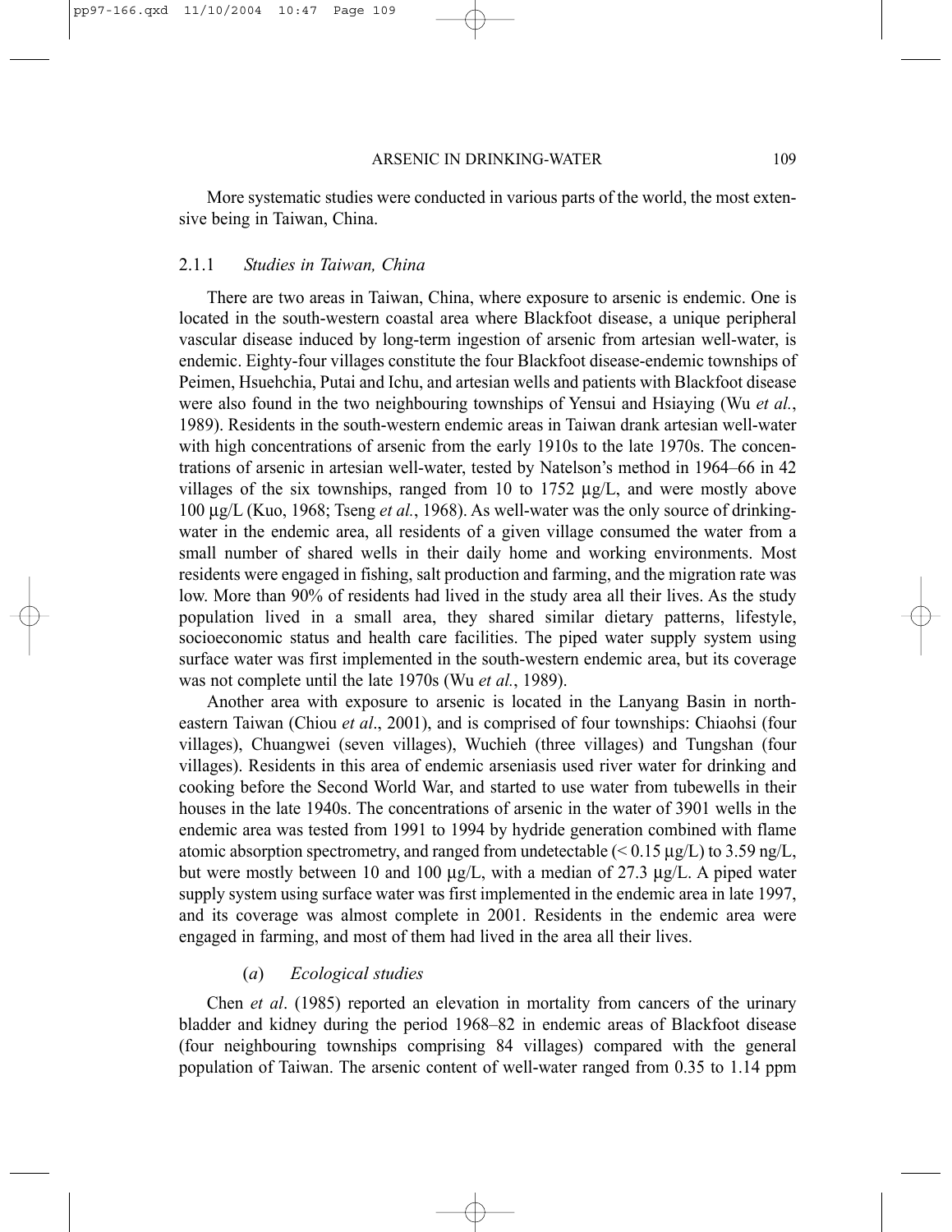[mg/L] with a median of 0.78 ppm, while shallow well-water contained arsenic at concentrations ranging from 0 to 0.3 ppm with a median of 0.04 ppm (Chen *et al.*, 1962). The SMRs for bladder cancer and kidney cancer increased with the prevalence of Blackfoot disease. Similarly, the SMRs for cancers of the bladder and kidney were highest in villages where only artesian wells were in use and lowest in those villages using shallow wells. The high SMRs for bladder and kidney cancer were not readily explained by the higher rate of cigarette smoking in the Blackfoot disease-endemic area compared with all of Taiwan (40% versus 32%).

Chen *et al*. (1988a) briefly described a dose–response relationship between median arsenic levels in artesian well-water in the 84 villages studied by Chen *et al*. (1985) and rates of mortality from bladder cancer. The study period (1973–86) covered 899 811 person–years of observation, and exposure was stratified into three categories (< 300, 300–590 and  $\geq 600 \mu g/L$  arsenic) based on concentrations from a survey of over 83 000 wells, including 313 townships in all of Taiwan, conducted from 1962 to 1964.

Wu *et al*. (1989) examined age-adjusted mortality rates for various cancers in an area of south-western Taiwan that comprised 42 villages in six townships (27 villages studied by Chen *et al*. (1988a) and another 15 villages). The arsenic content of the 155 wells sampled, measured in 1964–66, ranged from 10 to 1750  $\mu$ g/L. The villages were classified according to median arsenic levels in water into three exposure groups (< 300, 300–590 and  $\geq 600 \mu g/L$ ). Death certificates were used to ascertain cause of death during the period 1973–86. A dose–response relationship was found with concentration of arsenic in water for cancers of the bladder and kidney for both men and women.

Chen and Wang (1990) further investigated cancer mortality rates throughout Taiwan in 1972–83. Of 361 administrative areas, 314 were included in the study following measurements of arsenic contents in well-water in 1974–76. Exposure measurements were derived from a national water survey of over 83 000 wells throughout Taiwan. About 19% of the wells contained levels of arsenic above 50  $\mu$ g/L, and most of them were in north-western and south-eastern Taiwan. Indices of urbanization and industrialization were included in the analysis to adjust for the possible confounding effect of differing socioeconomic characteristics between the 314 precincts and townships. Mortality data were used to evaluate 21 malignant neoplasms, using population-weighted regression. Results were presented for increases in mortality per 100 000 that were calculated to occur for every 0.1-mg/L increase in arsenic concentration in water.

Chiang *et al*. (1993) showed that the age-adjusted incidence of bladder cancer in the period 1981–85 in the Blackfoot disease-endemic area of Taiwan was higher than that in a neighbouring area of Taiwan and in the country as a whole.

Guo *et al.* (1997) used tumour registry data and the exposure data from the 1974–76 nationwide water-quality survey used by Chen and Wang (1990), which included concentrations of arsenic in drinking-water from 243 townships with about 11.4 million residents. The annual incidence of cancers of the bladder and kidney for townships in 1980–87 and subcategories of those cancer diagnoses were regressed against a model that included six variables for the proportion of wells in each of six categories of arsenic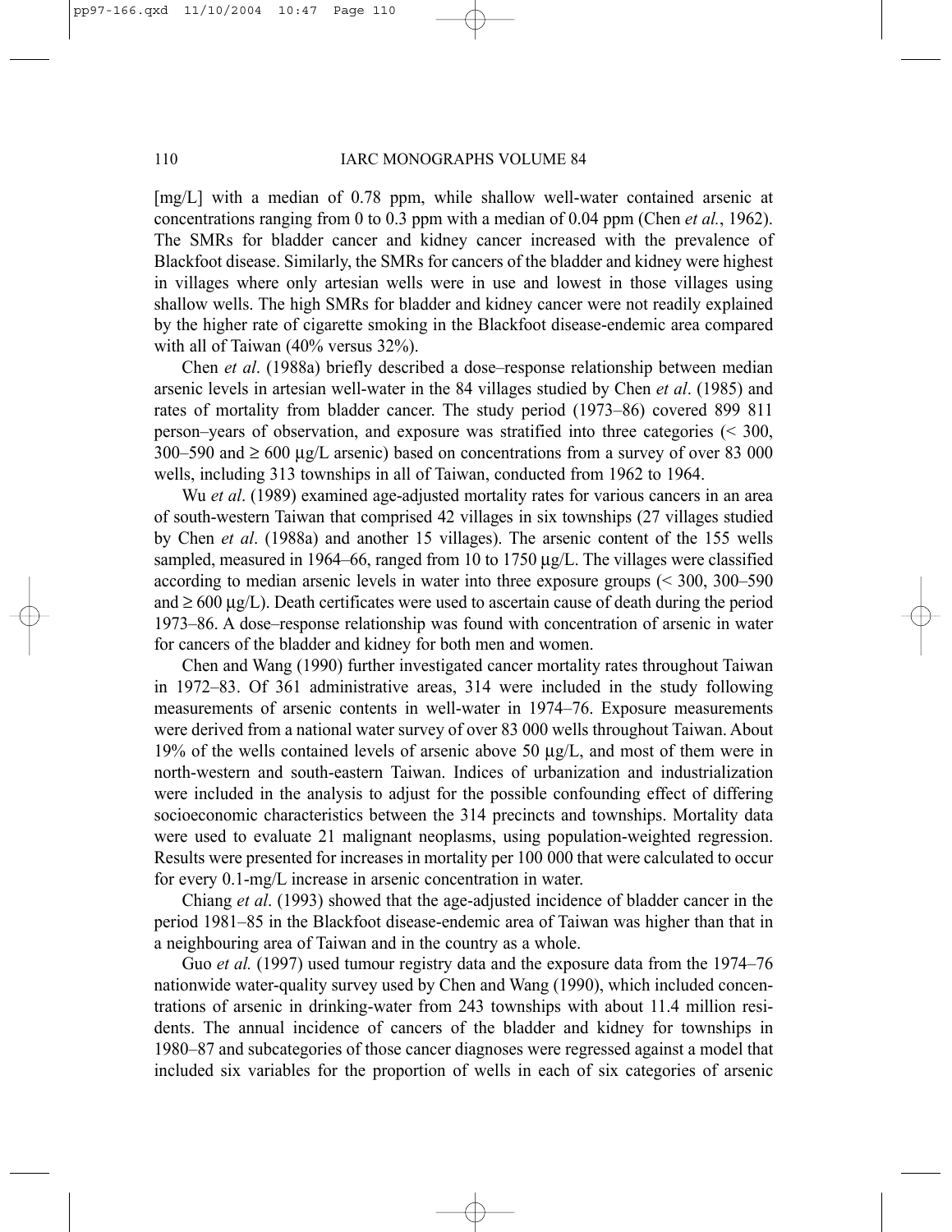concentration in each township. Sex-specific models were adjusted for age and included an urbanization index and the annual number of cigarettes sold *per capita*. Regression models were weighted by the total population of each township. A total of 1962 bladder, 726 kidney, 170 ureter and 57 urethral cancers were included. The investigators found associations of high arsenic concentrations (more than 0.64 ppm) in both sexes with transitional-cell carcinomas of the bladder, kidney and ureter, and all urethral cancers combined, but they did not present relative risk estimates.

Tsai *et al*. (1999) compared mortality in people aged over 40 years in the Blackfoot disease-endemic area of Taiwan with both local and national references for the period 1971–94. Greater mortality was found for men and women with cancers of the bladder and kidney.

#### (*b*) *Case–control study*

In a retrospective case–control study using death certificates from 1980–82, Chen *et al*. (1986) examined the relationship between exposure to high concentrations of arsenic in artesian well-water and mortality from internal malignancies, including tumours of the bladder  $(n = 69)$  in four townships from the Blackfoot disease-endemic area. Controls ( $n = 368$ ) were selected by random sampling from the same geographical areas as the cases and were frequency-matched on age and sex. The response rate was 93% for proxies of cases and 92% for matched controls. Adjustment for age, sex and other variables (smoking, tea drinking, vegetarianism and frequency of consumption of vegetables and fermented beans) was performed by logistic regression analysis. The results indicated increasing trends in odds ratios with increasing duration of intake of artesian well-water containing arsenic. The highest risks were seen for over 40 years of exposure, with an odds ratio of 4.1 for bladder cancer in a multivariate analysis. Smoking, alcohol consumption and other potential risk factors evaluated in the study did not confound the association between arsenic and cancer.

#### (*c*) *Cohort studies*

Chen *et al.* (1988b) studied the association between arsenic in artesian well-water in relation to Blackfoot disease and cancer from a multiple risk factor perspective. The study area included the four townships in south-western Taiwan where high rates of Blackfoot disease had been described. Levels of arsenic were reported to be high in water, soil and food, and estimates of ingestion of arsenic by local residents were up to 1 mg per day. The study examined mortality in a cohort of people who had or had since developed Blackfoot disease in 1968, totalling 789 patients and 7578 person–years of observation through 1984. Follow-up started in 1968, since this was the year that registration of deaths in Taiwan was computerized and completeness and quality of death certificate registration was improved. Mortality of persons who had died  $(n = 457)$  and were not lost to followup (*n* = 84) was compared with that of the general population of Taiwan using age- and sex-specific mortality rates from 1968 through 1983. The SMRs for cancers of the bladder and kidney (men and women combined) were 38.8 [95% CI, 21.7–64.0] and 19.5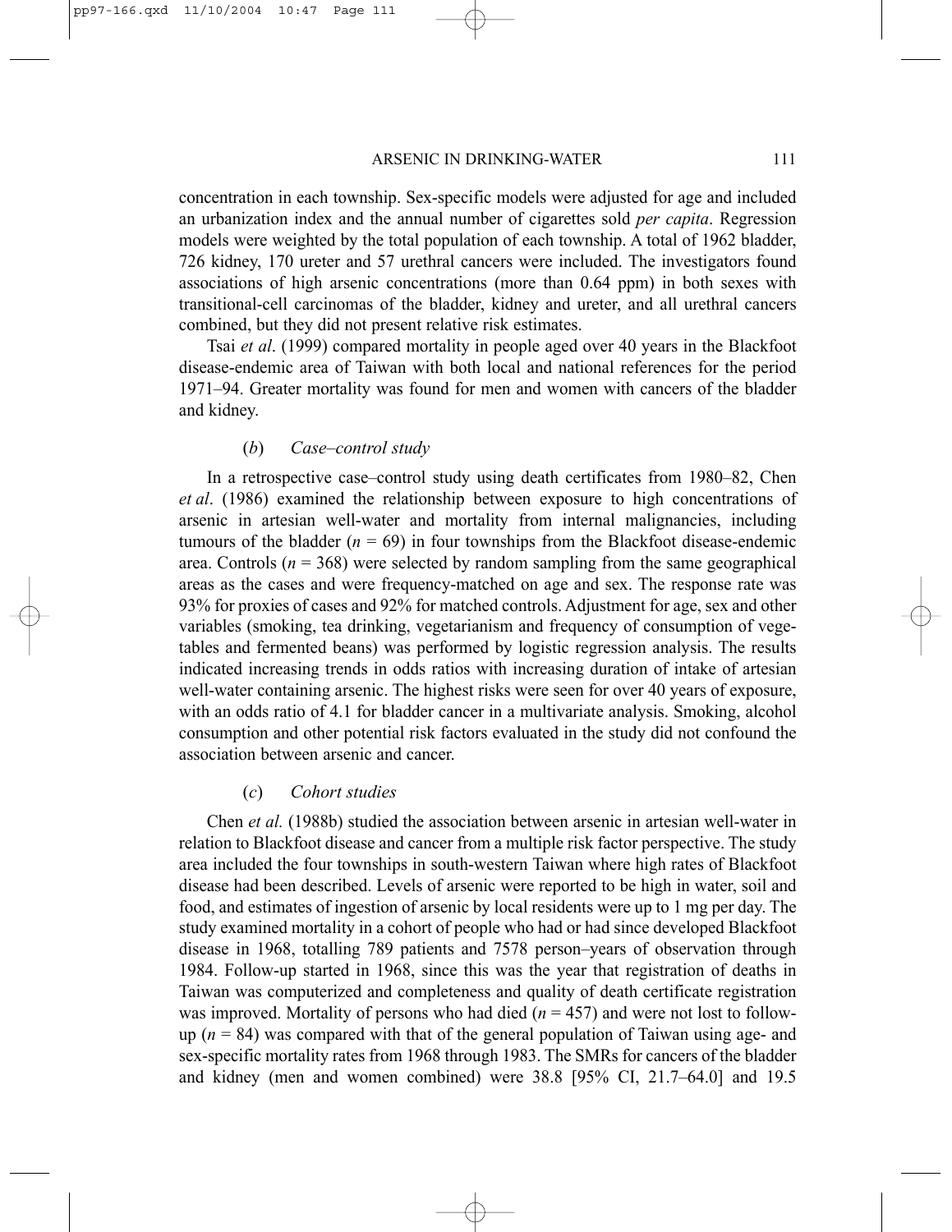[95% CI, 4.0–57.0], respectively. The latter result, however, is based on only three deaths. SMRs were also calculated using all residents in the Blackfoot disease-endemic area, which includes people exposed to arsenic. These much lower SMRs were 2.6 [95% CI, 1.4–4.2] for bladder cancer and 1.6 [95% CI, 0.3–4.7] for kidney cancer, indicating that patients with Blackfoot disease had somewhat higher rates for these cancers than the residents in the arsenic-exposed region combined.

Chiou *et al*. (1995) investigated the relationship between incidence of internal cancers and arsenic in relation to Blackfoot disease in 2256 subjects from 1986 to 1993. Patients with Blackfoot disease ( $n = 263$ ) and a referent group of 2293 residents of the same region were followed for 7 years. In contrast to many other studies that evaluate mortality, incident cancer was the outcome of interest. Follow-up occurred many years after exposure to elevated concentrations of arsenic in drinking-water had ended. Information on exposure to other risk factors was gathered by individual interviews. Several measures of exposure were evaluated, including average concentration of arsenic in artesian wells and cumulative exposure to arsenic from drinking artesian well-water. Relative risks were calculated using Cox's proportional hazard regression analysis. After controlling for the effects of age, sex and smoking in the regression analysis, a dose–response relationship was observed between exposure to arsenic from drinking well-water and the incidence of bladder cancer. Patients with Blackfoot disease were found to be at increased risk even after adjustment for cumulative exposure to arsenic.

Chiou *et al.* (2001) studied the incidence of urinary tract cancers among 8102 residents in the arsenic-endemic area in north-eastern Taiwan from 1991 to 1994. Levels of arsenic in the drinking-water ranged from less than  $0.15 \mu g/L$  (undetectable) to 3590  $\mu g/L$ . Exposure for each member of the cohort was assessed by measuring concentrations of arsenic in the well associated with the individual's household at one point in time only, although most households had used their current wells for at least 10 years (Chen & Chiou, 2001). Using the general population as referent, the standardized incidence ratio (SIR) for bladder cancer was 1.96 (95% CI, 0.9–3.6), while that for kidney cancer was 2.8 (95% CI, 1.3–5.4). These results were based on 10 subjects with bladder cancer and nine with kidney cancer. A dose–response relationship was observed between urinary tract cancers, particularly transitional-cell carcinoma, after adjusting for age, sex and smoking.

#### 2.1.2 *Studies in Japan*

A retrospective cohort study was conducted in a small Japanese population, which, between 1955 and 1959, used well-water contaminated with arsenic from a factory producing King's yellow (As<sub>2</sub>O<sub>3</sub>; Tsuda *et al.*, 1995). The levels of arsenic measured in 34 of 54 wells tested in the area around the factory ranged from undetectable to  $3000 \mu g/L$ , with 11 wells having levels exceeding 1000  $\mu g/L$ . A total of 454 residents were enlisted in the cohort. Death certificates, autopsy records and medical records were obtained for the period 1 October 1959 to 30 September 1987. Smoking and occupational histories were ascertained from residents or close relatives. Expected numbers of deaths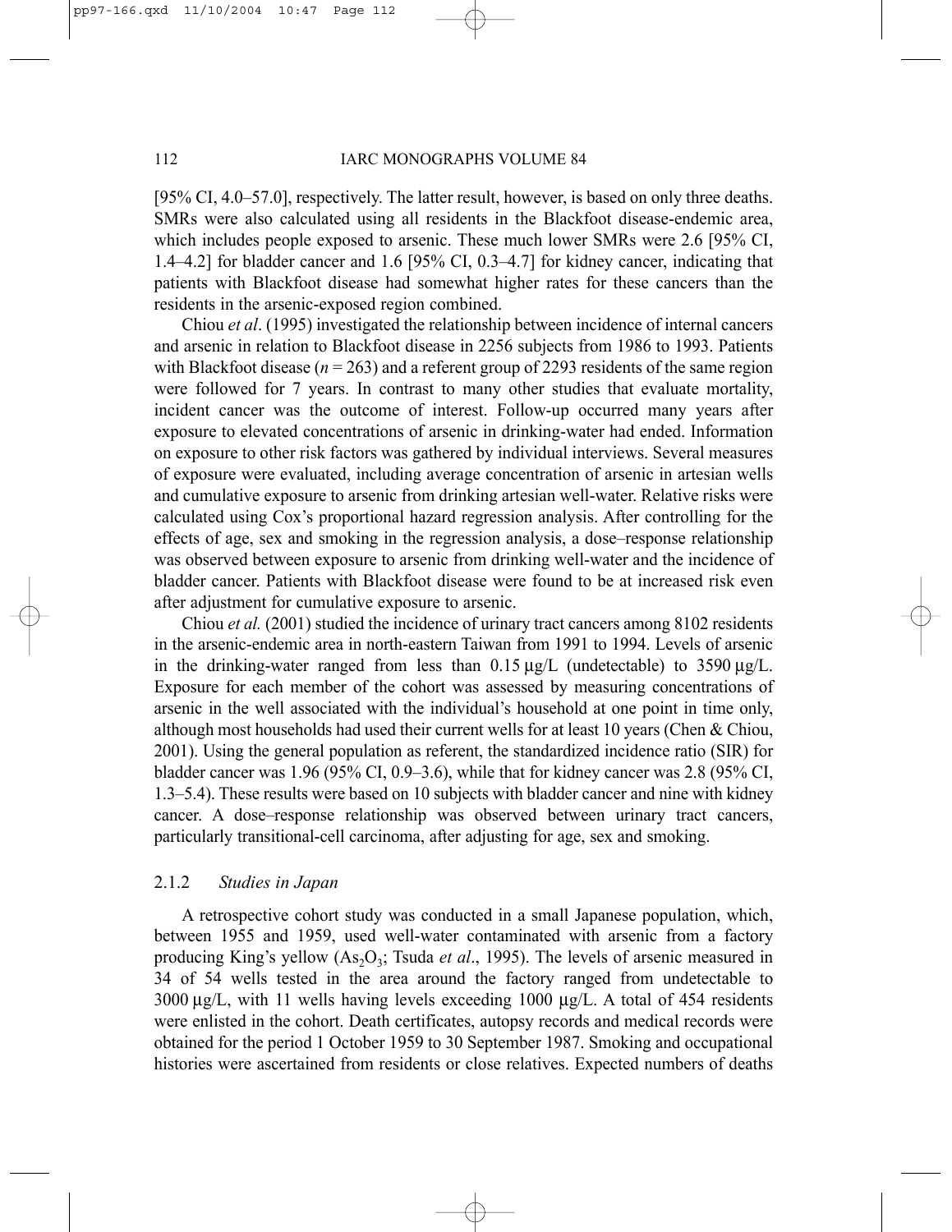were based on sex-, age- and cause-specific mortality in Niigata Prefecture from 1960 to 1989. Exposure was grouped into high ( $\geq 500 \mu g/L$ ), medium (50–500  $\mu g/L$ ) and low  $(< 50 \mu g/L)$ , based on the arsenic content of the well-water. The SMR for urinary-tract cancer in the high-exposure group was 31.2 (95% CI, 8.6–91.8) based on three observed deaths versus 0.1 expected. Two of these were deaths from bladder cancer and one from cancer of the renal pelvis. [Excluding the cancer of the renal pelvis, the SMR for bladder cancer alone would be at least 20.]

### 2.1.3 *Studies in South America*

#### (*a*) *Argentina*

As early as the beginning of the twentieth century, physicians noted an increase in the incidence of clinical skin alterations due to arsenic in well-water in certain areas of the Province of Córdoba, Argentina (Hopenhayn-Rich *et al*., 1996a). In a study of 2355 deaths in 1949–59 in a highly exposed region, Bergoglio (1964) found that 24% of deaths in the exposed region were due to cancer compared with 15% in the Province of Córdoba. In a 14-year follow-up of 116 patients diagnosed with arsenic-related skin lesions, 30.5% died of cancer, and 12.5% of these deaths were due to cancers of the urinary tract (Biagini, 1972). This was later contrasted with bladder cancer mortality in all of Argentina in 1980, with 2.9% of all cancer deaths attributable to bladder cancer (Hopenhayn-Rich *et al*., 1996a).

These early reports led to an ecological study on bladder cancer mortality for the period 1986–91 comparing counties categorized as previously having had high, medium and low concentrations of arsenic in water in Córdoba, Argentina (Hopenhayn-Rich *et al*., 1996a). The majority of reported cases of arsenic-related skin lesions were residents of two counties that were classified as having high exposure since there were extensive reports of elevated concentrations of arsenic in the water there. The average concentration of arsenic in water tested in these counties was  $178 \mu g/L$ . The medium-exposure group comprised six counties based on some reports of elevated arsenic levels in the water and the occurrence of a few cases of skin lesions. The remaining 16 rural counties were classified as having low exposure. Clear trends in mortality from bladder cancer were observed. Increasing trends were also observed for mortality from kidney cancer as exposure to arsenic increased (Hopenhayn-Rich *et al.*, 1998). No differences were found between the exposure groups for chronic obstructive pulmonary disease, suggesting that the trends for bladder and kidney cancer were not attributable to confounding by smoking.

#### (*b*) *Chile*

Chile is a long and narrow country divided into geopolitical units called regions (like provinces in other countries), which are numbered sequentially from north to south, starting with Region I. Region II is thus located in the northern part of Chile, in an arid zone where the Atacama Desert is situated. At the time of the 1992 Census, the population in Region II was about 420 000. About 90% of the population live in the cities and towns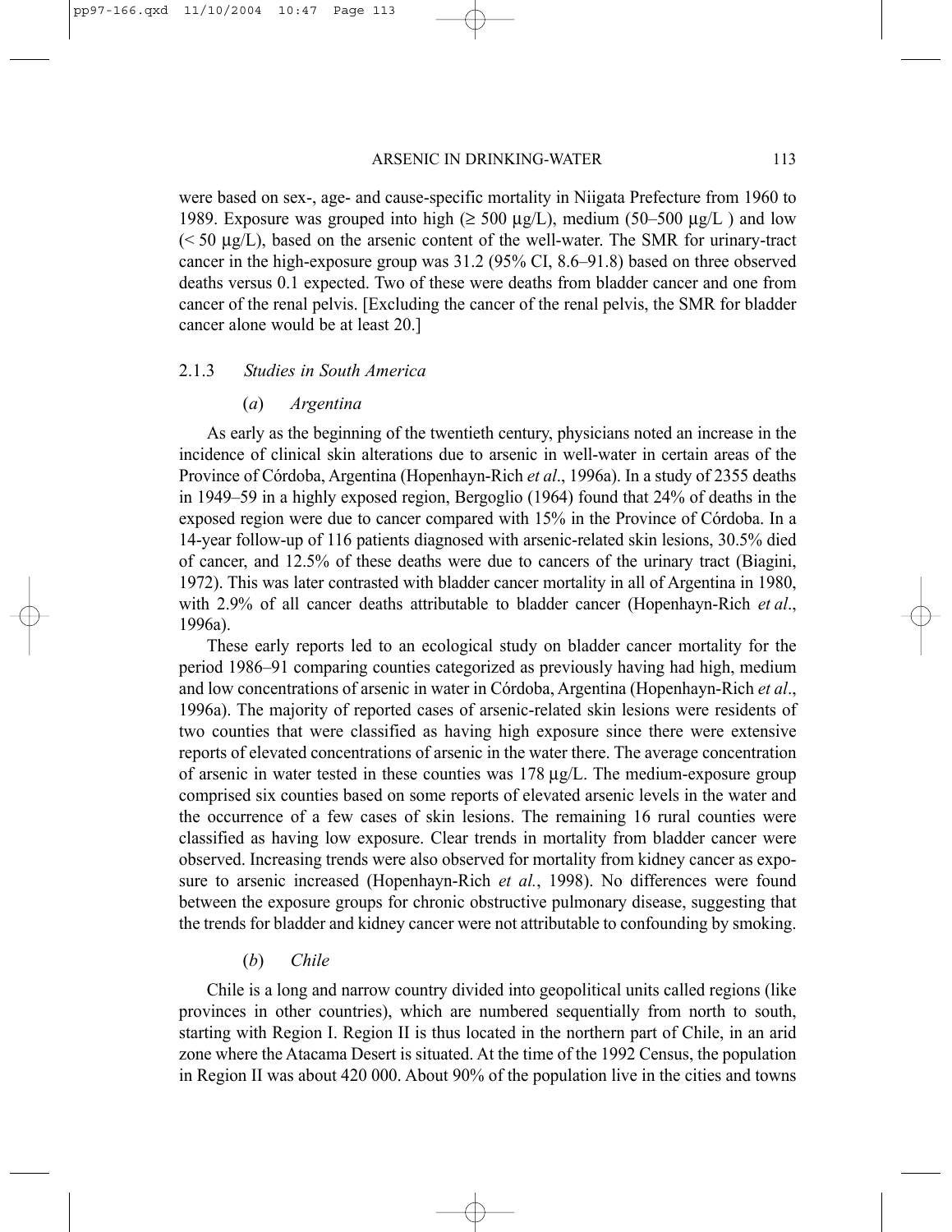114 **IARC MONOGRAPHS VOLUME 84** 

in this Region, and more than half of the population lives in the city of Antofagasta (Smith *et al*., 1998). In view of the extremely low level of rainfall and the inability to obtain water from wells, each city and town obtains drinking-water from rivers which originate in the Andes mountains, located on the eastern border of the Region. Many of these rivers are naturally contaminated with inorganic arsenic, some at very high concentrations. This has resulted in widespread exposure of the population of Region II to varying levels of arsenic in the drinking-water. In 1955–70, the majority of the population of Region II was exposed to very high levels of arsenic in drinking-water (see Table 17). Prior to 1955, the drinking-water supply in the main city of Antofagasta had an arsenic concentration of about 90  $\mu$ g/L. A growing population, and the consequent increased need for water, led to supplementation of the drinking-water supply at Antofagasta with water from the Toconce and Holajar Rivers, which, unknown at the time, had arsenic concentrations of 800 µg/L and 1300 µg/L, respectively. The concentration of arsenic in the drinking-water at Antofagasta, together with that of neighbouring Mejillones, which shared the same supply, increased to an average of 870  $\mu$ g/L. As shown in Table 17, the other towns in the region, with the exception of Taltal, also had high concentrations of arsenic in the drinking-water for variable periods. The population-weighted average concentration of arsenic in drinking-water for the entire region was about  $580 \mu g/L$  over a period of approximately 15 years (1955–70). With the introduction in 1970 of a water-treatment plant, the concentration of arsenic in the water at Antofagasta initially dropped to  $260 \mu g/L$ , and further reductions occurred as a result of improvements to the treatment plant. At present, levels of arsenic in water in Antofagasta are about 40 µg/L. Other cities and towns also implemented water-treatment strategies or used alternative sources that reduced arsenic levels. By the late 1980s, all of the towns with populations over 1000 had concentrations of arsenic in drinking-water of less than  $100 \mu g/L$ , with the exception of San Pedro de Atacama (population about 3700, some of whom still drink the contaminated water). In contrast, most water sources in the rest of Chile have had low concentrations of arsenic (less than 10 µg/L) (Ferreccio *et al.*, 2000).

Evidence of chronic arsenic toxicity in Region II was noted in the 1960s with the emergence of classic dermatological manifestations (Borgoño & Greiber, 1971; Zaldívar, 1974; Zaldívar *et al*., 1978). In 1969, in a study of 180 residents in Antofagasta, abnormal skin pigmentation was found in 144 of the participants, 43.7% of whom also had hyperkeratoses (Borgoño *et al*., 1977). Evidence of effects on the respiratory and cardiovascular system, together with skin lesions, was also reported by Zaldívar *et al*. (1978), who conducted a series of studies concerning the effects of arsenic in Antofagasta during the high-exposure period.

Two ecological mortality studies were conducted on kidney and bladder cancer in Region II. Rivara *et al*. (1997) conducted a study comparing mortality for both sexes combined in Region II with that in Region VIII for the period 1950–92. SMRs for bladder cancer and kidney cancer were 10.2 (95% CI, 8.6–12.2) and 3.8 (95% CI, 3.1–4.7), respectively.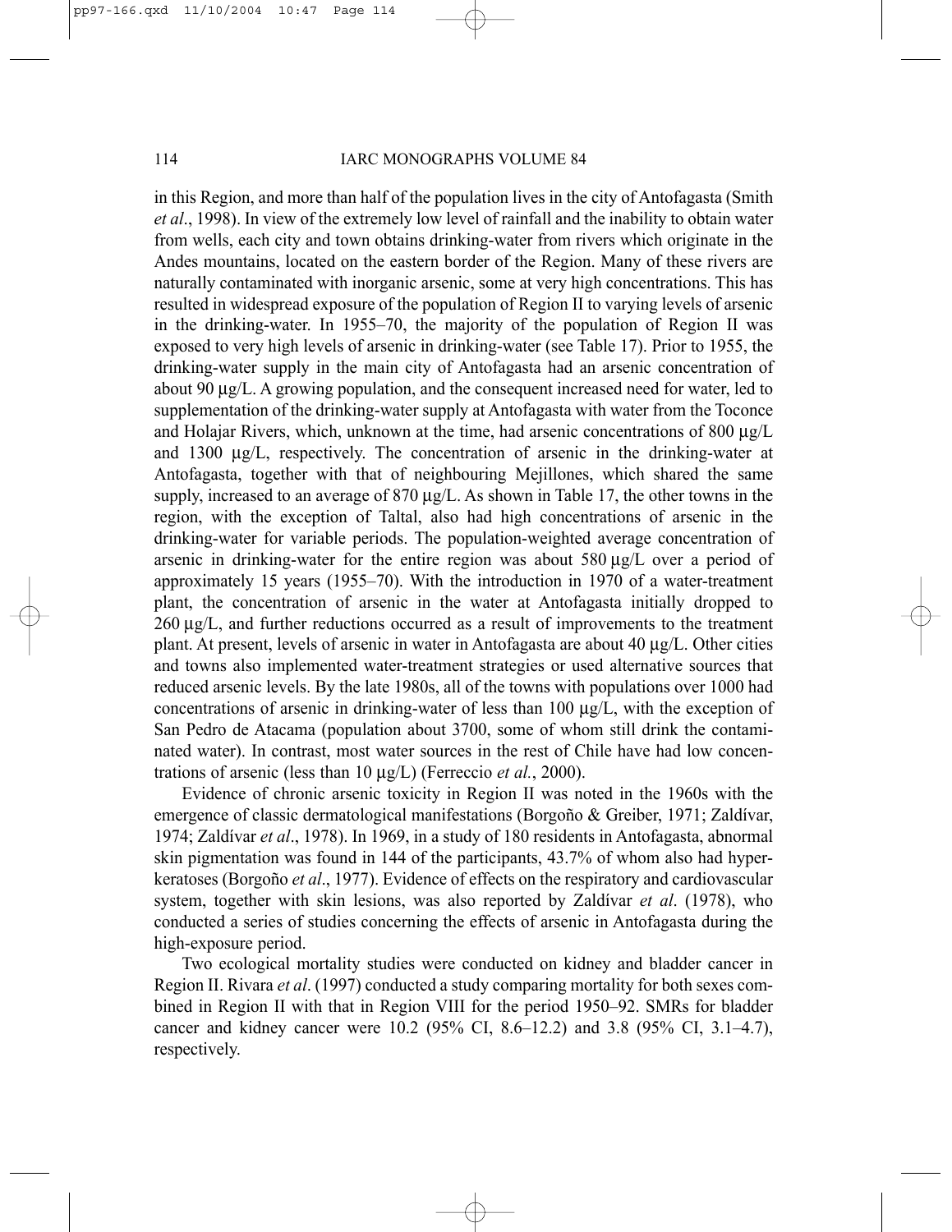Smith *et al*. (1998) also investigated cancer mortality in Region II for the years 1989–93, using mortality rates in the rest of Chile (excluding Region II) in 1992, a census year, for reference. SMRs were calculated for men and women over the age of 30 years, using 10-year age groupings. The results indicated marked increases in mortality from bladder cancer and kidney cancer in Region II. Data on smoking obtained from a national survey of stratified random samples carried out in 1990, comparing the two largest cities of Antofagasta and Calama with the rest of Chile, were included. No overall increases in mortality from chronic obstructive pulmonary disease were observed in Region II: the SMR for men was 1.0 (0.8–1.1) and mortality among women was lower than expected (SMR, 0.6; 0.4–0.7). In addition, not only did the national survey not find higher rates of smoking in Region II, but in Antofagasta, 76.4% of respondents reported being nonsmokers at that time compared with 75.1% of respondents in the rest of Chile. The proportion of people who smoked more than one pack per day was lower in Antofagasta  $(0.8\%)$  and Calama  $(1.1\%)$  than in the rest of Chile  $(1.5\%)$ . The SMRs for other causes of death excluding cancers of the bladder, kidney, lung, liver and skin were 1.0 (95% CI, 0.99–1.05) for men and 1.0 (95% CI, 0.97–1.03) for women.

#### 2.1.4 *Studies in the USA*

Some ecological studies have been reported in the USA but they are not informative in view of the relatively small contrasts in exposure between counties.

#### (*a*) *Case–control study*

Bates *et al.* (1995) linked 71 cases of bladder cancer and 160 controls from a subsample of residents of Utah from the large national bladder cancer study conducted in 1978 (Cantor *et al.*, 1987) to levels of arsenic in water supplies. Exposures ranged from 0.5 to 160  $\mu$ g/L, but most concentrations were very low, with only 1.1% of samples having concentrations greater than 50  $\mu$ g/L. The findings did not provide evidence for an overall increase in the incidence of bladder cancer with the two indices of exposure used. However, among smokers only, there was an increase in risk for the highest category of cumulative dose of arsenic.

#### (*b*) *Cohort study*

Levels of arsenic in drinking-water and mortality were investigated in a cohort of members of the Church of Jesus Christ of Latter-day Saints in Millard County, UT (Lewis *et al*., 1999). The cohort was assembled from an earlier study that consisted of 2073 participants (Southwick *et al*., 1983). Most of these individuals had a history of at least 20 years of exposure in their respective places of residence. The cohort was expanded to include all persons who lived for any length of time in the study area, resulting in a total combined cohort of 4058 members. More than 70% of the cohort had reached the age of 60 years at the end of the follow-up period or by the time of their deaths. Approximately 7% of the cohort was lost to follow-up. Arsenic concentrations in the drinking-water supplies were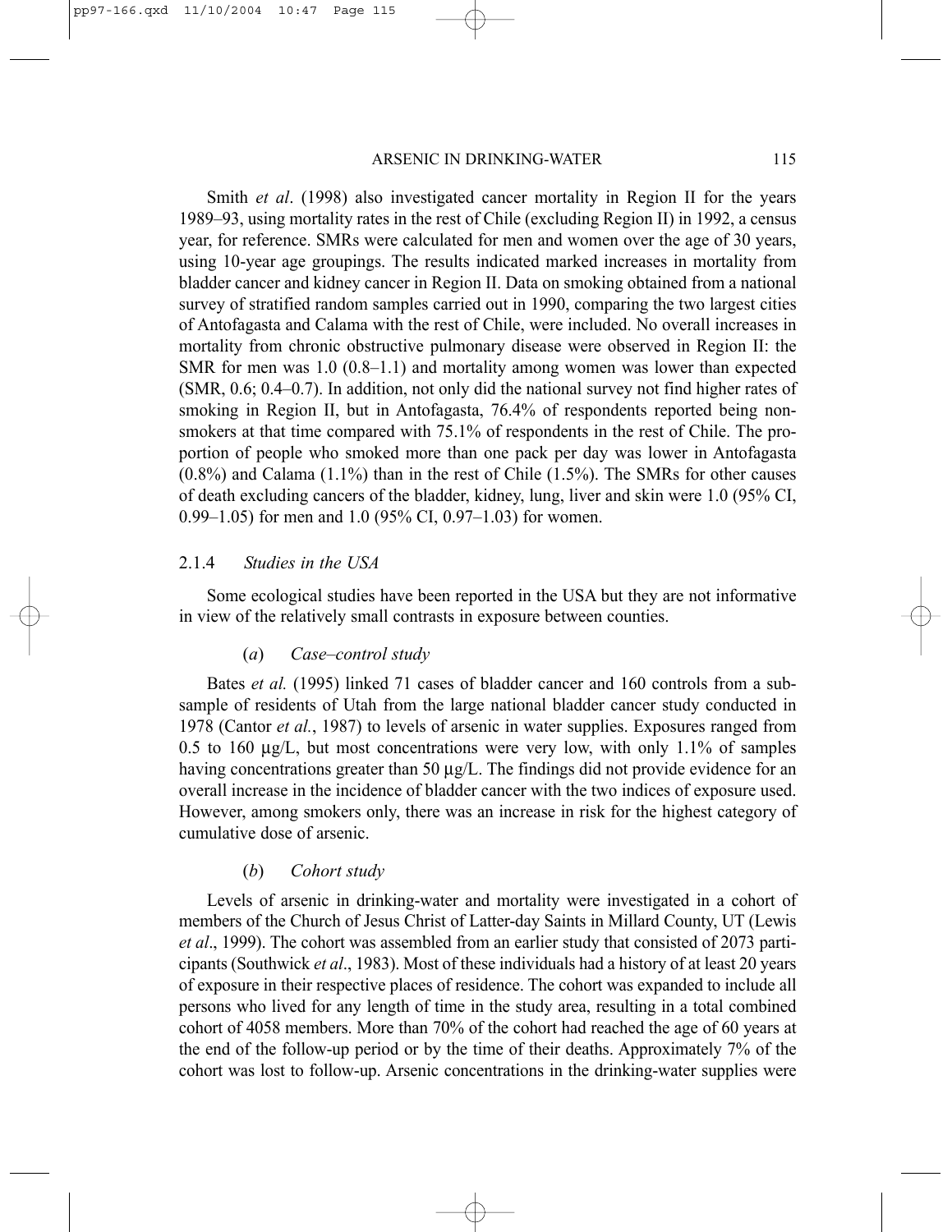#### 116 **IARC MONOGRAPHS VOLUME 84**

based on measurements maintained by the state of Utah dating back to 1964. The median drinking-water concentrations ranged from 14 to 166 ppb [µg/L], with wide variability in each town. An index of exposure to arsenic was calculated from the number of years of residence and the median concentration of arsenic in drinking-water in a given community, and was categorized as low  $(< 1000$  ppb-years), medium (1000–4999 ppb-years) and high (> 5000 ppb–years). Data on confounding factors were not available; however, Church members are prohibited from using tobacco and consuming alcohol or caffeine. SMRs for kidney cancer were increased in the low- and high-exposure groups among men and in the low- and medium-exposure groups among women. The overall SMRs for cancers of the bladder and other urinary organs were below unity for both sexes, but these results were based on only three and two bladder cancers in men and women, respectively. [The Working Group noted that there were several problems in the interpretation of this study. The exposure assessment was ecological in nature because of relatively low exposures. There was widespread variability in water concentrations, which adds to the uncertainty of the study. Furthermore, the findings are influenced by lower rates of smoking for the cohort compared with all of Utah. This is manifest in the SMRs for non-malignant respiratory disease (SMR for men, 0.7; 95% CI, 0.5–0.9; SMR for women, 0.9; 95% CI, 0.7–1.2) and for mortality from chronic bronchitis, emphysema and asthma (SMR for men, 0.6; 95% CI, 0.4–0.9; SMR for women, 0.5;  $95\%$  CI, 0.1–1.2). For these reasons, the study is uninformative with regard to the relationship between exposure to arsenic and mortality from bladder and kidney cancer.]

#### 2.1.5 *Studies in Europe*

In a type of case–control study known as case–cohort, Kurttio *et al*. (1999) investigated the association between low exposure to arsenic in well-water in Finland and the risk for cancers of the bladder and kidney. Cases of bladder and kidney cancer were identified from 1981 to 1995 within a registry-based cohort of the population who had lived at an address outside the municipal drinking-water system during 1967–80. The final study population consisted of 61 cases of bladder cancer and 49 cases of kidney cancer and an age- and sexmatched random sample of 275 subjects from the population register. The daily dose of arsenic in drinking-water was calculated from the concentration of arsenic in well-water and its reported consumption in the 1970s. Cumulative dose was defined as the integral of duration and intensity of exposure to arsenic from well-water. For the shorter latency period of 3–9 years prior to diagnosis of bladder cancer, cumulative dose was estimated from the beginning of use of well-water until 2 years before the diagnosis of cancer. For the longer latency period, the cumulative dose was calculated until 10 years before diagnosis. The concentrations of arsenic in the wells of the reference cohort ranged from less than 0.05 to 64  $\mu$ g/L (median, 0.14  $\mu$ g/L). After adjusting for age, sex and smoking, an increasing trend of arsenic in drinking-water and incidence of bladder cancer was observed with shorter latency but not with longer latency, whereas no evidence of an association between kidney cancer and arsenic in well-water was observed.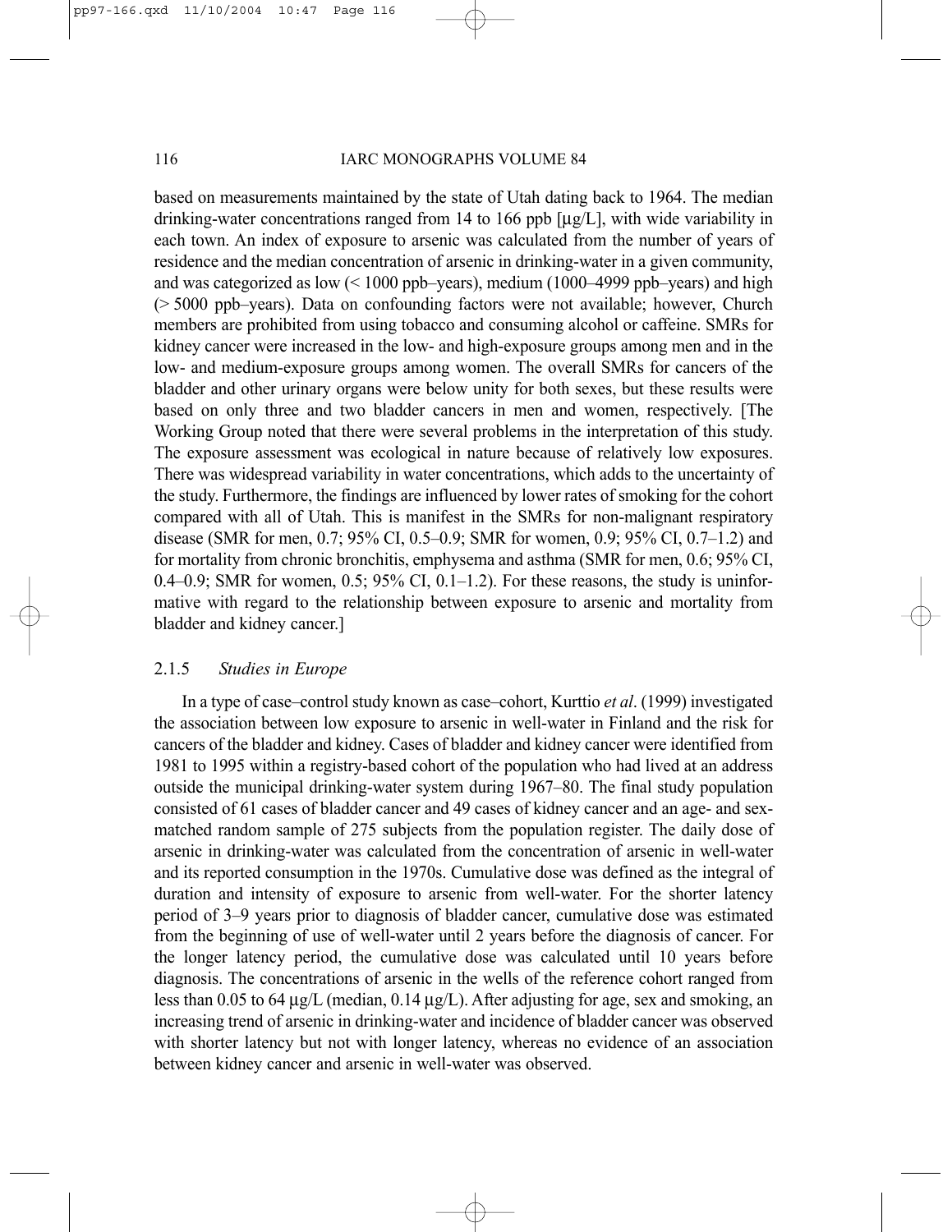#### 2.1.6 *Studies in Australia*

Two geographical areas in Victoria, Australia, were selected for study because of reports of concentrations of arsenic in the soil above 100  $\mu$ g/g and/or concentrations in water above 10  $\mu$ g/L (Hinwood *et al.*, 1999). Median concentrations of arsenic in water were reported for various towns and showed a wide range up to a median of 1077  $\mu$ g/L for Ballarat, which had a population of 43 947 in 1986. However, the extent to which contaminated water was used for drinking was not known. The authors noted that "high percentages of the population may be relying on alternative drinking-water sources such as bottled water and tank rain water". Cancer incidence was assessed for the period 1982–91 using the Victorian Cancer Registry. SIRs were estimated for the exposed population in 22 areas of Victoria, using cancer incidence rates for all of the State of Victoria as reference. SIRs for both bladder and kidney cancers were close to unity. [The Working Group noted that no information was presented on the actual use of water contaminated with arsenic for drinking by the population.]

#### **2.2 Liver and lung cancer**

#### 2.2.1 *Liver cancer*

A previous IARC monograph on arsenic noted reports of liver angiosarcoma due to medicinal exposure to Fowler's solution (IARC, 1980). A summary of the findings of epidemiological studies on arsenic in drinking-water and risk for liver cancer, mainly hepatocarcinoma, are shown in Table 23.

#### (*a*) *Taiwan, China*

#### (i) *Ecological studies*

Chen *et al.* (1985) studied the mortality from liver cancer during the period 1968–82 among residents in 84 villages exposed to arsenic of four townships in south-western coastal Taiwan. Increased mortality was observed among both men and women. There was an exposure–response relationship between SMR and prevalence of Blackfoot disease. An exposure–response gradient for mortality from liver cancer was noted in evaluating the risk in areas with shallow wells (presumably with low exposure to arsenic), both shallow and artesian wells (intermediate exposure) and artesian wells only (highest exposure). In villages with artesian wells, the SMR was approximately 2.0 [CI not reported] for liver cancer.

Chen *et al.* (1988a) and Wu *et al.* (1989) reported the age-adjusted mortality rates for liver cancer for men and women in 42 villages in south-western Taiwan and calculated age-adjusted cancer mortality during the period 1973–86 within three groups of villages stratified by exposure concentration (< 300  $\mu$ g/L, 300–590  $\mu$ g/L and  $\geq$  600  $\mu$ g/L arsenic) tested in 1964–66. Age-adjusted mortality rates (per 100 000 person–years) from liver cancer for residents of all ages in Taiwan (referent) increased with increasing concen-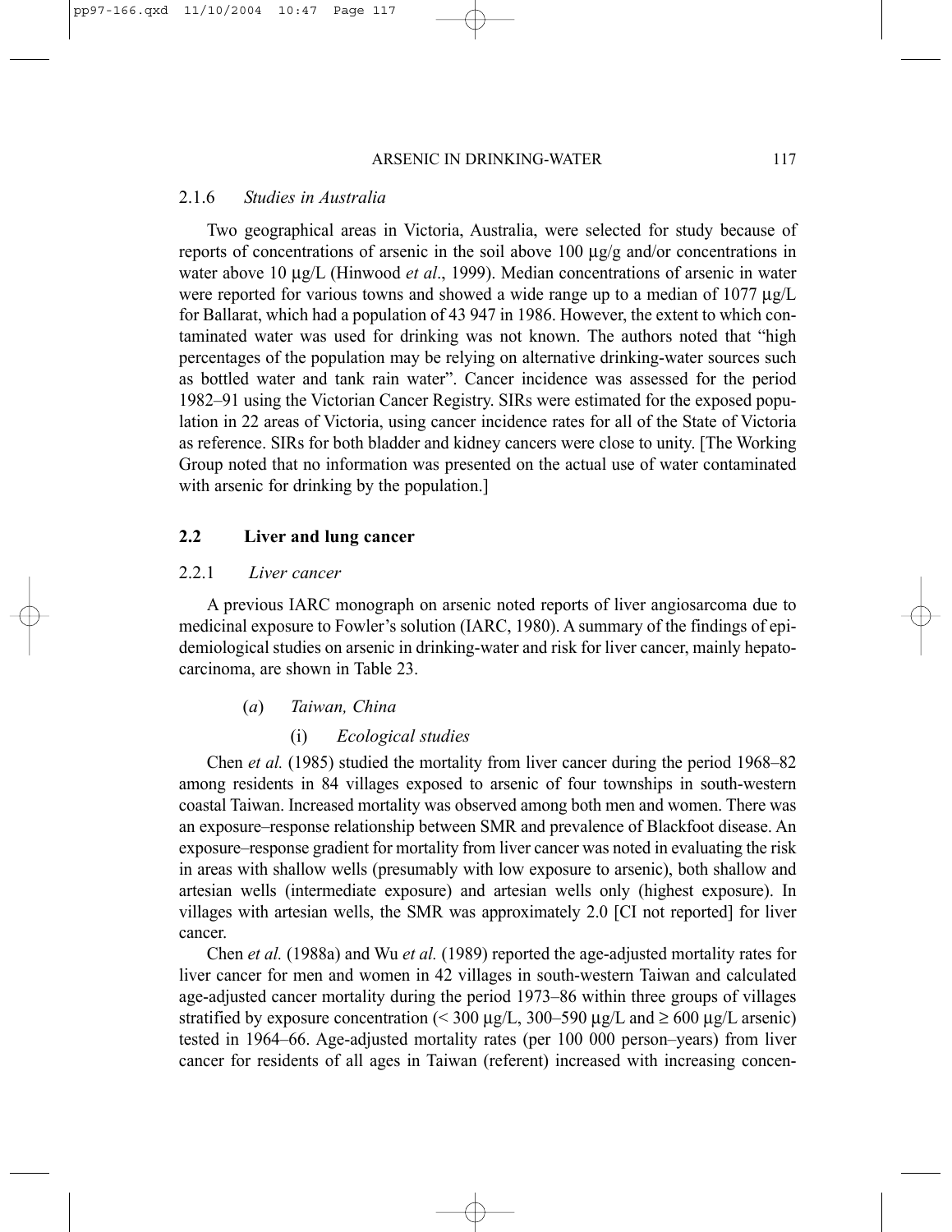|                        |                                |                                             | Table 23. Summary of epidemiological studies on arsenic in drinking-water and risk for liver cancer         |              |                |                                                                                      |                                                                                                                                     |
|------------------------|--------------------------------|---------------------------------------------|-------------------------------------------------------------------------------------------------------------|--------------|----------------|--------------------------------------------------------------------------------------|-------------------------------------------------------------------------------------------------------------------------------------|
| Reference              | Location                       | End-point                                   | Exposure                                                                                                    | No. of cases |                | Study outcome                                                                        | Comments                                                                                                                            |
| Ecological studies     |                                |                                             |                                                                                                             |              |                |                                                                                      |                                                                                                                                     |
| Taiwan                 |                                |                                             |                                                                                                             |              |                |                                                                                      |                                                                                                                                     |
| Chen et al.<br>(1985)  | 84 villages on<br>the SW coast | Mortality<br>$1968 - 82$ ,<br>all ages      | Endemic area for chronic<br>arsenic toxicity (Blackfoot<br>disease)                                         | Men<br>Women | 305<br>146     | Age- and sex-adjusted SMR<br>$(95\% \text{ CI})$<br>$1.7(1.5-1.9)$<br>$2.3(1.9-2.7)$ | Mid-year population: 141 733 in<br>1968, 120 607 in 1982; national<br>rate in 1968–82 used as the<br>standard for estimation of SMR |
| Chen et al.<br>(1988a) | 42 villages on<br>the SW coast | Mortality<br>1973-86.<br>all ages           | Average arsenic (1962–64)<br>General population<br>$<$ 300 $\mu$ g/L<br>300-590 µg/L<br>$\geq 600 \mu g/mL$ | Men          |                | Age-adjusted SMR<br>28.0<br>32.6<br>42.7<br>68.8                                     | 899 811 person-years, rate per<br>100 000, age-standardized to 1976<br>world population                                             |
|                        |                                |                                             | General population<br>$<$ 300 µg/L<br>300-590 $\mu$ g/L<br>$\geq 600 \mu g/mL$                              | Women        |                | 8.9<br>14.2<br>18.8<br>31.8                                                          |                                                                                                                                     |
| Wu et al.<br>(1989)    | 42 villages on<br>the SW coast | Mortality<br>$1973 - 86$ ,<br>$age \geq 20$ | Average arsenic (1962–64)<br>$<$ 300 $\mu$ g/L<br>300-590 $\mu$ g/L<br>$\geq 600 \mu g/mL$                  | Men          | 54<br>42<br>27 | 47.8<br>67.7<br>86.7<br>$p$ for trend < 0.05                                         | Men, 257 935 person-years;<br>women, 234 519 person-years;<br>rate per 100 000, age-standardized<br>to 1976 world population        |
|                        |                                |                                             | $<$ 300 µg/L<br>300-590 µg/L<br>$\geq 600 \text{ µg/mL}$                                                    | Women        | 25<br>16<br>10 | 21.4<br>24.2<br>31.8<br>$p$ for trend < 0.05                                         |                                                                                                                                     |

|  |  | Table 23. Summary of epidemiological studies on arsenic in drinking-water and risk for liver cance |
|--|--|----------------------------------------------------------------------------------------------------|
|  |  |                                                                                                    |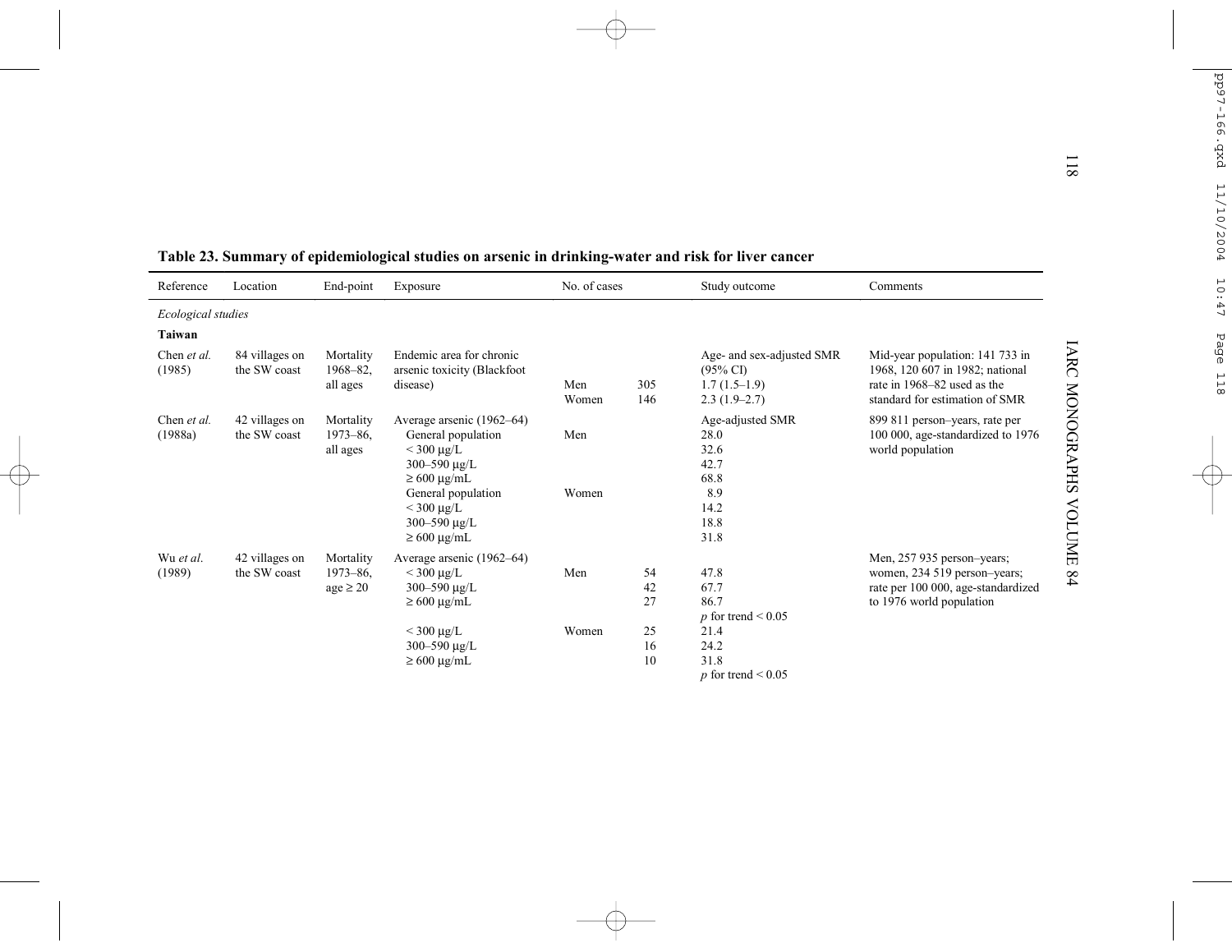| Reference                  | Location                                 | End-point                              | Exposure                                                                                                      | No. of cases |            | Study outcome                                                                                                 | Comments                                                                                                                                            |
|----------------------------|------------------------------------------|----------------------------------------|---------------------------------------------------------------------------------------------------------------|--------------|------------|---------------------------------------------------------------------------------------------------------------|-----------------------------------------------------------------------------------------------------------------------------------------------------|
| Chen $&$<br>Wang<br>(1990) | Taiwan                                   | Mortality<br>$1972 - 83$ ,<br>all ages | National survey of 83 656<br>wells $(1974-76)$ ; average<br>arsenic for each of 314<br>precincts or townships | Men<br>Women |            | $\beta$ (SE) from regression<br>6.8(1.3)<br>2.0(0.5)<br>Percentiles of age-adjusted<br>mortality rate/100 000 | Regression coefficient $(\beta)$<br>estimates increase in age-adjusted<br>mortality per 100 000 per<br>$100 \mu g/L$ arsenic increase in water      |
|                            |                                          |                                        |                                                                                                               | Men          |            | person-years<br>25 <sub>th</sub><br>21.8<br>27.0<br>50th<br>34.1<br>75th                                      |                                                                                                                                                     |
|                            |                                          |                                        |                                                                                                               | Women        |            | 7.0<br>25 <sub>th</sub><br>8.7<br>50th<br>11.6<br>75th                                                        |                                                                                                                                                     |
| Tsai et al.<br>(1999)      | SW Taiwan,<br>4 townships                | Mortality<br>$1971 - 94$<br>all ages   | Arsenic-exposed area                                                                                          | Men<br>Women | 631<br>224 | <b>SMR (95% CI)</b><br>$1.8(1.7-1.98)$<br>$1.9(1.6-2.1)$                                                      | Men, 1 508 623 person-years;<br>women, 1 404 759 person-years;<br>national rates in 1971–94 used as<br>the standard for estimation of<br><b>SMR</b> |
| <b>South America</b>       |                                          |                                        |                                                                                                               |              |            |                                                                                                               |                                                                                                                                                     |
| Rivara et al.<br>(1997)    | Region II and<br>VIII, northern<br>Chile | Mortality<br>1976-92                   | Arsenic-contaminated<br>Region II                                                                             |              |            | Relative risk<br>$1.2(0.99-1.6)$                                                                              | Population: 411 000 in Region II,<br>1 700 000 in Region VIII.<br>Antofagasta (Region II) versus<br>Region VIII.                                    |
| Hopenhayn-<br>Rich et al.  | Córdoba<br>Province,                     | Mortality<br>$1986 - 91$ ,             | County group<br>Men                                                                                           |              |            | <b>SMR</b>                                                                                                    | National rate in 1989 used as the<br>standard for estimation of SMR                                                                                 |
| (1998)                     | Argentina,                               | $age \geq 20$                          | Low exposure $(341\,547)$                                                                                     |              | 186        | $1.5(1.3-1.8)$                                                                                                |                                                                                                                                                     |
|                            | 26 counties                              |                                        | Medium exposure (201 546)                                                                                     |              | 142        | $1.8(1.5-2.1)$                                                                                                |                                                                                                                                                     |
|                            |                                          |                                        | High exposure (135 209)<br>Women                                                                              |              | 98         | $1.8(1.5-2.2)$                                                                                                |                                                                                                                                                     |
|                            |                                          |                                        | Low exposure $(348 874)$                                                                                      |              | 173        | $1.7(1.4-1.96)$                                                                                               |                                                                                                                                                     |
|                            |                                          |                                        | Medium exposure (204 454)                                                                                     |              | 125        | $1.9(1.6-2.2)$                                                                                                |                                                                                                                                                     |
|                            |                                          |                                        | High exposure (137 805)                                                                                       |              | 90         | $1.9(1.5-2.4)$                                                                                                |                                                                                                                                                     |

**Table 23 (contd)**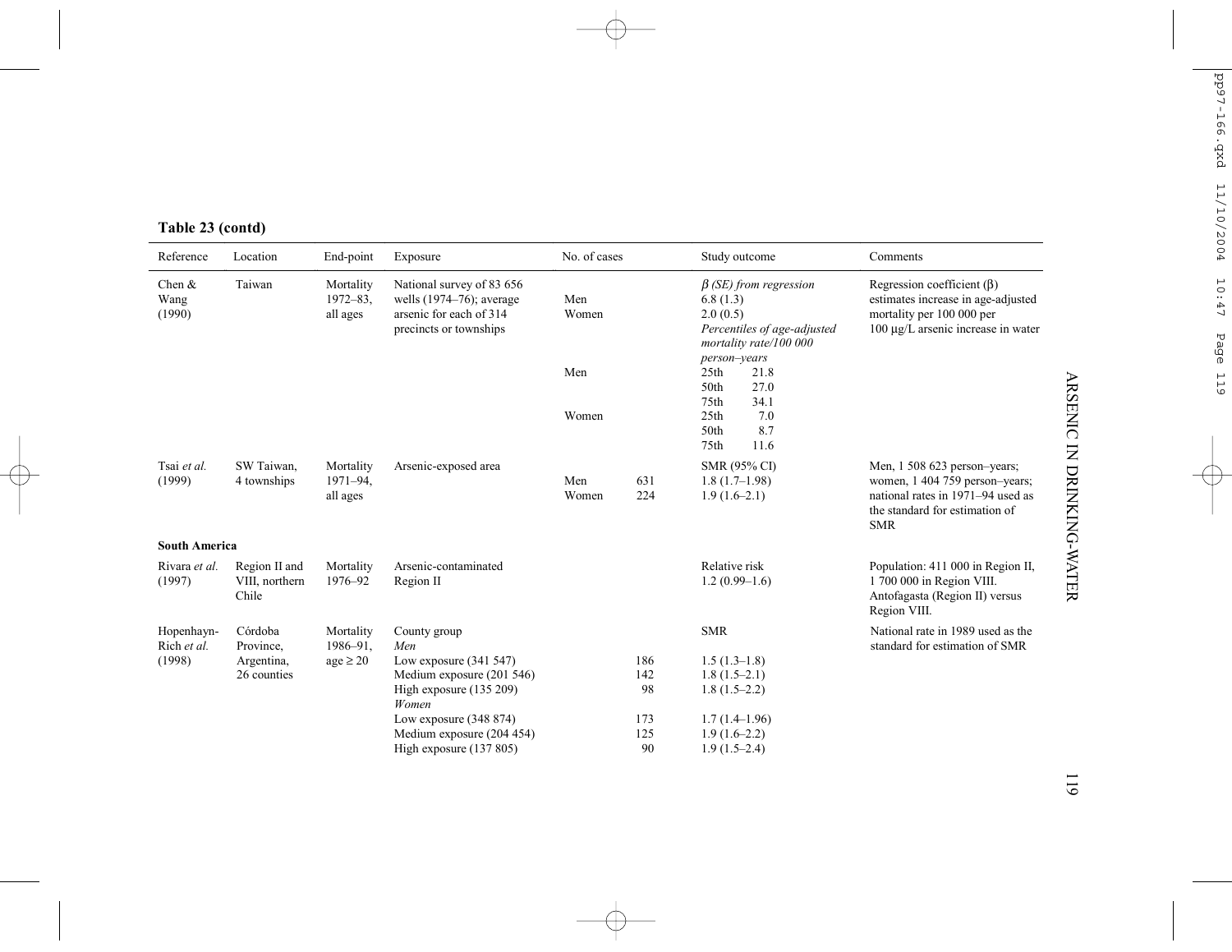|  | Table 23 (contd) |  |
|--|------------------|--|
|  |                  |  |

| Table 23 (contd)                |                                      |                                        |                                                                                     |                                                                      |                     |                                                                                                                            |                                                                                                                                                                                                     |
|---------------------------------|--------------------------------------|----------------------------------------|-------------------------------------------------------------------------------------|----------------------------------------------------------------------|---------------------|----------------------------------------------------------------------------------------------------------------------------|-----------------------------------------------------------------------------------------------------------------------------------------------------------------------------------------------------|
| Reference                       | Location                             | End-point                              | Exposure                                                                            | No. of cases                                                         |                     | Study outcome                                                                                                              | Comments                                                                                                                                                                                            |
| Smith et al.<br>(1998)          | Region II,<br>Northern Chile         | Mortality<br>1989-93.<br>$age \geq 30$ | 5-year intervals,<br>420 µg/L average                                               | Men<br>Women                                                         | 48<br>37            | <b>SMR</b><br>$1.1(0.8-1.5)$<br>$1.1(0.8-1.5)$                                                                             | National rates in 1991 used as the<br>standard estimation of SMR;<br>arsenic concentration is<br>population-weighted average for<br>major cities or towns in Region II,<br>1950-74                  |
| Australia                       |                                      |                                        |                                                                                     |                                                                      |                     |                                                                                                                            |                                                                                                                                                                                                     |
| Hinwood<br><i>et al.</i> (1999) | Victoria                             | Incidence<br>1982-91                   | Median concentration of<br>arsenic in drinking-water<br>ranged $1-1077 \mu g/L$     | 749                                                                  |                     | SIR (95% CI)<br>$0.5(0.3-0.8)$                                                                                             | State rates in 1982–91 used as the<br>standard for estimation of SIR                                                                                                                                |
| Cohort studies                  |                                      |                                        |                                                                                     |                                                                      |                     |                                                                                                                            |                                                                                                                                                                                                     |
| Chen et al.<br>(1988b)          | SW Taiwan                            | Mortality                              | Area endemic for Blackfoot<br>disease                                               | 17                                                                   |                     | SMR: 4.66 ( $p < 0.001$ )<br>compared with national<br>standard; 2.48 ( $p < 0.01$ )<br>compared with regional<br>standard | 789 patients with Blackfoot<br>disease followed from 1968 to<br>1984. National and regional rates<br>in 1968–83 used as the standard<br>for estimation of SMR                                       |
| Tsuda et al.<br>(1995)          | Niigata<br>Prefecture,<br>Japan      | Mortality,<br>1959-92.<br>all ages     | Level of arsenic<br>$< 0.05$ mg/L<br>$0.05 - 0.99$ mg/L<br>$\geq 1.0$ mg/L<br>Total | $\boldsymbol{0}$<br>$\mathbf{0}$<br>$\overline{2}$<br>$\overline{2}$ |                     | <b>SMR</b><br>$0.0(0-4.4)$<br>$0.0(0-15.1)$<br>$7.2(1.3-26.1)$<br>$1.5(0.3-5.5)$                                           | 113 persons who drank from<br>industrially contaminated wells in<br>1955–59, then followed for 33<br>years; rates in Niigata Prefecture<br>in 1960–89 used as the standard<br>for estimation of SMR |
| Lewis et al.<br>(1999)          | Millard<br>County, UT,<br><b>USA</b> | Mortality                              | Arsenic in well-water ranged<br>$3.5 - 620 \mu g/L$                                 | Men<br>Women                                                         | 3<br>$\overline{7}$ | <b>SMR</b><br>$0.9(0.2 - 2.5)$<br>$1.4(0.6-2.9)$                                                                           | State rates in 1950–92 used as the<br>standard for estimation of SMR.                                                                                                                               |
| Nakadaira<br>et al. (2002)      | Niigata<br>Prefecture,<br>Japan      | Mortality                              | Industrially contaminated well-<br>water in the town of Nakajo                      | $\vert$                                                              |                     | $O/E = 0.7$                                                                                                                | 86 patients with chronic arsenic<br>poisoning. National rates in<br>1959–92 used as the standard for<br>estimation of SMR                                                                           |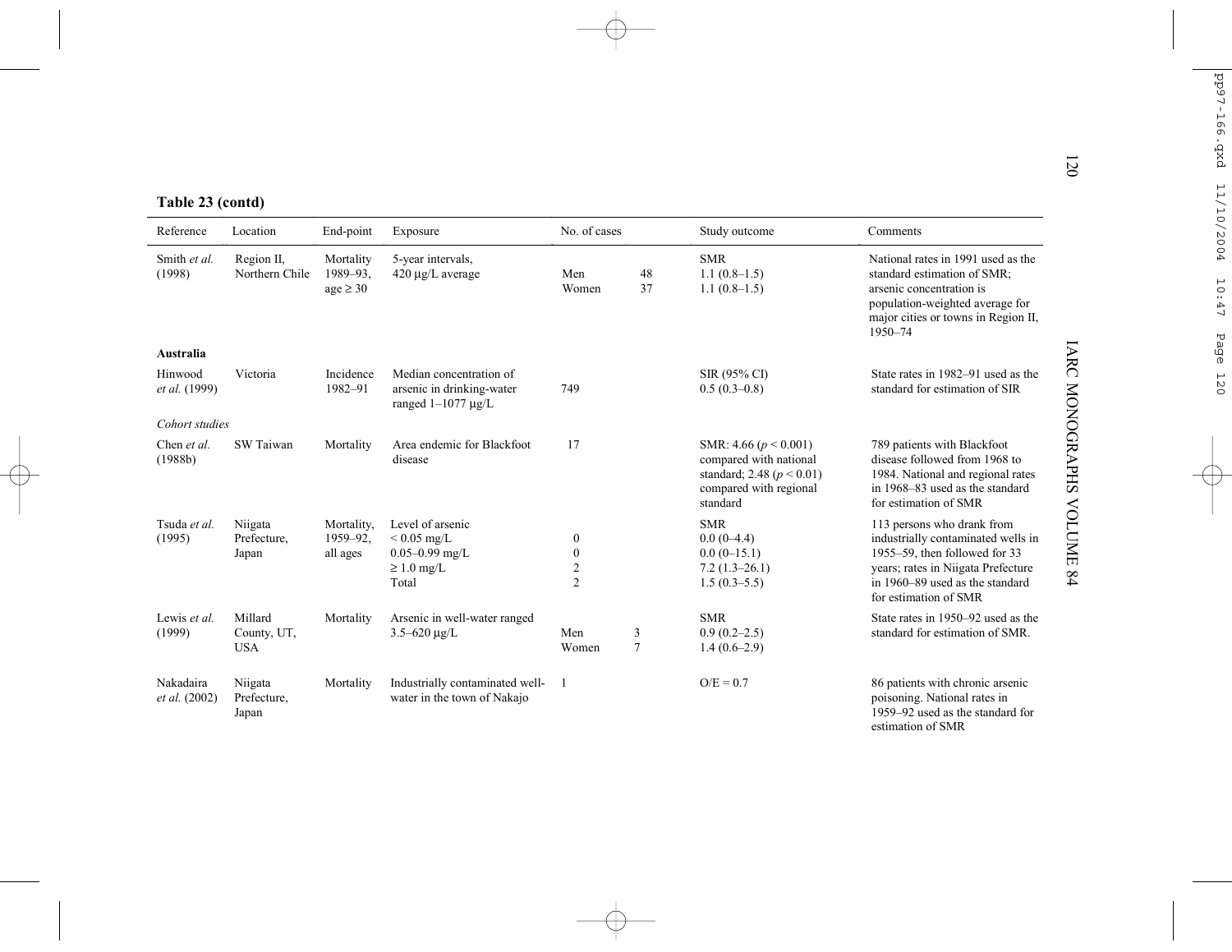| Reference             | Location                  | End-point | Exposure                                                                                                                              | No. of cases             | Study outcome                                                                                                                         |                      | Comments                                                                                                                       |
|-----------------------|---------------------------|-----------|---------------------------------------------------------------------------------------------------------------------------------------|--------------------------|---------------------------------------------------------------------------------------------------------------------------------------|----------------------|--------------------------------------------------------------------------------------------------------------------------------|
| Case-control study    |                           |           |                                                                                                                                       |                          |                                                                                                                                       |                      |                                                                                                                                |
| Chen et al.<br>(1986) | SW Taiwan,<br>4 townships | Mortality | Duration of consumption of<br>artesian well-water containing<br>high levels of arsenic                                                | 65 cases<br>368 controls | Age- and gender-adjusted ORs<br>by years of consuming high-<br>arsenic artesian well-water:<br>Never<br>$1-20$ years<br>$21-40$ years | 1.00<br>0.85<br>1.24 | ORs calculated using subjects<br>who never consumed artesian<br>well-water as referent<br>Mantel-Haenszel $\chi^2$ value: 9.01 |
|                       |                           |           |                                                                                                                                       |                          |                                                                                                                                       |                      |                                                                                                                                |
|                       |                           |           |                                                                                                                                       |                          | $>40$ years                                                                                                                           | 2.67                 | (p < 0.01)                                                                                                                     |
|                       |                           |           | SMR, standardized mortality ratio; CI, confidence interval; SIR, standardized incidence ratio; O/E, observed/expected; OR, odds ratio |                          |                                                                                                                                       |                      |                                                                                                                                |
|                       |                           |           |                                                                                                                                       |                          |                                                                                                                                       |                      |                                                                                                                                |
|                       |                           |           |                                                                                                                                       |                          |                                                                                                                                       |                      |                                                                                                                                |
|                       |                           |           |                                                                                                                                       |                          |                                                                                                                                       |                      |                                                                                                                                |
|                       |                           |           |                                                                                                                                       |                          |                                                                                                                                       |                      |                                                                                                                                |
|                       |                           |           |                                                                                                                                       |                          |                                                                                                                                       |                      |                                                                                                                                |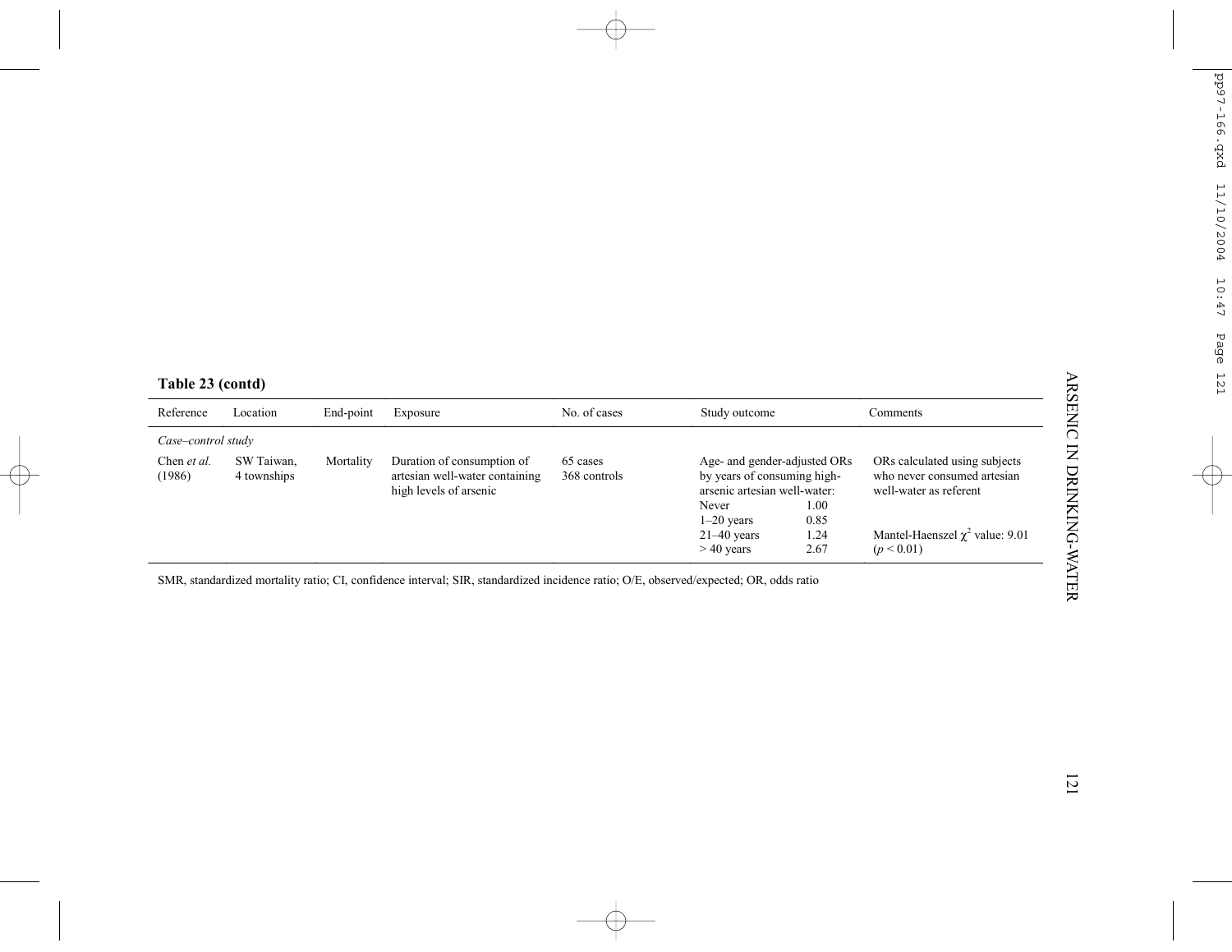trations of arsenic in water for both men and women in the first study (Chen *et al.,* 1988a), as well as for residents aged 20 years or older in the second study (Wu *et al.*, 1989).

Chen and Wang (1990) analysed nationwide cancer mortality in Taiwan using measurements of arsenic concentrations in water from 83 656 wells located in 314 precincts and townships from 1974 to 1976. Using a multiple regression approach, the authors compared age-adjusted mortality for all ages during the period 1972–83 with arsenic concentrations in these locations. A significant association with concentration of arsenic was found for liver cancer in both men and women. Using multiple linear regression models, a regression coefficient indicating the change in age-adjusted mortality per 100 000 person–years for every 0.1 µg/L increase in arsenic in well-water was calculated, after adjusting for indices of industrialization and urbanization.

Tsai *et al.* (1999) studied mortality from liver cancer in four townships exposed to arsenic in south-western Taiwan during the period 1971–94. SMRs were calculated using two comparison groups: mortality in the whole of Taiwan and mortality in the two counties in which the four townships are located. Although differences in nutrition, socioeconomic status or other factors between populations in south-western Taiwan and the remainder of the country may influence their respective cancer rates, Tsai *et al.* (1999) provided evidence that such differences are relatively unimportant. SMRs in both men and women, using both regional and national references, were all close to 1.8.

#### (ii) *Case–control study*

Chen *et al.* (1986) carried out a case–control study on liver cancer and consumption of artesian well-water with high concentrations of arsenic in four townships of southwestern Taiwan. A total of 65 cases of liver cancer, identified from death certificates, and 368 healthy controls were studied. Information on consumption of arsenic-contaminated artesian well-water, cigarette smoking, habitual alcohol and tea drinking, and consumption of vegetables and fermented beans was obtained through interview using a standardized questionnaire. Unconditional logistic regression was used to estimate multivariateadjusted odds ratios for developing liver cancer and various risk factors. There was an exposure–response relationship between the duration of consumption of artesian wellwater with high arsenic content and risk for liver cancer.

#### (*b*) *Japan*

#### *Cohort study*

Tsuda *et al.* (1995) found excess mortality from liver cancer among a cohort of 113 persons exposed to levels of arsenic above 1.0 mg/L from industrially contaminated drinking-water in villages of Niigata Prefecture, Japan. The expected number of deaths was based on sex-, age- and cause-specific mortality in Niigata Prefecture in 1960–89. Based on a subgroup of 86 study patients, Nakadaira *et al*. (2002) did not find excess mortality from liver cancer (SMR, 0.7 [95% CI, 0.02–3.9]; one case observed and 1.42 expected). [The small number of liver cancer deaths limited further analysis by severity of chronic arsenic poisoning.] [See complete comment by the Working Group in Section 2.1.2.]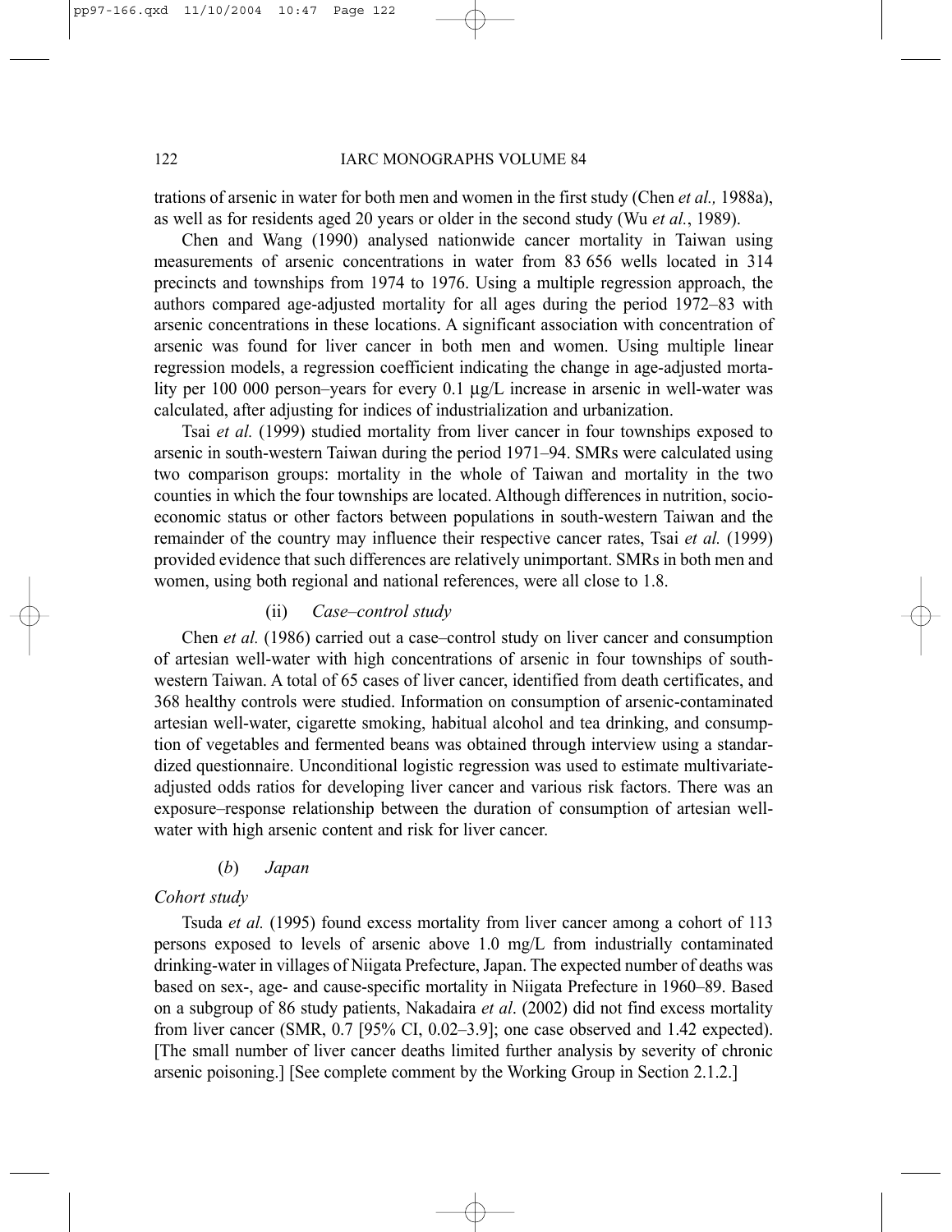#### (*c*) *Australia*

Hinwood *et al.* (1999) investigated the association between arsenic in drinking-water and liver cancer incidence in Victoria, Australia, in 1982–91. This study included 22 areas where the median arsenic concentration in drinking-water ranged from 14 to 166  $\mu$ g/L. Using the incidence rate in Victoria, an SIR of 0.5 (95% CI, 0.3–0.8) was observed for liver cancer. [The small number of liver cancer deaths limited further analysis by severity of chronic arsenic poisoning.]

#### (*d*) *South America*

#### *Ecological studies*

Rivara *et al.* (1997) compared the mortality from liver cancer in Antofagasta in Region II with that in Region VIII of Chile in 1976–92. The relative risk for liver cancer was 1.2 (95% CI, 0.99–1.6) in arsenic-exposed Region II compared with the control area, Region VIII. [The data source and statistical analysis were not clearly described.]

Smith *et al.* (1998) examined liver cancer mortality during the period 1989–93 among persons 30 years of age and over in Region II of northern Chile. Concentrations of arsenic in drinking-water were well documented and had been high in all major population centres of Region II, especially before 1975. The population-weighted average in the years 1950–74 was 420 µg/L, with a maximum of 870 µg/L in Antofagasta, the largest city, between 1955 and 1969. SMRs for Region II were calculated using the national rate as the standard, and for liver cancer, were 1.1 for both men and women.

Hopenhayn-Rich *et al.* (1998) examined SMRs for liver cancer during the period 1986–91 among residents aged 20 years or older in the 26 counties of Córdoba Province, Argentina. They grouped counties into three strata according to the concentration of arsenic in drinking-water. The low- and intermediate-exposure groups were defined qualitatively. In the highest exposure group comprising two counties, the concentration of arsenic in drinking-water ranged from 40 to 433  $\mu g/L$  in the towns of one county and from 50 to 353 µg/L in those of the other. Separate average concentrations in each county were 181 and 174 µg/L. SMRs were calculated using sex- and age-specific rates for Argentina as the referent. Increased mortality from liver cancer was observed for men and women, but SMRs were not related to exposure to arsenic.

#### (*e*) *USA*

#### *Cohort study*

Lewis *et al.* (1999) reported the association between arsenic in drinking-water and mortality from liver cancer in a cohort of residents of Millard County, UT, where the median concentration of arsenic in drinking-water ranged from 14 to 166  $\mu$ g/L. [The limitations of this study are cited in Section 2.1.4.]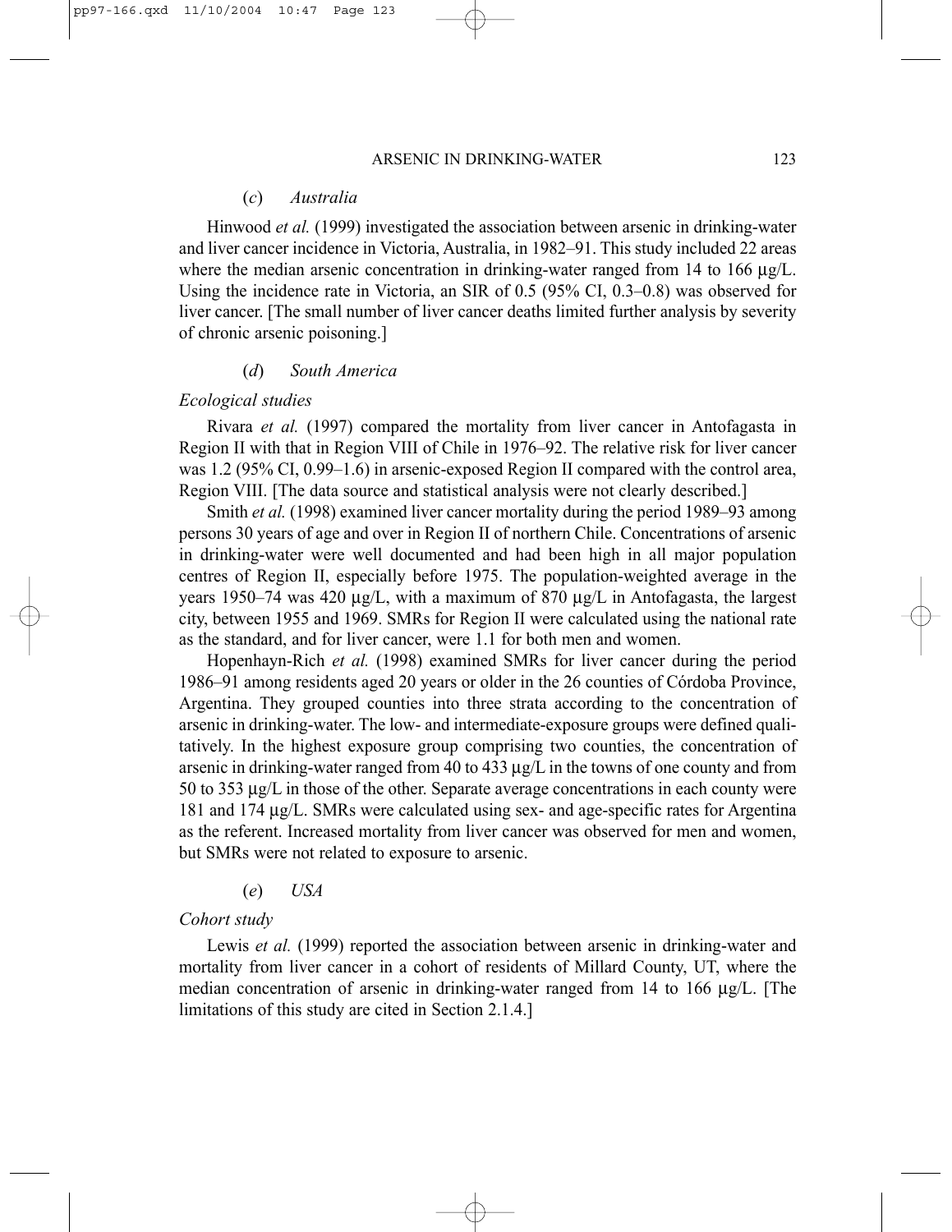#### 2.2.2 *Lung cancer*

A summary of the findings of epidemiological studies on arsenic in drinking-water and risk for lung cancer are shown in Table 24.

#### (*a*) *Taiwan, China*

#### (i) *Ecological studies*

In the study of Chen *et al.* (1985) (described in Section 2.1), increased mortality from lung cancer was observed among men and women in 1968–82 in an area endemic for Blackfoot disease. There was an exposure–response relationship between the SMR and the prevalence of Blackfoot disease. The exposure–response gradient for mortality from lung cancer was noted in evaluating the risk in areas with shallow wells (presumably with low exposure to arsenic), both shallow and artesian wells (intermediate exposure) and artesian wells only (highest exposure). In villages with artesian wells, SMRs were approximately 5.0 [CIs not reported] for lung cancer.

In the studies of Chen *et al.* (1988a) and Wu *et al.* (1989) (described in Section 2.1), age-adjusted mortality rates (per 100 000 person–years) from lung cancer increased with increasing concentrations of arsenic in water for both men and women, for residents of all ages in Taiwan (referent) (Chen *et al.*, 1988a), as well as for residents aged 20 years or older (Wu *et al.*, 1989).

In the analysis of Chen and Wang (1990) (described in Section 2.1.1), regression coefficients (SE) for lung cancer showed a significant association with concentration of arsenic for lung cancer in both men and women.

In the study of Tsai *et al.* (1999) (described in Section 2.1.1) using national and regional rates as standard, SMRs for lung cancer were also increased for both sexes.

#### (ii) *Cohort study*

Chiou *et al.* (1995) (described in Section 2.1.1) followed 2556 subjects in an area endemic for Blackfoot disease of south-western Taiwan for periods ranging up to approximately 7 years from 1986 to 1993, including 263 patients with Blackfoot disease and 2293 healthy individuals. Results, adjusted for cigarette smoking habits, showed an increased risk for lung cancer in relation to increasing average concentrations of arsenic and to increasing cumulative exposure to arsenic.

#### (iii) *Case–control study*

Chen *et al.* (1986) (described in Section 2.1.1) studied a total of 76 cases of lung cancer and 368 healthy controls and observed a dose–response relationship between the duration of consumption of artesian well-water containing high levels of arsenic and risk for lung cancer, showing the highest age- and gender-adjusted odds ratio for those who consumed artesian well-water for more than 40 years compared with those who never consumed artesian well-water.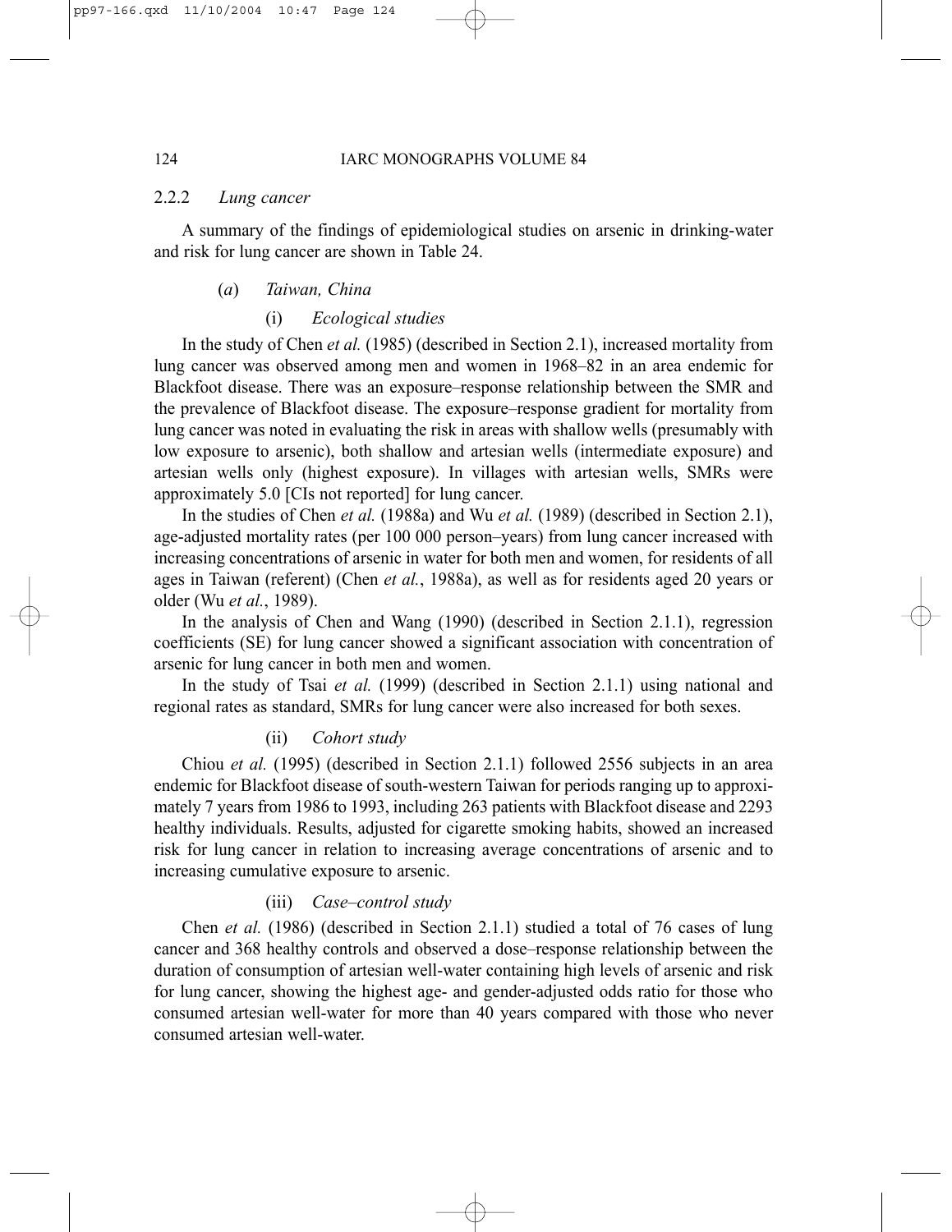| Reference              | Location                          | End-point                                  | Exposure                                                                                                                                                                                           | No. of cases |                                  | Study outcome                                                                                                     | Comments                                                                                                                                |
|------------------------|-----------------------------------|--------------------------------------------|----------------------------------------------------------------------------------------------------------------------------------------------------------------------------------------------------|--------------|----------------------------------|-------------------------------------------------------------------------------------------------------------------|-----------------------------------------------------------------------------------------------------------------------------------------|
| Ecological studies     |                                   |                                            |                                                                                                                                                                                                    |              |                                  |                                                                                                                   |                                                                                                                                         |
| Taiwan                 |                                   |                                            |                                                                                                                                                                                                    |              |                                  |                                                                                                                   |                                                                                                                                         |
| Chen et al.<br>(1985)  | 84 villages<br>on the SW<br>coast | Mortality<br>$1968 - 82$ ,<br>all ages     | Area endemic for chronic<br>arsenic toxicity (Blackfoot<br>disease)                                                                                                                                | Men<br>Women | 332<br>233                       | Age- and sex-adjusted<br>SMR (95% CI)<br>$3.2(2.9-3.5)$<br>$4.1(3.6-4.7)$                                         | Mid-year population: 141 733 in<br>1968, 120 607 in 1982; national rate<br>in 1968–82 used as the standard for<br><b>SMR</b> estimation |
| Chen et al.<br>(1988a) | 42 villages<br>on the SW<br>coast | Mortality<br>1973-1986.<br>all ages        | Average arsenic<br>$(1964 - 66)$<br>General population<br>$<$ 300 µg/L<br>300-600 $\mu$ g/L<br>$\geq 600 \mu g/L$<br>General population<br>$<$ 300 µg/L<br>300-600 $\mu$ g/L<br>$\geq 600 \mu g/L$ | Men<br>Women |                                  | Age-adjusted SMR<br>19.4<br>35.1<br>64.7<br>87.9<br>9.5<br>26.5<br>40.9<br>83.8                                   | 899 811 person-years, rate per<br>100 000, age-standardized to 1976<br>world population                                                 |
| Wu et al.<br>(1989)    | 42 villages<br>on the SW<br>coast | Mortality<br>$1973 - 86$ .<br>$age \ge 20$ | Average arsenic<br>$(1964 - 66)$<br>$<$ 300 µg/L<br>300-600 $\mu$ g/L<br>$\geq 600 \mu g/L$<br>$<$ 300 µg/L<br>$300 - 600 \mu g/L$<br>$\geq 600 \mu g/L$                                           | Men<br>Women | 53<br>62<br>32<br>43<br>40<br>38 | 49.16<br>100.67<br>104.08 ( <i>p</i> for trend < 0.001)<br>36.71<br>60.82<br>122.16 ( <i>p</i> for trend < 0.001) | Men: 257 935 person-years; females,<br>Women: 234 519 person-years;<br>rate per 100 000 age-standardized to<br>1976 world population    |

# **Table 24. Summary of epidemiological studies on arsenic in drinking-water and risk for lung cancer**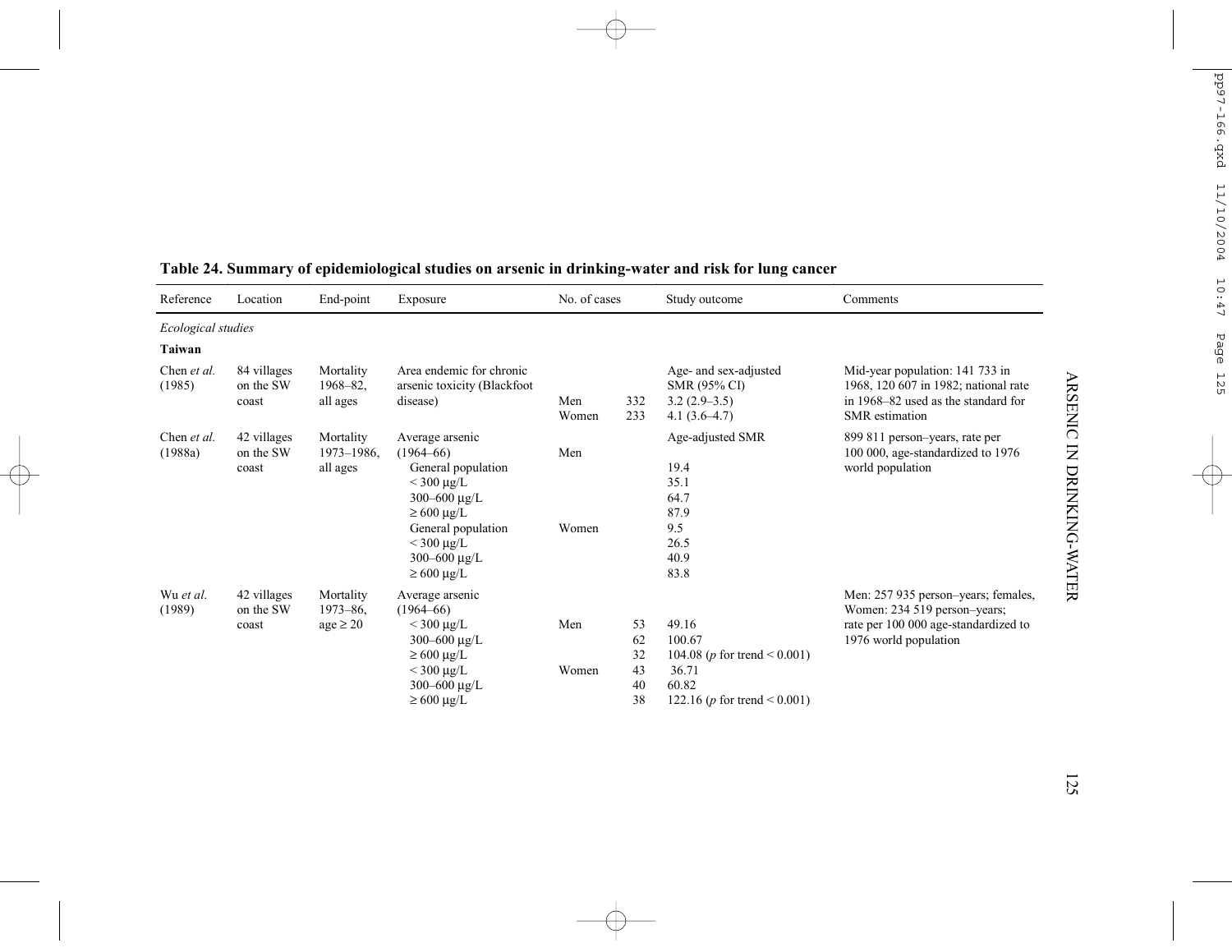|                            |                                             |                                        |                                                                                                               |                                                            |                                                                                                                                | 126                                                                                                                                                                                          |
|----------------------------|---------------------------------------------|----------------------------------------|---------------------------------------------------------------------------------------------------------------|------------------------------------------------------------|--------------------------------------------------------------------------------------------------------------------------------|----------------------------------------------------------------------------------------------------------------------------------------------------------------------------------------------|
| Table 24 (contd)           |                                             |                                        |                                                                                                               |                                                            |                                                                                                                                |                                                                                                                                                                                              |
| Reference                  | Location                                    | End-point                              | Exposure                                                                                                      | No. of cases                                               | Study outcome                                                                                                                  | Comments                                                                                                                                                                                     |
| Chen $&$<br>Wang<br>(1990) | Taiwan                                      | Mortality<br>$1972 - 83$ ,<br>all ages | National survey of 83 656<br>wells $(1974-76)$ ; average<br>arsenic for each of 314<br>precincts or townships | Men<br>Women                                               | $\beta$ (SE) from regression<br>5.3(0.9)<br>5.3(0.7)<br>Percentiles of age-adjusted<br>mortality rate/100 000 person-<br>years | Regression coefficient $(\beta)$ estimates<br>increase in age-adjusted mortality per<br>100 000 per 100 μg/L arsenic increase<br>in water                                                    |
|                            |                                             |                                        |                                                                                                               | Men<br>Women                                               | 11.8<br>25 <sub>th</sub><br>16.2<br>50th<br>20.7<br>75th<br>5.2<br>25 <sub>th</sub><br>50th<br>7.4                             | IARC MONOGRAPHS                                                                                                                                                                              |
| Tsai et al.<br>(1999)      | SW Taiwan,<br>4 townships                   | Mortality<br>$1971 - 94$ ,<br>all ages | Arsenic-exposed area                                                                                          | 699<br>Men<br>Women<br>471<br>Men<br>Women<br>Men<br>Women | 10.4<br>75th<br>SMR (95% CI)<br>$2.6(2.5-2.8)$<br>$3.5(3.2 - 3.8)$<br>$3.1(2.9-3.3)$<br>$4.1(3.8-4.5)$                         | <b>AOLUME</b><br>Men: 1 508 623 person-years;<br>Women: 1 404 759 person-years<br>National rates in 1971–94 used as the<br>standard for estimation of SMR<br>Regional rates in 1971-94<br>64 |
| <b>South America</b>       |                                             |                                        |                                                                                                               |                                                            |                                                                                                                                |                                                                                                                                                                                              |
| Rivara et al.<br>(1997)    | Region II<br>and VIII.<br>northern<br>Chile | Mortality<br>1976-92                   | Arsenic-contaminated<br>Region II                                                                             |                                                            | Relative risk (95% CI)<br>Region II versus region VIII<br>$8.8(8.1-9.5)$                                                       | Population: 411 000 in Region II,<br>1 700 000 in Region VIII.<br>Antofagasta (Region II) versus<br>Region VIII.                                                                             |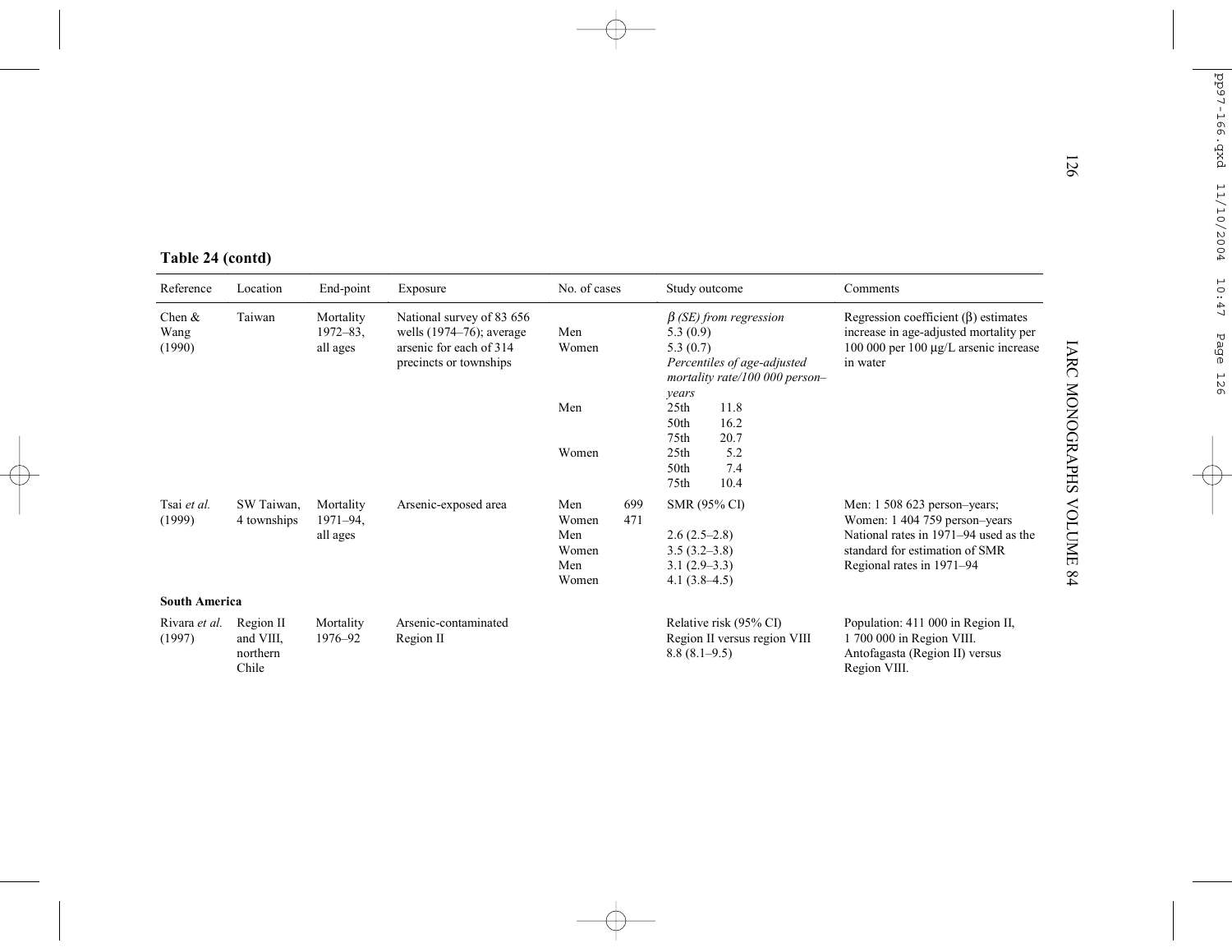| Reference                                                                                | Location                        | End-point                              | Exposure                                                                                                              | No. of cases     |                                        | Study outcome                                                                                                               | Comments                                                                                                                                                                                                   |
|------------------------------------------------------------------------------------------|---------------------------------|----------------------------------------|-----------------------------------------------------------------------------------------------------------------------|------------------|----------------------------------------|-----------------------------------------------------------------------------------------------------------------------------|------------------------------------------------------------------------------------------------------------------------------------------------------------------------------------------------------------|
| Córdoba<br>Hopenhayn-<br>Rich et al.<br>Province,<br>(1998)<br>Argentina,<br>26 counties |                                 | Mortality<br>1986-91.<br>$age \geq 20$ | County group:<br>Low exposure<br>Medium exposure<br>High exposure<br>Low exposure<br>Medium exposure<br>High exposure | Men<br>Women     | 826<br>914<br>708<br>194<br>138<br>156 | $0.92(0.85 - 0.98)$<br>$1.5(1.4-1.6)$<br>$1.8(1.6-1.9)$<br>$1.2(1.1-1.4)$<br>$1.3(1.1-1.6)$<br>$2.2(1.8-2.5)$               | Population: low exposure, 341 547,<br>medium exposure, 201 006; high<br>exposure, 135 209; national rate in<br>1989 used as the standard for SMR<br>estimation                                             |
| Smith et al.<br>(1998)                                                                   | Region II,<br>northern<br>Chile | Mortality<br>1989-93.<br>$age \geq 30$ | 5-year intervals, $420 \mu g/L$<br>average                                                                            | Men<br>Women     | 544<br>154                             | <b>SMR</b><br>$3.8(3.5-4.1)$<br>$3.1(2.7-3.7)$                                                                              | National rates in 1991 used as the<br>standard for estimation of SMR;<br>arsenic concentration is population-<br>weighted average for major cities or<br>towns in Region II, 1950-74                       |
| Australia                                                                                |                                 |                                        |                                                                                                                       |                  |                                        |                                                                                                                             |                                                                                                                                                                                                            |
| Hinwood<br>et al.<br>(1999)                                                              | Victoria                        | Incidence<br>1982-91                   | Median arsenic<br>concentration in drinking-<br>water ranging $1-1077 \mu g/L$                                        | 20               |                                        | SIR (95% CI)<br>$1.0(0.9-1.1)$                                                                                              | State rates in 1982–91 used as the<br>standard for estimation of SIR                                                                                                                                       |
| Cohort studies                                                                           |                                 |                                        |                                                                                                                       |                  |                                        |                                                                                                                             |                                                                                                                                                                                                            |
| Chen et al.<br>(1988b)                                                                   | SW Taiwan                       | Mortality<br>1968-83                   | Area endemic for Blackfoot<br>disease                                                                                 | 28               |                                        | SMR: 10.49 ( $p < 0.001$ )<br>compared with national<br>standard; 2.84 ( $p < 0.01$ )<br>compared with regional<br>standard | 789 patients with Blackfoot disease<br>followed from 1968 to 1984. National<br>and regional rates in 1968–83 used as<br>the standard for estimation of SMR                                                 |
| Tsuda et al.<br>(1995)                                                                   | Niigata<br>Prefecture,<br>Japan | Mortality,<br>1959-92.<br>all ages     | Arsenic level:<br>$< 0.05$ mg/L<br>$0.05 - 0.99$ mg/L<br>$\geq 1.0$ mg/L<br>Total                                     | 0<br>1<br>8<br>9 |                                        | <b>SMR</b><br>$0.0(0-2.4)$<br>$2.3(0.1-13.4)$<br>$15.7(7.4 - 31.0)$<br>$3.7(1.8-7.0)$                                       | 113 persons who drank from<br>industrially contaminated wells in<br>1955–59, then followed for 33 years;<br>rates in Niigata Prefecture in 1960-89<br>used as the standard for estimation of<br><b>SMR</b> |

# **Table 24 (contd)**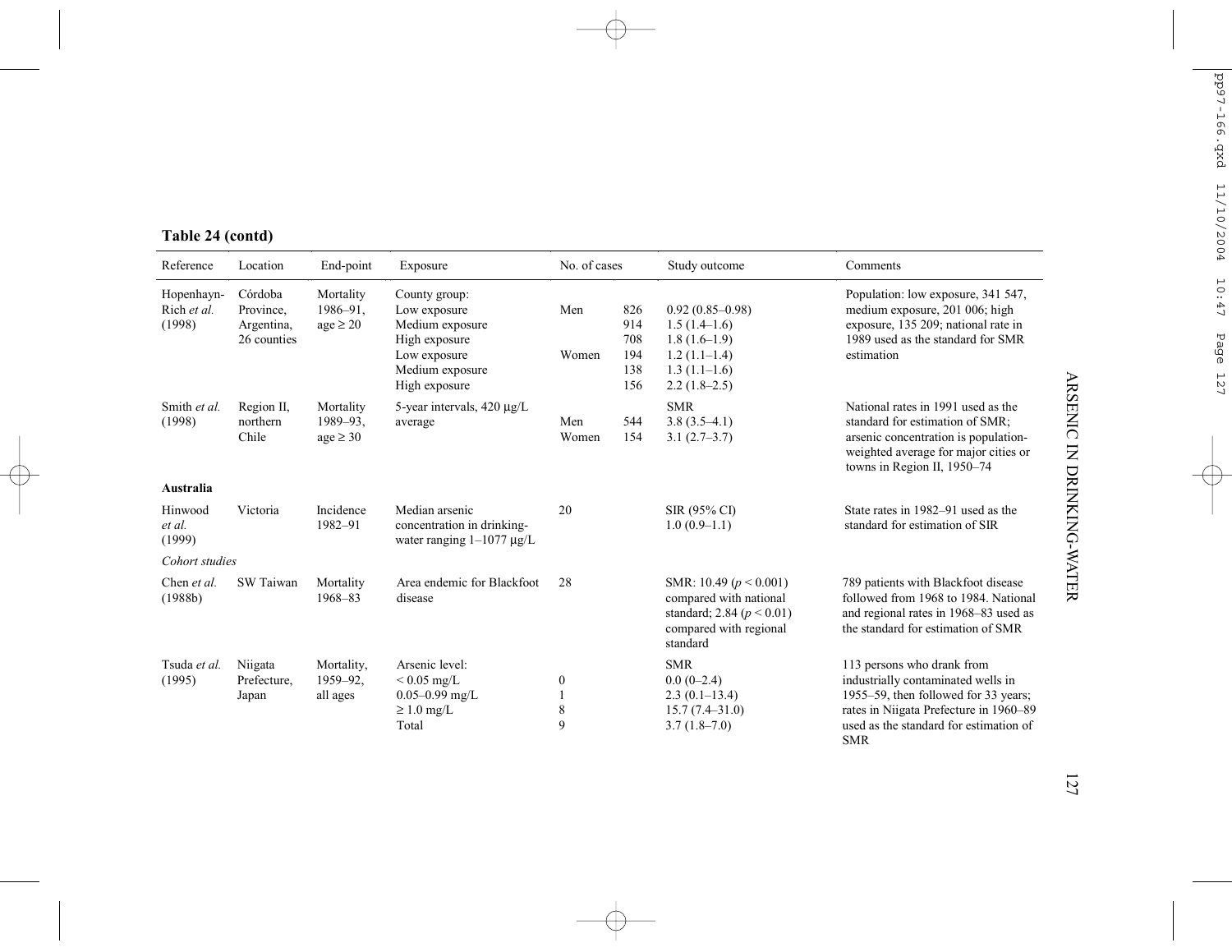| Table 24 (contd)              |                                                |                      |                                                                                               |                                       |                        |                                                                                                                                                                                  |                                                                                                                                             |
|-------------------------------|------------------------------------------------|----------------------|-----------------------------------------------------------------------------------------------|---------------------------------------|------------------------|----------------------------------------------------------------------------------------------------------------------------------------------------------------------------------|---------------------------------------------------------------------------------------------------------------------------------------------|
| Reference                     | Location                                       | End-point            | Exposure                                                                                      | No. of cases                          |                        | Study outcome                                                                                                                                                                    | Comments                                                                                                                                    |
| Chiou et al.<br>(1995)        | SW Taiwan:<br>4 neigh-<br>bouring<br>townships | Incidence<br>1986-93 | Cumulative arsenic exposure<br>$(mg/L \times year)$<br>${}< 0.1$<br>$0.1 - 19.9$<br>$\geq 20$ | 3<br>$\overline{7}$<br>$\overline{7}$ |                        | Relative risk (95% CI)<br>1.0<br>$3.1(0.8-12.2)$<br>$4.7(1.2 - 18.9)$                                                                                                            | Incidence among a cohort of 2556<br>subjects (263 Blackfoot disease<br>patients and 2293 healthy individuals)<br>followed for 7 years       |
|                               |                                                |                      | Average arsenic<br>concentration $(mg/L)$<br>${}_{0.05}$<br>$0.05 - 0.70$<br>$\ge 0.71$       | 5<br>$\overline{7}$<br>$\overline{7}$ |                        | 1.0<br>$2.1(0.7-6.8)$<br>$2.7(0.7-10.2)$                                                                                                                                         |                                                                                                                                             |
| Lewis et al.<br>(1999)        | Millard<br>County, UT,<br><b>USA</b>           | Mortality            | Arsenic in well-water, 3.5-<br>$620 \mu g/L$                                                  | Men<br>Women                          | 28<br>6                | <b>SMR</b><br>$0.6(0.4-0.8)$<br>$0.4(0.2 - 0.95)$                                                                                                                                | State rates in 1950–92 used as the<br>standard for SMR estimation.                                                                          |
| Nakadaira<br>et al.<br>(2002) | Niigata<br>Prefecture.<br>Japan                | Mortality            | Industrially contaminated<br>well-water in the town of<br>Nakajo                              | Men<br>Women<br>Total                 | 7<br>$\mathbf{1}$<br>8 | Poisson probability distribution<br>in men: $9.6$<br>$0/E = 11.01$                                                                                                               | 86 patients with chronic arsenic<br>poisoning. National rates in 1959-92<br>used as the standard for SMR<br>estimation.                     |
| Case-control studies          |                                                |                      |                                                                                               |                                       |                        |                                                                                                                                                                                  |                                                                                                                                             |
| Chen et al.<br>(1986)         | SW Taiwan,<br>4 townships                      | Mortality            | Duration of consumption of<br>artesian well-water<br>containing high levels of<br>arsenic     | 76 cases<br>368 controls              |                        | Age- and sex-adjusted OR by<br>years of consuming high-<br>arsenic artesian well-water<br>1.00<br>Never<br>$1-20$ years<br>1.26<br>$21-40$ years<br>1.52<br>3.39<br>$> 40$ years | OR calculated using subjects who<br>never consumed artesian well-water as<br>referent<br>Mantel-Haenszel $\chi$ 2 value: 8.49<br>(p < 0.01) |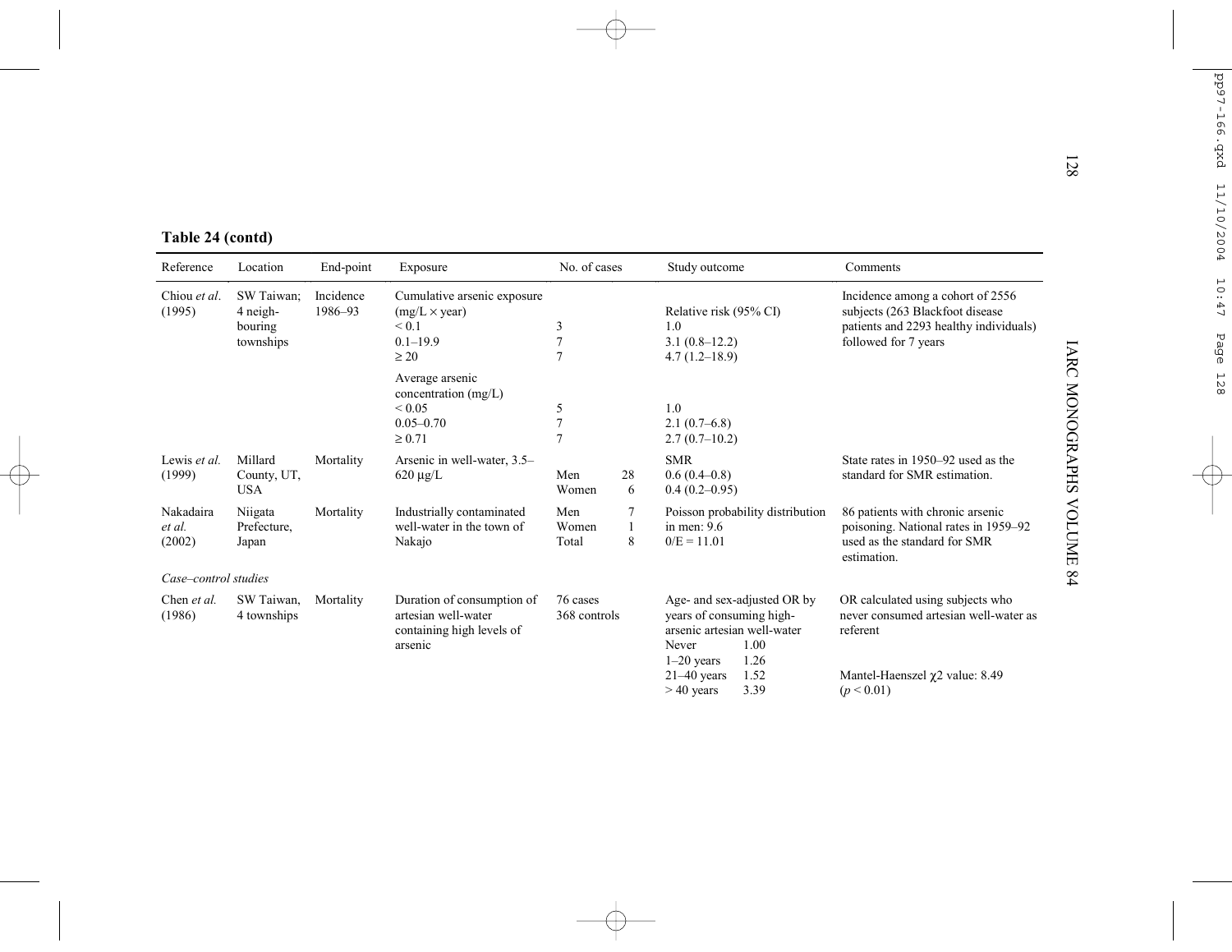| Table 24 (contd) |
|------------------|
|------------------|

| Reference                     | Location          | End-point            | Exposure                                                                                                                                                                                             | No. of cases                                  | Study outcome                                                                                                    | Comments                                                                                |
|-------------------------------|-------------------|----------------------|------------------------------------------------------------------------------------------------------------------------------------------------------------------------------------------------------|-----------------------------------------------|------------------------------------------------------------------------------------------------------------------|-----------------------------------------------------------------------------------------|
| Ferreccio<br>et al.<br>(2000) | Northern<br>Chile | Incidence<br>1994-96 | Individual $\geq$ 40-year average<br>arsenic concentration from<br>public water supply records<br>during 1930-94<br>$0 - 10 \mu g/L$<br>$10 - 29 \mu g/L$<br>$30 - 49 \mu g/L$<br>$50 - 199 \mu g/L$ | 151 cases<br>419 matched<br>hospital controls | Age- and sex-adjusted OR<br>$(95\% \text{ CI})$<br>1.0<br>$1.6(0.5-5.3)$<br>$3.9(1.2 - 12.3)$<br>$5.2(2.3-11.7)$ | OR calculated using subjects with<br>average exposures of $0-10 \mu g/L$ as<br>referent |
|                               |                   |                      | $200 - 400 \mu g/L$                                                                                                                                                                                  |                                               | $8.9(4.0-19.6)$                                                                                                  |                                                                                         |
|                               |                   |                      | SMR, standardized mortality ratio; CI, confidence interval; SIR, standardized incidence ratio; OR, odds ratio                                                                                        |                                               |                                                                                                                  |                                                                                         |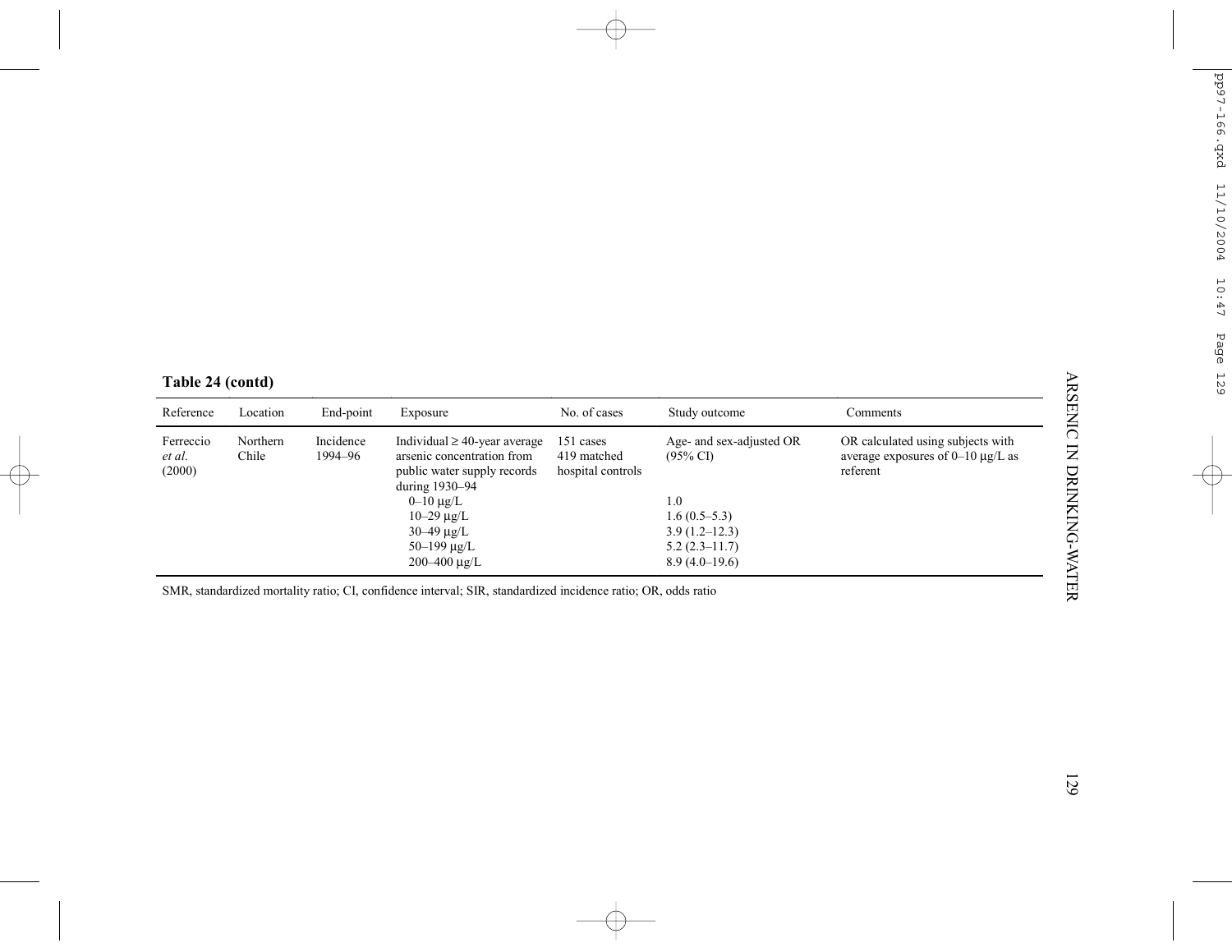# (*b*) *Japan*

# *Cohort study*

Tsuda *et al.* (1995) (described in Section 2.1.2) found excess mortality from lung cancer among a cohort of 113 persons exposed to levels of arsenic above 1.0 mg/L from industrially contaminated drinking-water in villages of Niigata Prefecture, Japan. The expected number of deaths was based on sex-, age- and cause-specific mortality in Niigata Prefecture in 1960–89. Based on a subgroup of 86 study patients, Nakadaira *et al*. (2002) did not find excess mortality from lung cancer.

## (*c*) *Australia*

Hinwood *et al.* (1999) investigated the association between levels of arsenic in drinking-water and lung cancer incidence in Victoria, Australia, during the period 1982–91. This study included 22 areas where median concentrations of arsenic in drinking-water ranged from 14 to 166 µg/L. Using the incidence rate in Victoria, an SIR of 1.0 was observed for lung cancer.

# (*d*) *South America*

# (i) *Ecological studies*

Rivara *et al.* (1997) compared the mortality from lung cancer in 1976–92 between Antofagasta in Region II with that in Region VIII of Chile. The relative risk for lung cancer was higher in Antofagasta compared with Region VIII. [The data source and statistical analysis were not clearly described.]

Smith *et al.* (1998) (described in Section 2.2.1) found elevated SMRs of about 3 for lung cancer for both sexes in Region II, using the national rate as standard.

In the study of Hopenhayn-Rich *et al.* (1998) (described in Section 2.2.1), significant increases in the incidence of lung cancer associated with increasing exposure to arsenic were observed for lung cancer.

# (ii) *Case–control study*

Ferreccio *et al.* (2000) conducted a case–control study of incident lung cancer cases in northern Chile. Eligible cases included all lung cancer cases admitted to public hospitals in Regions I, II and III of Chile from November 1994 to July 1996. Eighty to ninety per cent of all cancer patients in the north of Chile are admitted to public hospitals, and a total of 151 cases participated. Controls were selected from all patients admitted to any public hospital in the study region and frequency-matched to cases by age and sex. Two control series were selected: cancers other than lung cancer and non-cancer controls [no response rates were indicated for cases and controls]. Potential biases in control selection were assessed by several approaches including comparisons with geographical distribution of the general population based on census data. Information regarding residential history, socioeconomic status, occupational history (to ascertain employment in copper smelting) and smoking was obtained by questionnaire interview. Historical exposure to arsenic in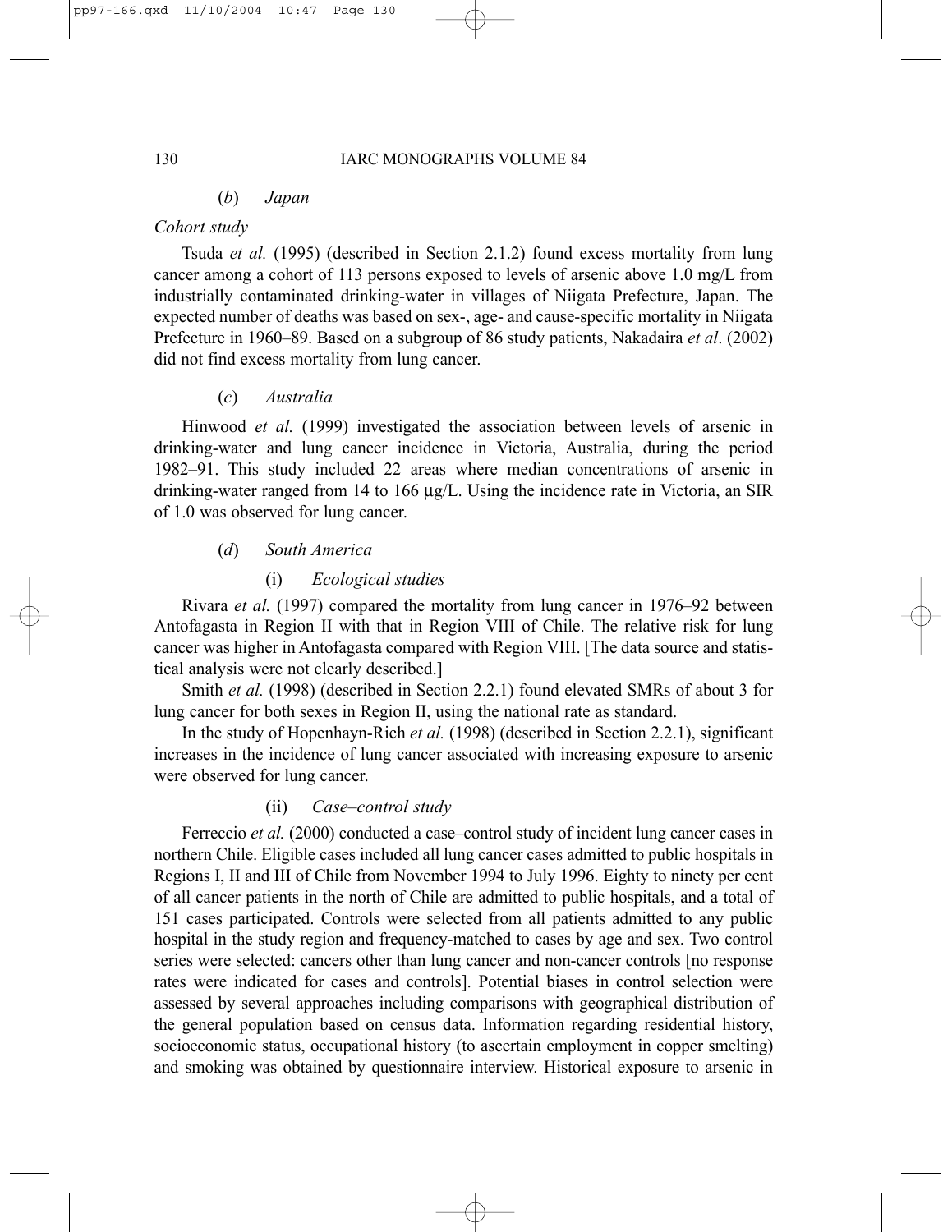#### ARSENIC IN DRINKING-WATER 131

drinking-water was estimated by linking information on residential history with a database of information on arsenic concentrations in public water supplies collected for the years 1950–94. Arsenic concentrations in the year prior to 1950 were based on concentrations in the 1950s. Average concentration of arsenic in the place of residence was assigned to each subject on a year-by-year basis for the period 1930–94. Population coverage of public water systems in the main cities in Regions I and II was over 90% and was between 80 and 90% in the major cities of Region III. The coverage in smaller cities varied between 64 and 91%. Odds ratios were calculated using unconditional logistic regression, adjusted for age, sex, socioeconomic status, smoking and working in a copper smelter. Results from the analysis based on average exposures during 1930–94 and using all controls showed an increase in the odds ratio with concentration of arsenic. Evidence for a synergistic effect of arsenic in water and smoking was found for those who both smoked and had high concentrations of arsenic in their drinking-water (results not shown).

(*e*) *USA*

#### *Cohort study*

Lewis *et al.* (1999) reported the association between arsenic in drinking-water and lung cancer mortality in a cohort of residents of Millard County, UT, where the median concentration of arsenic in drinking-water ranged from 14 to 166  $\mu$ g/L. The SMRs for lung cancer for both men and women were below unity. [Limitations of this study have been cited in Section 2.1.4.]

#### **2.3 Skin cancer**

The recognition of arsenic as a carcinogen originally came from case series describing skin cancers following ingestion of arsenical medicine, and exposure to arsenical pesticide residues and arsenic-contaminated drinking-water. Hutchinson (1888) noted skin cancers among patients treated for psoriasis and other ailments with arseniccontaining compounds (e.g. Fowler's Solution containing 1% potassium arsenite). Neubauer (1947) summarized 143 skin cancer cases among arsenic-treated patients. Over 50% of the skin cancers developed in patients treated for 10 years or less and lesions developed after 3–40 years, and on average after 18 years. Clinical reports have described an association of chronic arsenicism with skin cancer in vineyard workers of the Moselle region, Germany (Roth, 1957; Grobe, 1977). Numerous cases of skin cancer have been documented from communities with arsenic-contaminated drinking-water. These include, but are not limited to, case reports from Silesia (Neubauer, 1947), North America (Wagner *et al*., 1979), Taiwan, China (Yeh, 1973), Argentina (Bergoglio, 1964), Mexico (Cebrían *et al*., 1983), Chile (Zaldívar, 1974; Zaldívar *et al*., 1981) and, more recently, Bangladesh (Kurokawa *et al.*, 2001), West Bengal, India (Saha, 2001) and Malaysia (Jaafar *et al.*, 1993). The characteristic arsenic-associated skin tumours include squamous-cell carcinoma arising in keratoses (including Bowen disease) and multiple basal-cell carcinomas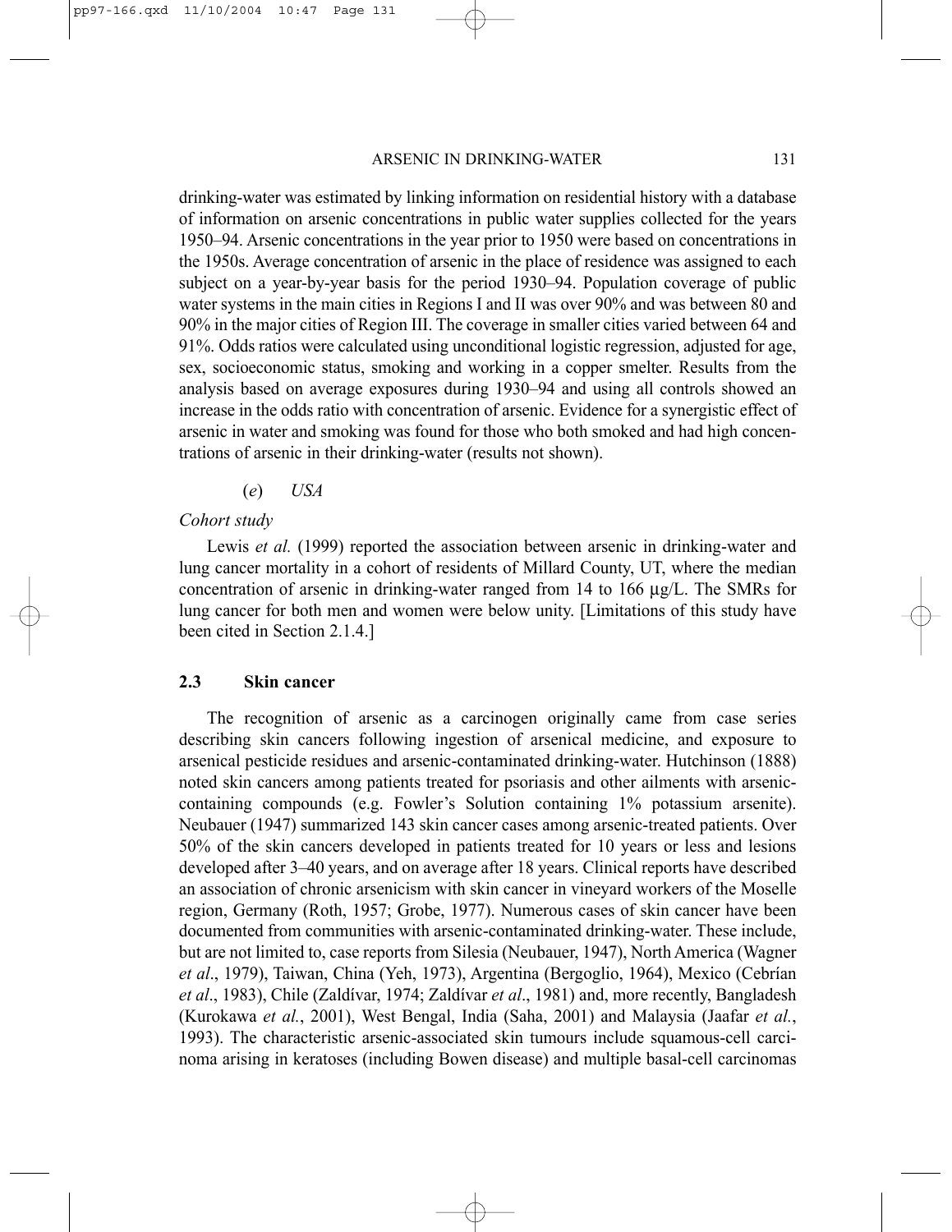#### 132 IARC MONOGRAPHS VOLUME 84

(e.g. Neubauer, 1947; Neuman & Schwank, 1960; Yeh *et al.*, 1968). Therefore, this section focuses on these non-melanoma skin cancers. In addition, ecological studies of skin cancer based on mortality rates in areas with low exposure to arsenic such as the USA or exposure imputed from soil levels are not considered here. Findings of epidemiological studies on arsenic in drinking-water and risk for skin cancer are summarized in Table 25.

#### 2.3.1 *Taiwan, China*

#### (*a*) *Ecological studies*

#### (i) *Study based on prevalence of skin cancer*

In 1965, Tseng *et al*. (1968) completed a skin cancer prevalence survey on the southwest coast of Taiwan, a region known to have arsenic-contaminated artesian wells that were introduced into the region in 1910–20. A house-to-house examination was conducted of family members from 37 villages: 10 in Chai-yi County, 25 in Tainan County and two in a suburb of Tainan City. The study covered a total population of 40 421 inhabitants. A total of 428 skin cancers were identified, 238 of which were sent for histopathological review. The study was based on clinical diagnoses. In the survey region, 142 water samples from 114 wells were tested for arsenic. Arsenic concentrations ranged from 1  $\mu$ g/L to 1820  $\mu$ g/L, and the majority of wells in the endemic region contained between 400 and 600 µg/L arsenic. Skin cancer prevalence was computed according to the median arsenic concentrations per village, categorized as  $\lt$  300 µg/L, 300–600 µg/L and  $\gt$  600 µg/L. Villages with either wide-ranging arsenic concentrations or residents who no longer drank the water were deemed to be indeterminate in the analysis. Prevalence rates of skin cancer (based on clinical diagnosis) for inhabitants residing in low-  $(< 300 \mu g/L)$ , medium-  $(300-600 \mu g/L)$  and high- ( $> 600 \mu g/L$ ) arsenic areas represented over an eightfold difference from the highest to the lowest category.

#### (ii) *Studies based on incidence of skin cancer*

Guo *et al*. (1998, 2001) correlated incidence rates of skin cancer with levels of arsenic in well-water for 243 townships in Taiwan (with a total of about 11.4 million residents). Skin cancers were identified from the National Cancer Registry Program from 1980 to 1987 by a hospital-based registry covering both clinical and pathological diagnoses of skin cancers (reporting is not mandatory by law) (Guo *et al*., 1998). Arsenic concentrations were provided by a national survey of wells conducted by the Taiwan Provincial Institute of Environmental Sanitation and published in 1977. The investigators modelled the percentage of the population living in townships with drinking-water concentrations of < 50, 50–89, 90–169, 170–329, 330–640 and > 640 µg/L arsenic. The models assume that the same number of individuals drank from each well within a township. The results for all skin cancers combined estimated a relative risk for the highest versus lowest exposure category of about 14 in men and 19 in women, with no excess detected in the other categories (Guo *et al*., 1998).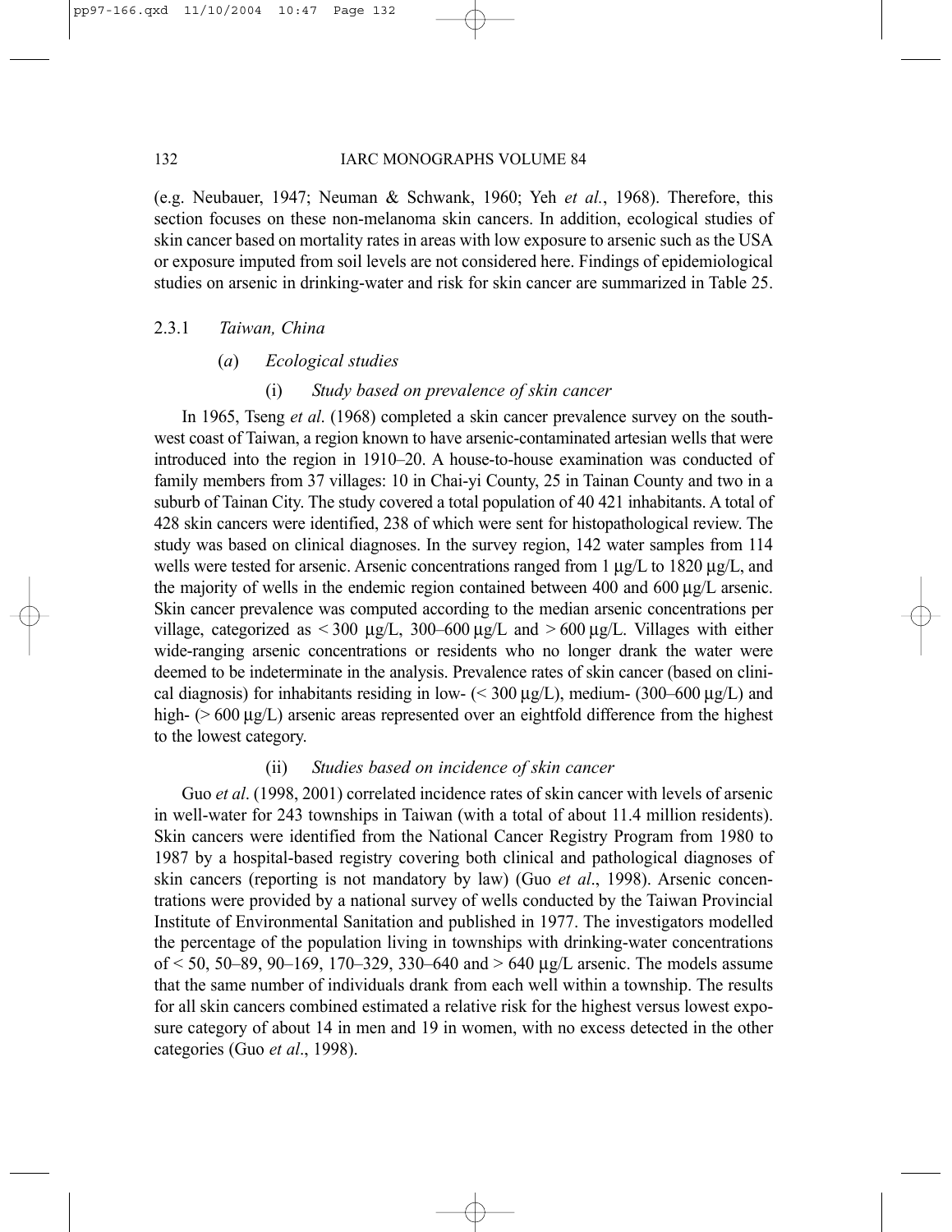| Reference                 | Location                                          | End-point                               | Exposure                                                                                                                                                                | No. of cases                                 | Study outcome                                            | Comments                                                                                                                                                                                                                                                                                       |
|---------------------------|---------------------------------------------------|-----------------------------------------|-------------------------------------------------------------------------------------------------------------------------------------------------------------------------|----------------------------------------------|----------------------------------------------------------|------------------------------------------------------------------------------------------------------------------------------------------------------------------------------------------------------------------------------------------------------------------------------------------------|
| Ecological studies        |                                                   |                                         |                                                                                                                                                                         |                                              |                                                          |                                                                                                                                                                                                                                                                                                |
| Taiwan                    |                                                   |                                         |                                                                                                                                                                         |                                              |                                                          |                                                                                                                                                                                                                                                                                                |
| Tseng<br>et al.<br>(1968) | 40 421 residents<br>from 37 villages<br>(SW)      | Prevalence<br>$\geq$ 20 years<br>of age | Median arsenic concentrations of wells<br>in village of residence $(\mu g/L)$<br>< 300<br>300-600<br>> 600                                                              | 428                                          | Prevalence (per 1000)<br>2.6<br>10.1<br>21.4             | <b>ARSENIC</b><br>Prevalence based on clinical<br>examination of all house-<br>holds. Excludes villages with<br>wells no longer in use or with<br>variations in arsenic<br>$\overline{z}$<br>concentration (range,<br>$1-1820 \mu g/L$ ; most wells<br>contained 400–600 $\mu$ g/L<br>arsenic) |
| Chen et al.<br>(1985)     | 4 neighbouring<br>townships on the<br>SW coast    | Mortality<br>1968-82                    | Areas hyperendemic (21 villages),<br>endemic (25 villages) and not endemic<br>(38 villages) for Blackfoot disease,<br>corresponding to high, medium and<br>low exposure | 46 men<br>49 women                           | SMR (95% CI)<br>534 (379-689)<br>652 (469-835)           | DRINKING-WATER<br>Mortality rates in all Taiwan<br>as standard                                                                                                                                                                                                                                 |
| Chen et al.<br>(1988a)    | Region endemic<br>for Blackfoot<br>disease $(SW)$ | Mortality<br>1973-86                    | Median arsenic concentrations of well-<br>water $(\mu g/L)$<br>$<$ 300<br>300-600<br>> 600                                                                              | Men<br>Women<br>Men<br>Women<br>Men<br>Women | <b>SMR</b><br>1.6<br>1.6<br>10.7<br>10.0<br>28.0<br>15.1 | Age-standardized to the 1976<br>world standard population                                                                                                                                                                                                                                      |

# **Table 25. Summary of epidemiological studies on arsenic in drinking-water and risk for skin cancer**

133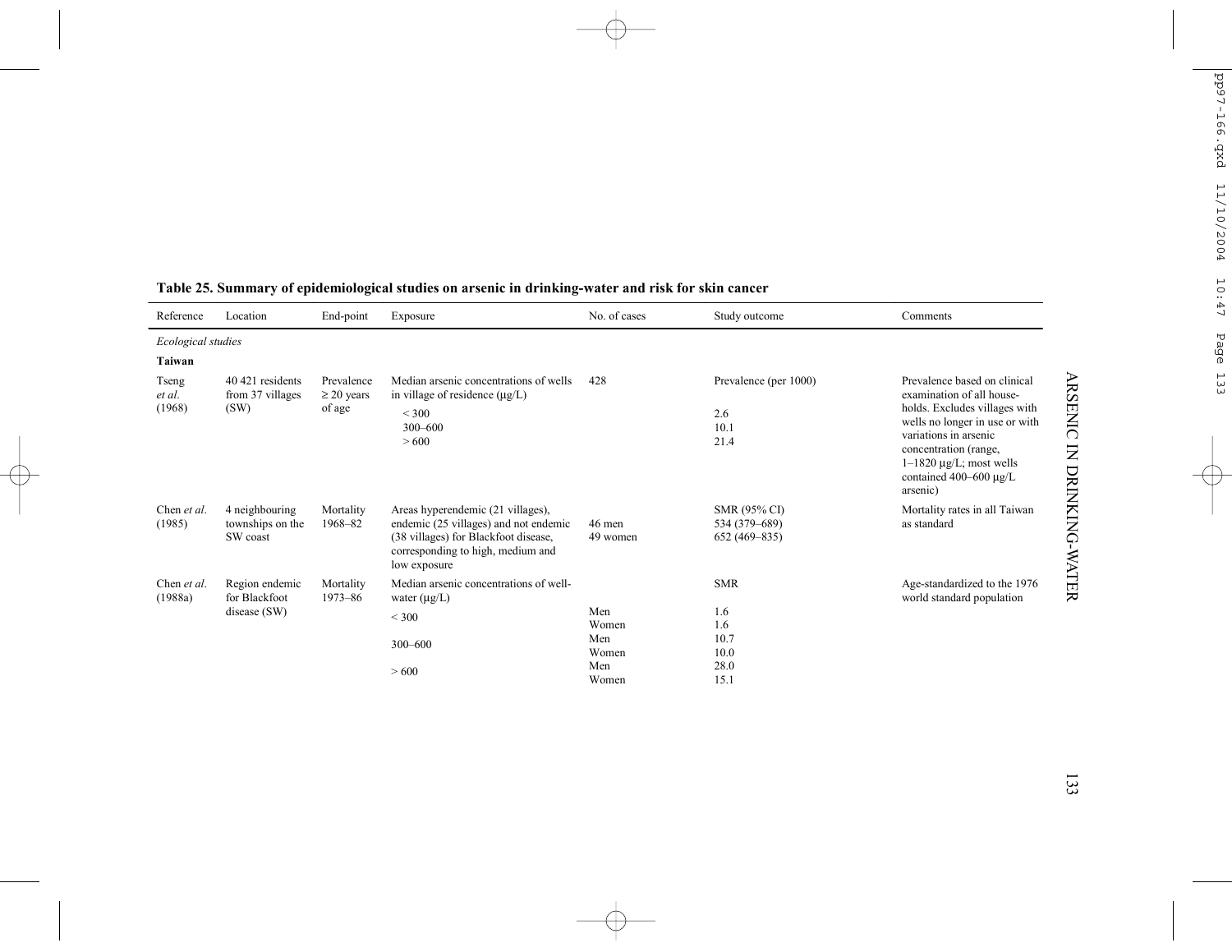|  |  | Table 25 (contd) |  |
|--|--|------------------|--|
|--|--|------------------|--|

|                             |                                                   |                      |                                                                                                                              |                      |                                                                                                                                                                                                                                                                       | 134                                                                                                                                                                  |  |  |
|-----------------------------|---------------------------------------------------|----------------------|------------------------------------------------------------------------------------------------------------------------------|----------------------|-----------------------------------------------------------------------------------------------------------------------------------------------------------------------------------------------------------------------------------------------------------------------|----------------------------------------------------------------------------------------------------------------------------------------------------------------------|--|--|
| Table 25 (contd)            |                                                   |                      |                                                                                                                              |                      |                                                                                                                                                                                                                                                                       |                                                                                                                                                                      |  |  |
| Reference                   | Location                                          | End-point            | Exposure                                                                                                                     | No. of cases         | Study outcome                                                                                                                                                                                                                                                         | Comments                                                                                                                                                             |  |  |
| Wu et al.<br>(1989)         | 42 villages in<br>region endemic<br>for Blackfoot | Mortality<br>1973-86 | Median arsenic concentrations of well-<br>water in village of residence $(\mu g/L)$ in<br>1964-66                            | 19 men<br>17 women   | <b>SMR</b>                                                                                                                                                                                                                                                            | Age-standardized to the 1976<br>world standard population                                                                                                            |  |  |
|                             | disease (SW)                                      |                      | ${}<$ 300<br>$300 - 600$<br>> 600                                                                                            | Men                  | 2.03<br>14.01<br>32.41 ( $p < 0.001$ )                                                                                                                                                                                                                                | <b>IARC</b>                                                                                                                                                          |  |  |
|                             |                                                   |                      | < 300<br>$300 - 600$<br>> 600                                                                                                | Women                | 1.73<br>14.75<br>18.66 $(p < 0.001)$                                                                                                                                                                                                                                  |                                                                                                                                                                      |  |  |
| Chen $\&$<br>Wang<br>(1990) | 314 precincts<br>and townships                    | Mortality<br>1972-83 | Average arsenic concentrations                                                                                               | <b>NS</b><br>Men     | Increase $(\beta)$ in mortality rate per<br>100 000 per 0.1 $\mu$ g/L increase:<br>$\beta$ (SE) = 0.9 (0.2)                                                                                                                                                           | <b>MONOGRAPHS</b><br>Multiple regression adjusted<br>for age and indices of<br>urbanization and                                                                      |  |  |
|                             |                                                   |                      |                                                                                                                              | Women                | $\beta$ (SE) = 1.0 (0.2)                                                                                                                                                                                                                                              | industrialization. Mortality<br>rates standardized to the 1976<br>world standard population                                                                          |  |  |
| Guo et al.<br>(1998)        | 243 townships,<br>11.4 million<br>residents       | Incidence<br>1980-87 | Arsenic concentration in wells<br>Exposure categories: $> 50$ , 50–89, 90–<br>169, 170–329, 330–640 and $> 640$<br>$\mu$ g/L | 952 men<br>595 women | Risk difference of $0.34/100 000$<br>$(p < 0.01)$ associated with a 1%<br>increase in arsenic concentrations<br>$>640 \mu g/L$<br>Relative risk of highest versus<br>lowest exposure category: 14.21 in<br>men; 19.25 in women<br>No excess risk for other categories | <b>NOLUME</b><br>Rates standardized using the<br>1976 world standard<br>population.<br>Model assumes that same<br>number of individuals use<br>$^{84}$<br>each well. |  |  |
| Tsai et al.<br>(1999)       | Four townships<br>(SW)                            | Mortality<br>1971-94 | Area endemic for Blackfoot disease                                                                                           |                      | Age- and sex-adjusted SMR<br>$(95\% \text{ CI})$                                                                                                                                                                                                                      |                                                                                                                                                                      |  |  |
|                             |                                                   |                      |                                                                                                                              | 66 men               | $4.8(3.7-6.2)$<br>$5.97(4.6 - 7.6)$                                                                                                                                                                                                                                   | Local standard<br>National standard                                                                                                                                  |  |  |
|                             |                                                   |                      |                                                                                                                              | 68 women             | $5.7(4.4 - 7.2)$<br>$6.8(5.3 - 8.6)$                                                                                                                                                                                                                                  | Local standard<br>National standard                                                                                                                                  |  |  |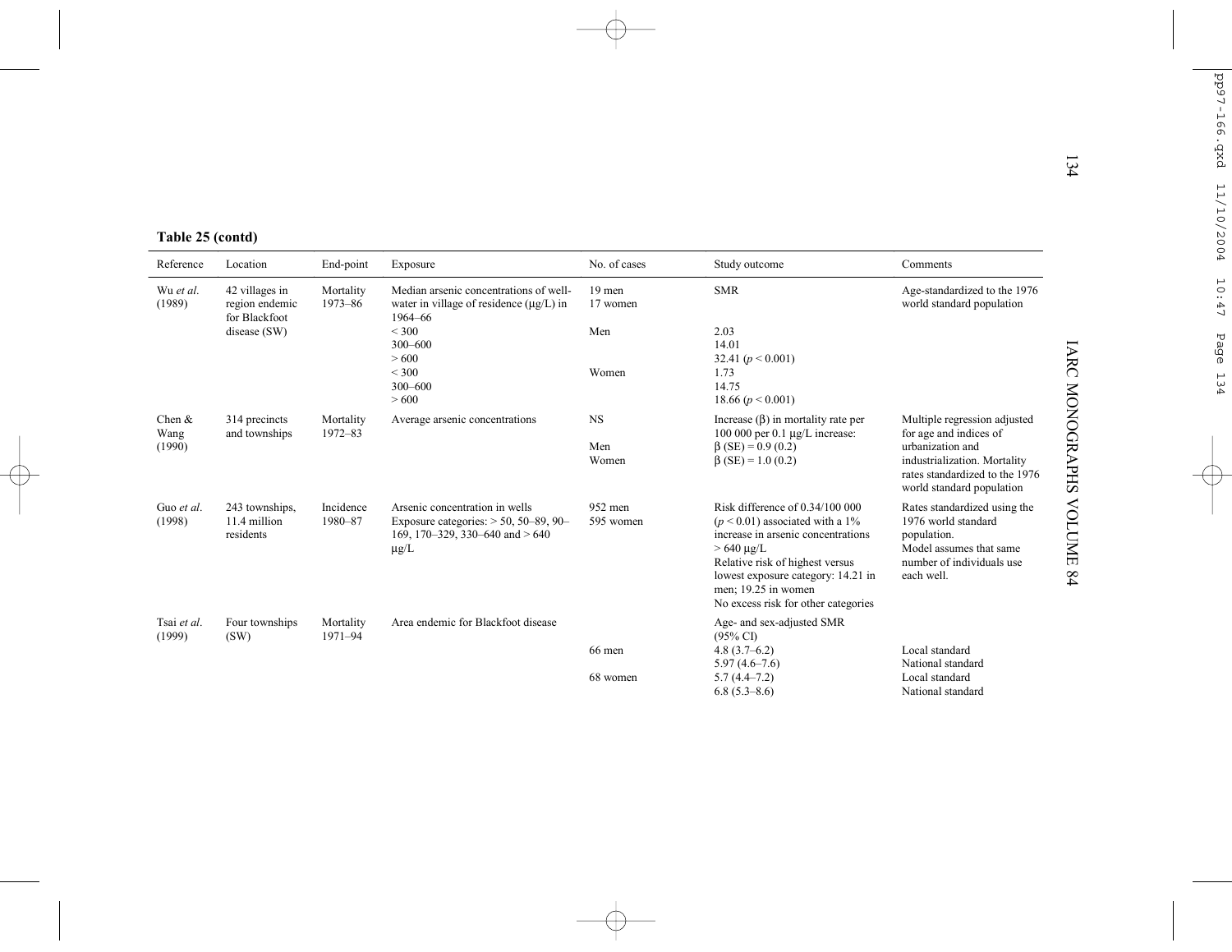| Reference  | Location       | End-point | Exposure                                | No. of cases    |       | Study outcome                       | Comments                   |  |  |  |  |  |  |            |     |       |          |  |
|------------|----------------|-----------|-----------------------------------------|-----------------|-------|-------------------------------------|----------------------------|--|--|--|--|--|--|------------|-----|-------|----------|--|
| Guo et al. | 243 townships, | Incidence | Concentration of arsenic in well-water: | 2369 (1415 men, |       | Rate difference association with a  | Cancers identified through |  |  |  |  |  |  |            |     |       |          |  |
| (2001)     | 11.4 million   | 1980-89   | Exposure categories (µg/L) arsenic      | 954 women)      |       | 1% increase in residents with       | National Cancer Registry.  |  |  |  |  |  |  |            |     |       |          |  |
|            | residents      |           |                                         | 764 BCC Men     |       | categories of arsenic $(\mu g/L)$ : | Models include age and     |  |  |  |  |  |  |            |     |       |          |  |
|            |                |           | Intercept                               |                 | Women | 0.779                               | urbanization index. Models |  |  |  |  |  |  |            |     |       |          |  |
|            |                |           |                                         |                 | Men   | $-0.002$                            | assume same number of      |  |  |  |  |  |  |            |     |       |          |  |
|            |                |           | $50 - 89$                               |                 | Women | 0.004                               | individuals use each well. |  |  |  |  |  |  |            |     |       |          |  |
|            |                |           |                                         |                 | Men   | $-0.012$                            | BCC, basal-cell carcinoma  |  |  |  |  |  |  |            |     |       |          |  |
|            |                |           | $90 - 169$                              |                 | Women | $-0.017$                            | SCC, squamous-cell         |  |  |  |  |  |  |            |     |       |          |  |
|            |                |           |                                         |                 | Men   | 0.018                               | carcinoma                  |  |  |  |  |  |  |            |     |       |          |  |
|            |                |           | 170-329                                 |                 | Women | 0.006                               | $*_p$ < 0.05               |  |  |  |  |  |  |            |     |       |          |  |
|            |                |           |                                         |                 | Men   | 0.004                               | ** $p < 0.01$              |  |  |  |  |  |  |            |     |       |          |  |
|            |                |           | 330-640                                 |                 | Women | $-0.024$                            |                            |  |  |  |  |  |  |            |     |       |          |  |
|            |                |           |                                         |                 |       | Men                                 | 0.016                      |  |  |  |  |  |  |            |     |       |          |  |
|            |                |           | >640                                    |                 | Women | $0.128**$                           |                            |  |  |  |  |  |  |            |     |       |          |  |
|            |                |           |                                         |                 |       | Men                                 | 0.027                      |  |  |  |  |  |  |            |     |       |          |  |
|            |                |           | Intercept                               | 736 SCC         | Women | 0.821                               |                            |  |  |  |  |  |  |            |     |       |          |  |
|            |                |           |                                         |                 |       |                                     |                            |  |  |  |  |  |  |            | Men | 1.488 |          |  |
|            |                |           |                                         | $50 - 89$       |       | Women                               | 0.024                      |  |  |  |  |  |  |            |     |       |          |  |
|            |                |           |                                         |                 | Men   | $-0.006$                            |                            |  |  |  |  |  |  |            |     |       |          |  |
|            |                |           |                                         |                 |       |                                     |                            |  |  |  |  |  |  | $90 - 169$ |     | Women | $-0.026$ |  |
|            |                |           |                                         |                 | Men   | 0.006                               |                            |  |  |  |  |  |  |            |     |       |          |  |
|            |                |           | $170 - 329$                             |                 | Women | $0.073**$                           |                            |  |  |  |  |  |  |            |     |       |          |  |
|            |                |           |                                         |                 | Men   | 0.016                               |                            |  |  |  |  |  |  |            |     |       |          |  |
|            |                |           | 330-640                                 |                 | Women | $-0.100**$                          |                            |  |  |  |  |  |  |            |     |       |          |  |
|            |                |           |                                         |                 | Men   | $-0.064*$                           |                            |  |  |  |  |  |  |            |     |       |          |  |
|            |                |           | >640                                    |                 | Women | $0.155**$                           |                            |  |  |  |  |  |  |            |     |       |          |  |
|            |                |           |                                         |                 |       | $0.212**$                           |                            |  |  |  |  |  |  |            |     |       |          |  |
|            |                |           |                                         | 182             |       | No increase associated with         |                            |  |  |  |  |  |  |            |     |       |          |  |
|            |                |           |                                         | melanoma        |       | melanoma                            |                            |  |  |  |  |  |  |            |     |       |          |  |

### **Table 25 (contd)**

ARSENIC IN DRINKING-WATER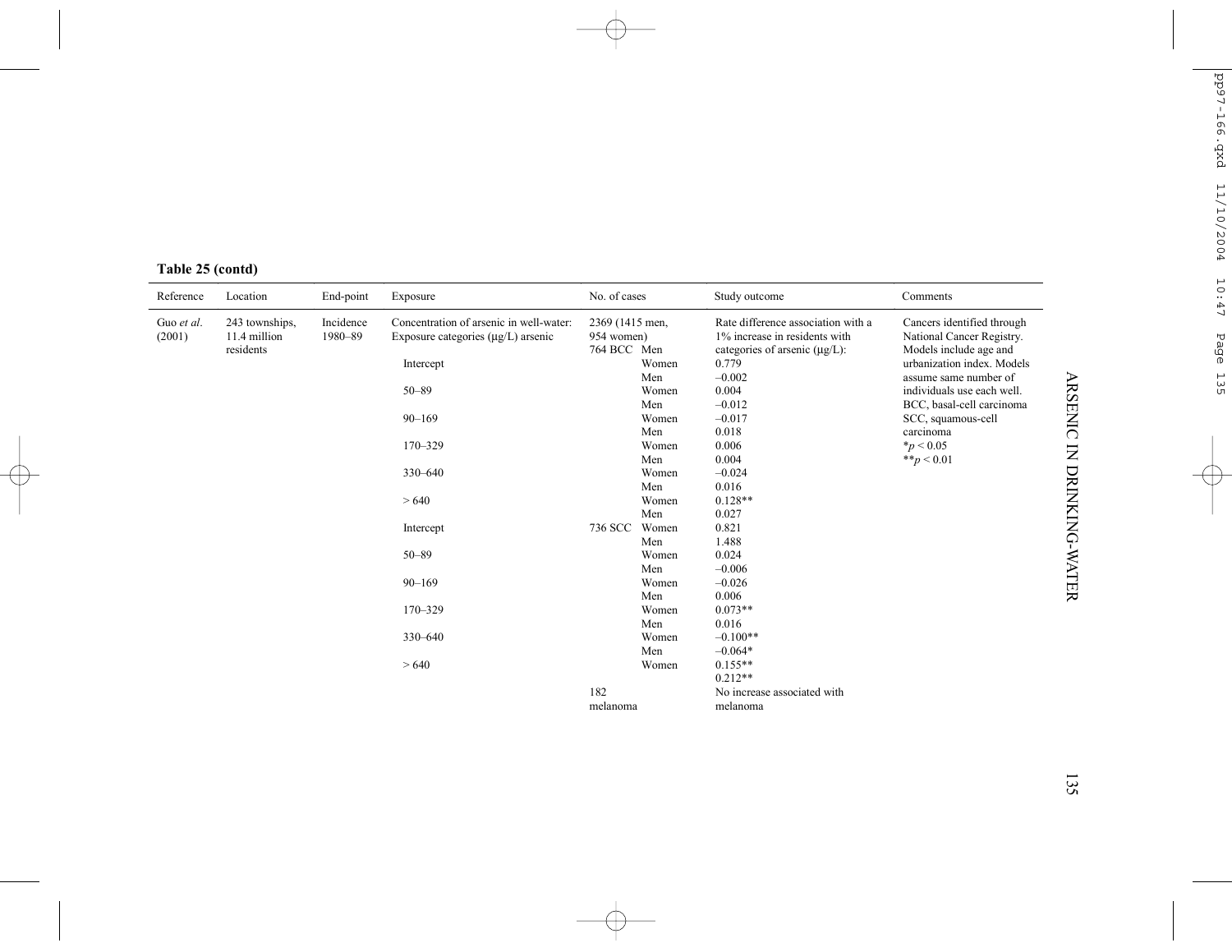|  | Table 25 (contd) |
|--|------------------|
|  |                  |

| Table 25 (contd)                |                                                                   |                                                                                             |                                                                                                                                                                                                             |                   |                                                                                                                                                                                                                                                                                            |                                                                                               |  |
|---------------------------------|-------------------------------------------------------------------|---------------------------------------------------------------------------------------------|-------------------------------------------------------------------------------------------------------------------------------------------------------------------------------------------------------------|-------------------|--------------------------------------------------------------------------------------------------------------------------------------------------------------------------------------------------------------------------------------------------------------------------------------------|-----------------------------------------------------------------------------------------------|--|
| Reference                       | Location                                                          | End-point                                                                                   | Exposure                                                                                                                                                                                                    | No. of cases      | Study outcome                                                                                                                                                                                                                                                                              | Comments                                                                                      |  |
| Guo et al.<br>(2001)<br>(contd) |                                                                   |                                                                                             | Three categories of township:<br>(1) No well with arsenic $> 40 \mu g/L$ ;<br>(2) Some wells $> 40 \mu g/L$ but none<br>$>640 \mu g/L$ ;<br>(3) More wells $> 640 \mu g/L$ than<br>between 320 and 640 µg/L |                   | Dose-response relationship between<br>basal-cell and squamous-cell skin<br>cancer in both men and women and<br>in all age categories (except for<br>basal-cell $\leq$ 30 years of age, which<br>had few subjects).<br>No consistent increase in melanoma<br>incidence by exposure category |                                                                                               |  |
| Mexico                          |                                                                   |                                                                                             |                                                                                                                                                                                                             |                   |                                                                                                                                                                                                                                                                                            |                                                                                               |  |
| Cebrián<br>et al.<br>(1983)     | Two rural<br>populations in<br>Lagunera region;<br>2486 residents | Prevalence<br>(time)<br>frame not<br>specified)                                             | Town of El Salvador de Arriba:<br>high exposure to arsenic $(410 \mu g/L)$ ;<br>town of San Jose del Vinedo:<br>low exposure $(5 \mu g/L)$                                                                  | $\overline{4}$    | High exposure: 1.4% (4 cases in 57<br>households and 296 individuals);<br>low exposure: $0\%$ (0 cases in 68<br>households and 318 individuals)                                                                                                                                            | Epidermoid or basal-cell<br>carcinomas detected on<br>physical exam of every 3rd<br>household |  |
| <b>Chile</b>                    |                                                                   |                                                                                             |                                                                                                                                                                                                             |                   |                                                                                                                                                                                                                                                                                            |                                                                                               |  |
| Zaldívar<br>et al.<br>(1974)    | City of<br>Antofagasta                                            | Incidence<br>of cuta-<br>neous<br>lesions of<br>chronic<br>arsenic<br>poisoning,<br>1968-71 | Concentration of arsenic fell from<br>580 μg/L in 1968–69 to 8 μg/L in 1971                                                                                                                                 |                   | Incidence rates:<br>Men: 145.5/100 000 in 1968-69,<br>9.1/100 000 in 1971;<br>women: 168.0/100 000 in<br>1968-69 and 10.0/100 000 in 1971                                                                                                                                                  |                                                                                               |  |
| Rivara<br>et al.<br>(1997)      | Regions II and<br><b>VIII</b>                                     | Mortality<br>1976-92                                                                        | Exposed group: Antofagasta in region<br>II (arsenic concentration in drinking-<br>water, 40-860 µg/L; 1950-92)<br>Unexposed group: region VIII, no<br>arsenic contamination (reference)                     | <b>NS</b>         | SMR (95% CI)<br>$3.2(2.1-4.8)$                                                                                                                                                                                                                                                             |                                                                                               |  |
| Smith et al.<br>(1998)          | Region II,<br>northern Chile                                      | Mortality<br>1989-93,<br>age $\geq$ 30                                                      | Annual average arsenic concentrations<br>ranging 43-569 µg/L in 1950-94                                                                                                                                     | 20 men<br>7 women | SMR (95% CI)<br>$7.7(4.7-11.9)$<br>$3.2(1.3-6.6)$                                                                                                                                                                                                                                          | Age-standardized to the<br>national rates of Chile in<br>1991                                 |  |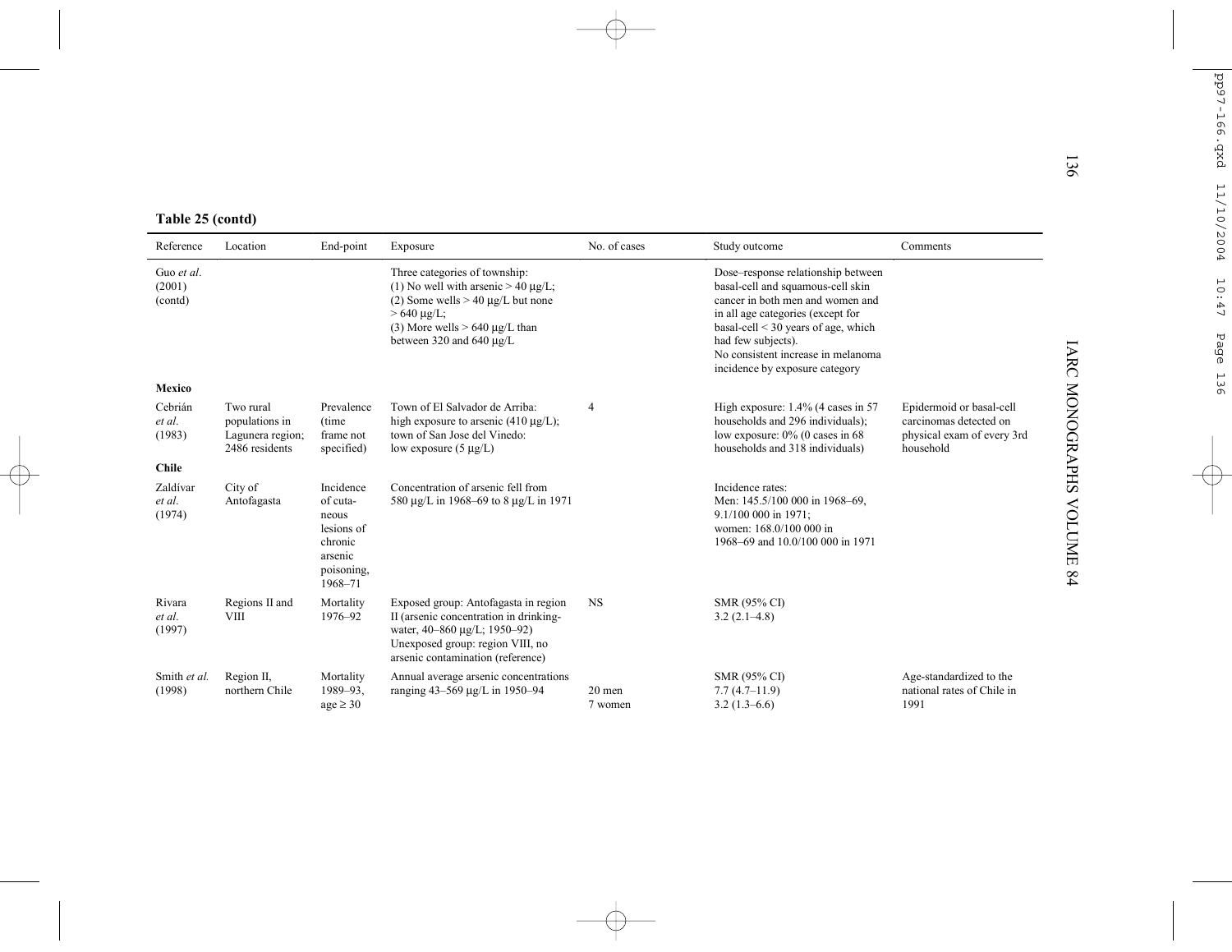|  |  |  | Table 25 (contd) |  |
|--|--|--|------------------|--|
|--|--|--|------------------|--|

| Reference                      | Location                                    | End-point                               | Exposure                                                                                                                           | No. of cases                     | Study outcome                                                                                                                                                                              | Comments                                                                                                                                               |
|--------------------------------|---------------------------------------------|-----------------------------------------|------------------------------------------------------------------------------------------------------------------------------------|----------------------------------|--------------------------------------------------------------------------------------------------------------------------------------------------------------------------------------------|--------------------------------------------------------------------------------------------------------------------------------------------------------|
| <b>USA</b>                     |                                             |                                         |                                                                                                                                    |                                  |                                                                                                                                                                                            |                                                                                                                                                        |
| Berg $\&$<br>Burbank<br>(1972) |                                             | Mortality<br>1950-67                    | Trace metals in water supplies from 10<br>basins throughout the USA;<br>concentration of arsenic in water, Oct.<br>1962-Sept. 1967 |                                  | No correlation                                                                                                                                                                             |                                                                                                                                                        |
| Morton<br>et al.<br>(1976)     | Lane County,<br><b>OR</b>                   | Incidence<br>1958-71                    | Mean arsenic concentration in<br>municipal water system and single-<br>family systems                                              | 3039                             | Correlation of arsenic content in<br>drinking-water: squamous-cell<br>carcinoma: 0.151 for men and<br>$-0.20$ for women: basal-cell<br>carcinoma: $-0.064$ for men and $0.10$<br>for women | Non-melanoma cases<br>identified by review of<br>pathology reports                                                                                     |
| Wong<br>et al.<br>(1992)       | Four counties in<br>Montana                 | Incidence<br>1980-86                    | Two contaminated counties (copper<br>smelter and copper mines); two control<br>counties                                            | Around 2300 in the 4<br>counties | Age-adjusted skin cancer incidence<br>higher in control counties                                                                                                                           | Overall incidence rates for<br>exposed counties within<br>range observed for other US<br>locations                                                     |
| Cohort studies                 |                                             |                                         |                                                                                                                                    |                                  |                                                                                                                                                                                            |                                                                                                                                                        |
| Taiwan                         |                                             |                                         |                                                                                                                                    |                                  |                                                                                                                                                                                            |                                                                                                                                                        |
| Chen et al.<br>(1988b)         | Four townships<br>(SW)                      | Mortality<br>$1968 - 83$ ,<br>all ages  | Diagnosis of Blackfoot disease as a<br>surrogate for high exposure to arsenic                                                      | 7                                | <b>SMR</b><br>28.46 $(p < 0.01)$<br>(national standard)<br>4.51 ( $p < 0.05$ )                                                                                                             | 871 people who developed<br>Blackfoot disease after 1968<br>were followed for 15 years.<br>National standard used for<br>the age- and sex-standardized |
|                                |                                             |                                         |                                                                                                                                    |                                  | (local standard)                                                                                                                                                                           | rates of the general<br>Taiwanese population.                                                                                                          |
| Hsueh<br>et al.<br>(1997)      | Three villages in<br>Putai township<br>(SW) | Incidence<br>1989-92,<br>age, $\geq 30$ | Duration of residence in area endemic<br>for Blackfoot disease (years)<br>$\geq$ 33                                                |                                  | Relative risk (95% CI)<br>1.0<br>$5.01(0.5-48.1)$                                                                                                                                          | 654 subjects (275 men and<br>379 women) without skin<br>cancer followed with                                                                           |
|                                |                                             | years                                   | $34 - 43$                                                                                                                          | 4                                | $4.9(0.6 - 41.6)$                                                                                                                                                                          | dermatological examinations.                                                                                                                           |
|                                |                                             |                                         | $44 - 53$<br>> 53                                                                                                                  | 8<br>20                          | $6.8(0.9 - 53.7)$<br>( $p$ for trend = 0.07)                                                                                                                                               | Total of 2239 person-years.<br>Relative risk adjusted for age,<br>sex and level of education                                                           |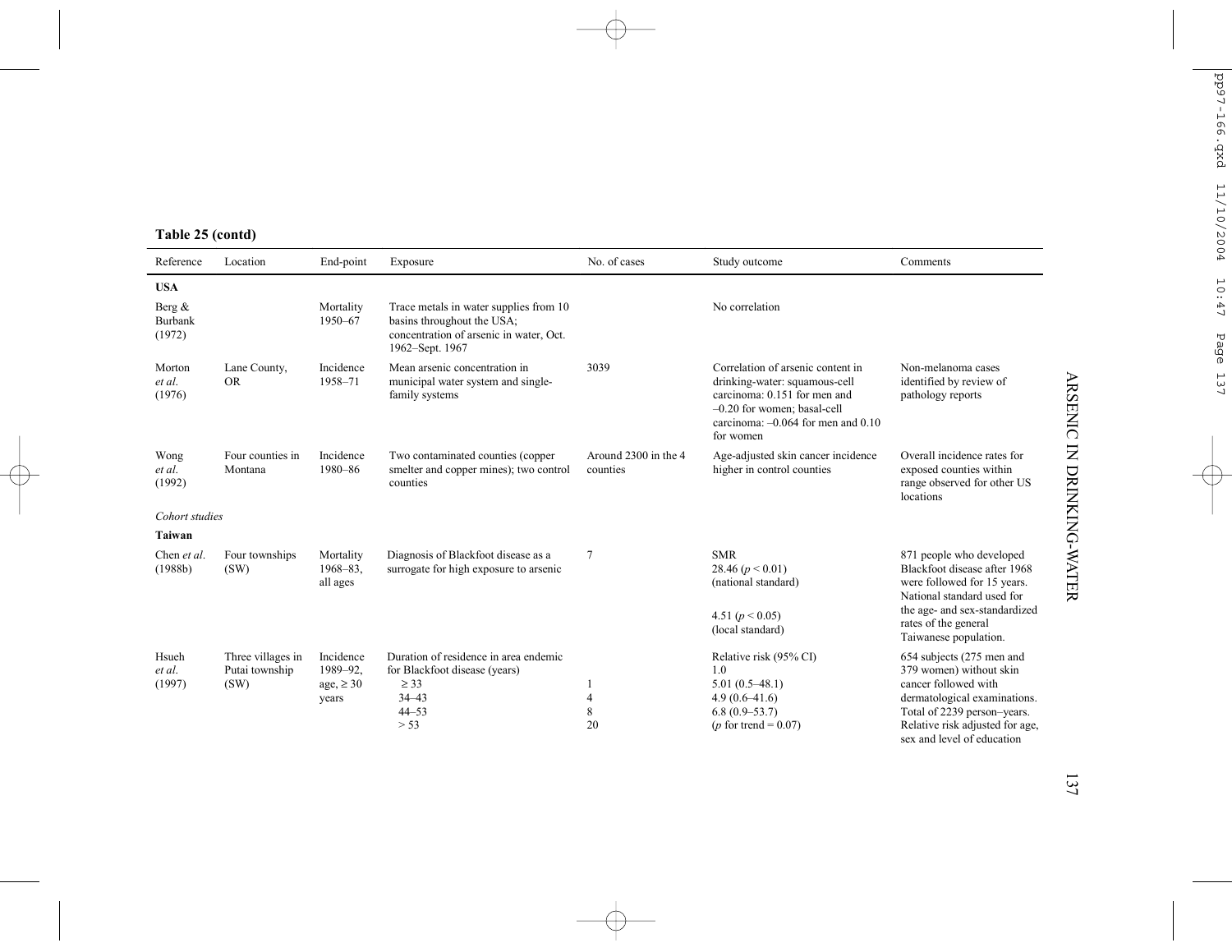| Table 25 (contd) |  |
|------------------|--|
|------------------|--|

| Table 25 (contd)                     |          |           |                                                                                                                                                                                                                                                                                                                                                           |                                                                                        |                                                                                                                                                                                                                                                                                                         |                                                                                                                                                                                                    |
|--------------------------------------|----------|-----------|-----------------------------------------------------------------------------------------------------------------------------------------------------------------------------------------------------------------------------------------------------------------------------------------------------------------------------------------------------------|----------------------------------------------------------------------------------------|---------------------------------------------------------------------------------------------------------------------------------------------------------------------------------------------------------------------------------------------------------------------------------------------------------|----------------------------------------------------------------------------------------------------------------------------------------------------------------------------------------------------|
| Reference                            | Location | End-point | Exposure                                                                                                                                                                                                                                                                                                                                                  | No. of cases                                                                           | Study outcome                                                                                                                                                                                                                                                                                           | Comments                                                                                                                                                                                           |
| Hsueh<br>et al.<br>(1997)<br>(contd) |          |           | Duration of consumption of artesian<br>well-water (years)<br>$\boldsymbol{0}$<br>$1 - 15$<br>$16 - 25$<br>>25<br>Average concentration of arsenic in<br>drinking-water (mg/L)<br>$\Omega$<br>$0.01 - 0.70$<br>$0.71 - 1.10$<br>Unknown<br>Cumulative exposure to arsenic<br>(mg/L-years)<br>$\theta$<br>$0.1 - 10.6$<br>$10.7 - 17.7$<br>>17.7<br>Unknown | 8<br>23<br>12<br>13<br>$\overline{7}$<br>$\boldsymbol{2}$<br>5<br>18<br>$\overline{7}$ | 1.0<br>$1.2(0.4-19.7)$<br>$3.9(0.5-32.1)$<br>$8.9(1.1-72.9)$<br>( $p$ for trend < 0.05)<br>1.0<br>$3.3(0.4 - 35.8)$<br>$8.7(1.1-65.5)$<br>( $p$ for trend < 0.05)<br>$4.8(0.6-40.4)$<br>1.0<br>$2.8(0.3 - 31.9)$<br>$2.6(0.3-22.9)$<br>$7.6(0.95 - 60.3)$<br>( $p$ for trend = 0.06)<br>$5.1(0.6-44.4)$ |                                                                                                                                                                                                    |
|                                      |          |           | Level of serum $\beta$ -carotene ( $\mu$ g/mL)<br>$\leq 0.14$<br>$0.15 - 0.18$<br>> 0.18                                                                                                                                                                                                                                                                  | 16 cases (61 controls)                                                                 | OR (95% CI)<br>1.0<br>$0.4(0.1-2.9)$<br>0.01 (0.0–0.4) ( $p$ for trend < 0.01)                                                                                                                                                                                                                          | OR adjusted for age, sex,<br>cumulative exposure to<br>arsenic, serum cholesterol<br>and triglyceride levels,<br>cigarette smoking and alcohol<br>drinking<br>Incidence 14.74/1000<br>person-years |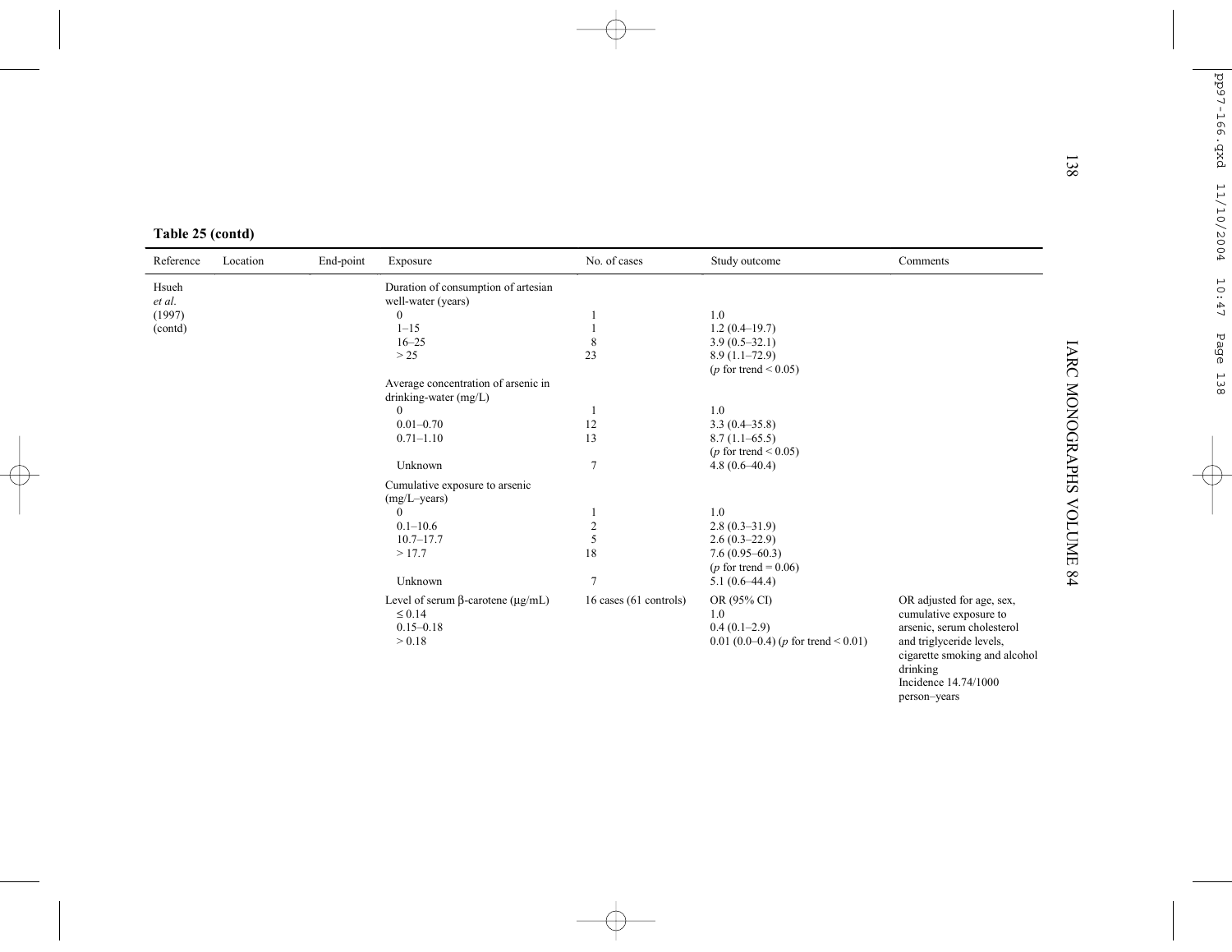| Reference            | Location                  | End-point  | Exposure                              | No. of cases | Study outcome           | Comments                     |
|----------------------|---------------------------|------------|---------------------------------------|--------------|-------------------------|------------------------------|
| Case-control studies |                           |            |                                       |              |                         |                              |
| <b>USA</b>           |                           |            |                                       |              |                         |                              |
| Karagas              | New Hampshire             | Incidence  | Concentration of arsenic in toenails  |              | OR (95% CI)             | OR adjusted for age and sex  |
| et al.               |                           | 1993-96    | $(\mu g/g)$                           |              | Squamous-cell carcinoma | 284 cases, 524 controls      |
| (2001b,              |                           |            | $0.009 - 0.089$                       | 155          | 1.0                     |                              |
| 2002)                |                           |            | $0.090 - 0.133$                       | 64           | $0.9(0.6-1.3)$          |                              |
|                      |                           |            | $0.134 - 0.211$                       | 33           | $0.98(0.6-1.6)$         |                              |
|                      |                           |            | $0.212 - 0.280$                       | 14           | $1.1(0.55-2.2)$         |                              |
|                      |                           |            | $0.281 - 0.344$                       | 5            | $1.0(0.3-3.0)$          |                              |
|                      |                           |            | $0.345 - 0.81$                        | 13           | $2.1(0.9-4.7)$          |                              |
|                      |                           |            |                                       |              | Basal-cell carcinoma    | 587 cases, 524 controls      |
|                      |                           |            | $0.009 - 0.089$                       | 281          | 1.0                     |                              |
|                      |                           |            | $0.090 - 0.133$                       | 156          | $1.01(0.8-1.4)$         |                              |
|                      |                           |            | $0.134 - 0.211$                       | 92           | $1.06(0.7-1.5)$         |                              |
|                      |                           |            | $0.212 - 0.280$                       | 22           | $0.7(0.4-1.3)$          |                              |
|                      |                           |            | $0.281 - 0.344$                       | 10           | $0.8(0.3-1.8)$          |                              |
|                      |                           |            | $0.345 - 0.81$                        | 26           | $1.4(0.7-2.8)$          |                              |
|                      | Nested case-control study |            |                                       |              |                         |                              |
| Taiwan               |                           |            |                                       |              |                         |                              |
| Hsueh                | Three villages in         | Prevalence | Duration of residence in area endemic |              |                         | OR adjusted for age and sex; |
| et al.               | Putai Township            |            | for Blackfoot disease (years)         |              | OR (95% CI)             | 1081 residents (468 men,     |
| (1995)               | (SW)                      |            | $\leq 45$                             | 2            | 1.0                     | 613 women) underwent a       |
|                      |                           |            | $46 - 49$                             | 11           | $5.2(1.1-25.8)$         | physical examination.        |
|                      |                           |            | $\geq 50$                             | 53           | $8.5(1.96-37.2)$        |                              |
|                      |                           |            |                                       |              | $p$ for trend < 0.05    |                              |

# **Table 25 (contd)**

139

ARSENIC IN DRINKING-WATER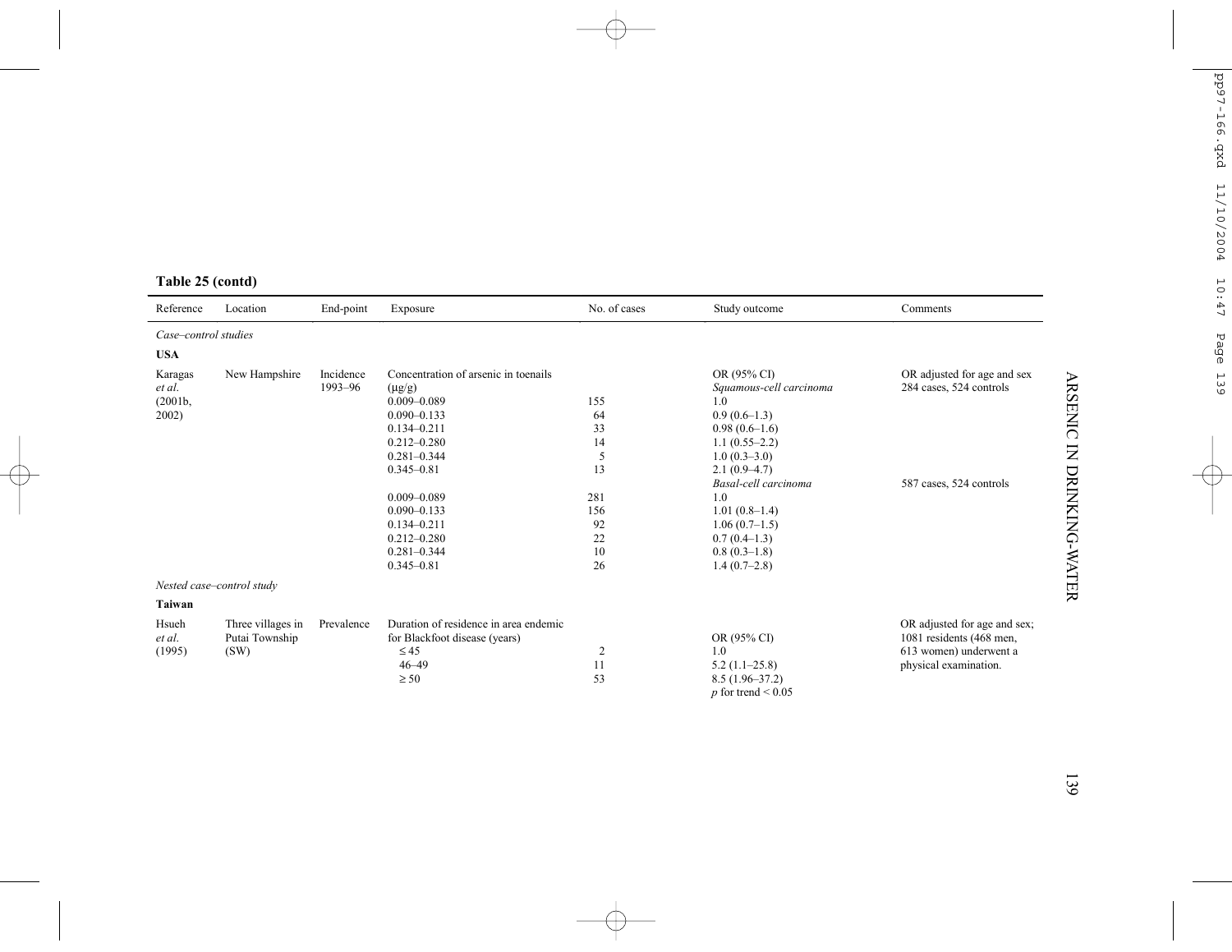|                  |          |           |                                                           |                |                      |          | 140                    |  |  |
|------------------|----------|-----------|-----------------------------------------------------------|----------------|----------------------|----------|------------------------|--|--|
|                  |          |           |                                                           |                |                      |          |                        |  |  |
|                  |          |           |                                                           |                |                      |          |                        |  |  |
|                  |          |           |                                                           |                |                      |          |                        |  |  |
| Table 25 (contd) |          |           |                                                           |                |                      |          |                        |  |  |
| Reference        | Location | End-point | Exposure                                                  | No. of cases   | Study outcome        | Comments |                        |  |  |
| Hsueh            |          |           | Duration of drinking artesian well-                       |                |                      |          |                        |  |  |
| et al.           |          |           | water (years)                                             |                |                      |          |                        |  |  |
| (1995)           |          |           | $\leq 13$                                                 | $\overline{c}$ | 1.0                  |          |                        |  |  |
| (contd)          |          |           | $14 - 25$                                                 | 15             | $5.1(1.03 - 24.98)$  |          |                        |  |  |
|                  |          |           | $\geq 60$                                                 | 52             | $6.4(1.4-27.9)$      |          |                        |  |  |
|                  |          |           |                                                           |                | $p$ for trend < 0.05 |          |                        |  |  |
|                  |          |           | Average exposure to arsenic (ppm)                         |                |                      |          |                        |  |  |
|                  |          |           | $\mathbf{0}$                                              | 2              | 1.0                  |          |                        |  |  |
|                  |          |           | $0 - 0.70$                                                | $20\,$         | $3.5(0.7-17.0)$      |          |                        |  |  |
|                  |          |           | > 0.71                                                    | 30             | $5.0(1.1-23.8)$      |          |                        |  |  |
|                  |          |           | Cumulative exposure to arsenic                            |                |                      |          | <b>IARC MONOGRAPHS</b> |  |  |
|                  |          |           | (ppm-years)                                               |                |                      |          |                        |  |  |
|                  |          |           | $\leq 4$                                                  |                | 1.0                  |          |                        |  |  |
|                  |          |           | $5 - 24$                                                  | 22             | $8.9(1.1-73.8)$      |          |                        |  |  |
|                  |          |           | $\geq$ 25                                                 | 28             | $13.7(1.7-111.6)$    |          |                        |  |  |
|                  |          |           | Chronic hepatitis B carrier and liver<br>function status: |                |                      |          | VOLUME 84              |  |  |
|                  |          |           | Non-carrier with normal liver function                    | 41             | 1.0                  |          |                        |  |  |
|                  |          |           | HBsAg carrier with normal liver                           | 13             | $1.1(0.56-2.2)$      |          |                        |  |  |
|                  |          |           | function                                                  |                |                      |          |                        |  |  |
|                  |          |           | Non-carrier with liver dysfunction                        | 3              | $2.1(0.54 - 7.7)$    |          |                        |  |  |
|                  |          |           | HBsAg carrier with liver dysfunction                      | $\overline{4}$ | $8.4(2.37-29.9)$     |          |                        |  |  |
|                  |          |           |                                                           |                | $p$ for trend < 0.05 |          |                        |  |  |
|                  |          |           |                                                           |                |                      |          |                        |  |  |

SMR, standardized mortality ratio; CI, confidence interval; NS, not specified; OR, odds ratio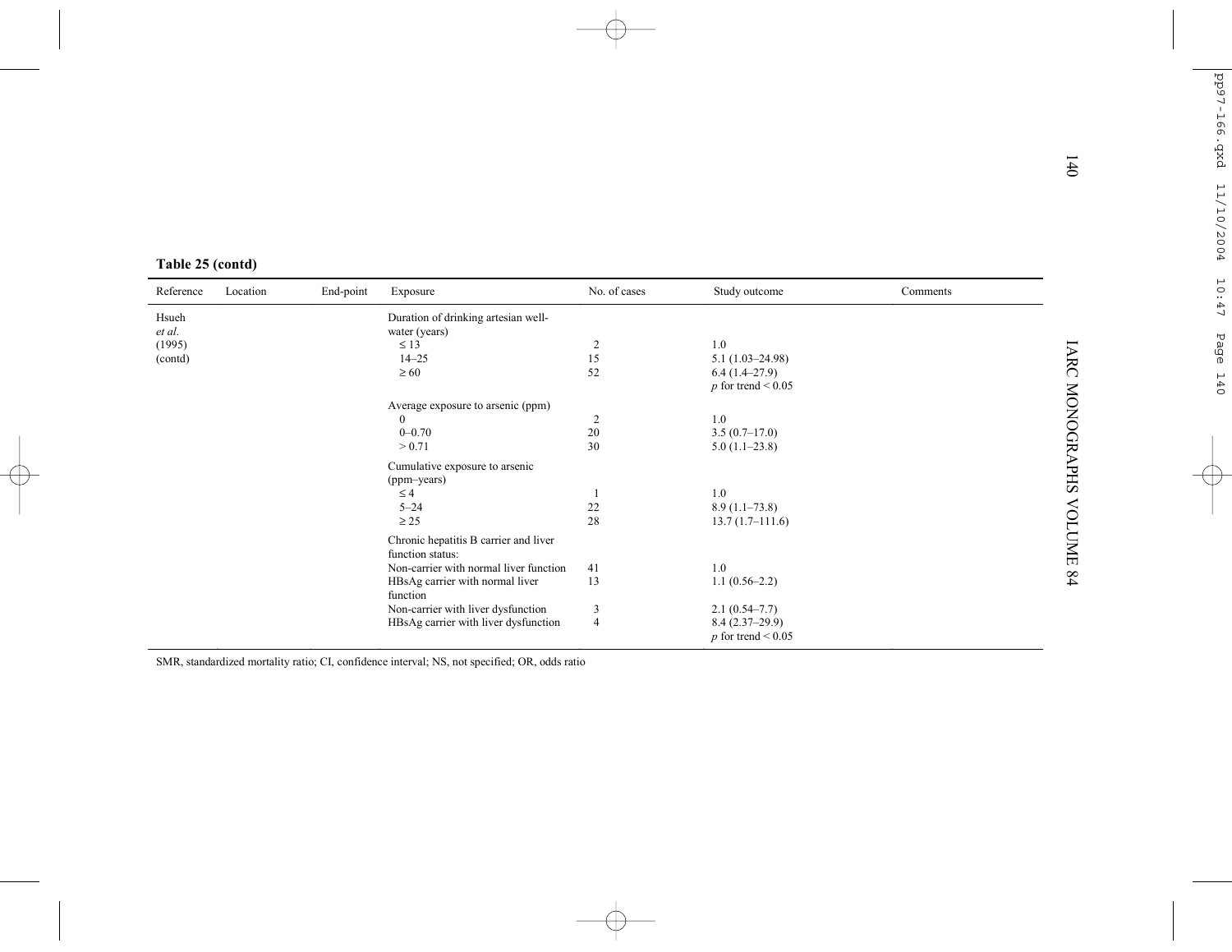In a second study, the incidence rates of each major histological type of skin cancer (basal-cell, squamous-cell and melanoma) were modelled using the previously defined exposure categories (Guo *et al*., 2001). The model included the percentage of residents in categories of age (30–49, 50–69 and  $> 69$  years) and urbanization index as covariates. In this analysis, they found a statistically significant increase in squamous-cell skin cancer in the highest category ( $> 640 \mu g/L$  arsenic) in both men and women. Similarly, for basalcell carcinoma, there was also a positive association in the highest exposure category. Melanoma was unrelated to any category of exposure to arsenic. In a post-hoc analysis, the investigators created three exposure groups: townships with no well containing levels of arsenic above 40  $\mu$ g/L, townships with some wells containing more than 40  $\mu$ g/L arsenic but none above  $640 \mu g/L$  and townships with more wells containing more than 640 µg/L than between 320 and 640 µg/L. A dose–response relation between basal-cell and squamous-cell skin cancer rates was observed in both men and women and in all age categories (except for basal-cell cancer below age 30 years, which had few subjects). Again, no association was seen for melanoma. [The Working Group noted that the reporting of incident skin cancer may have been incomplete.]

#### (iii) *Studies based on mortality from skin cancer*

A series of studies conducted in Taiwan, China (Chen *et al*., 1985, 1988a; Wu *et al*., 1989; Chen & Wang, 1990; Tsai *et al*., 1999) (described in Section 2.1.1) analysed skin cancer mortality in relation to levels of arsenic in well-water. The overall SMRs in the four counties were 534 in men and 652 in women, with 100 as the referent value. There was also a gradient of increasing SMRs for skin cancer in areas not endemic or hyperendemic for Blackfoot disease (Chen *et al*., 1985). A subsequent report (Chen *et al*., 1988a) presented SMRs for skin cancer grouped by the median levels of arsenic in wellwater measured in 1962–64 into  $\leq$  300, 300–600 and  $>$  600 µg/L. The age-standardized mortality rates for skin cancer increased in the three categories for both genders (Chen *et al*., 1988a). Wu *et al*. (1989) published age-adjusted mortality rates from skin cancer for the years 1973–86 for the four townships endemic for Blackfoot disease plus 15 villages in the townships of Yensui and Hsiaying. Using the same data on well-water contents and the classification described above, skin cancer mortality rates also increased in men and women with increasing median concentrations of arsenic. Subsequently, Chen and Wang (1990) used data on wells measured from 1974 to 1976 from 314 precincts and townships throughout Taiwan. Based on a multiple regression analysis (adjusted for urbanization and age), a  $0.1$ - $\mu$ g/L increase in arsenic corresponded to an increase of 0.9 (SE, 0.2) and 1.0 (SE, 0.2) per 100 000 in skin cancer mortality in men and women, respectively. More recently, Tsai *et al*. (1999) computed SMRs for the period 1971–94 for the four townships endemic for Blackfoot disease by applying both local (Chiayi County) and national (Taiwan) rates as the standards. The SMRs for skin cancer were approximately 5.0 for men and women, using both local and national standards.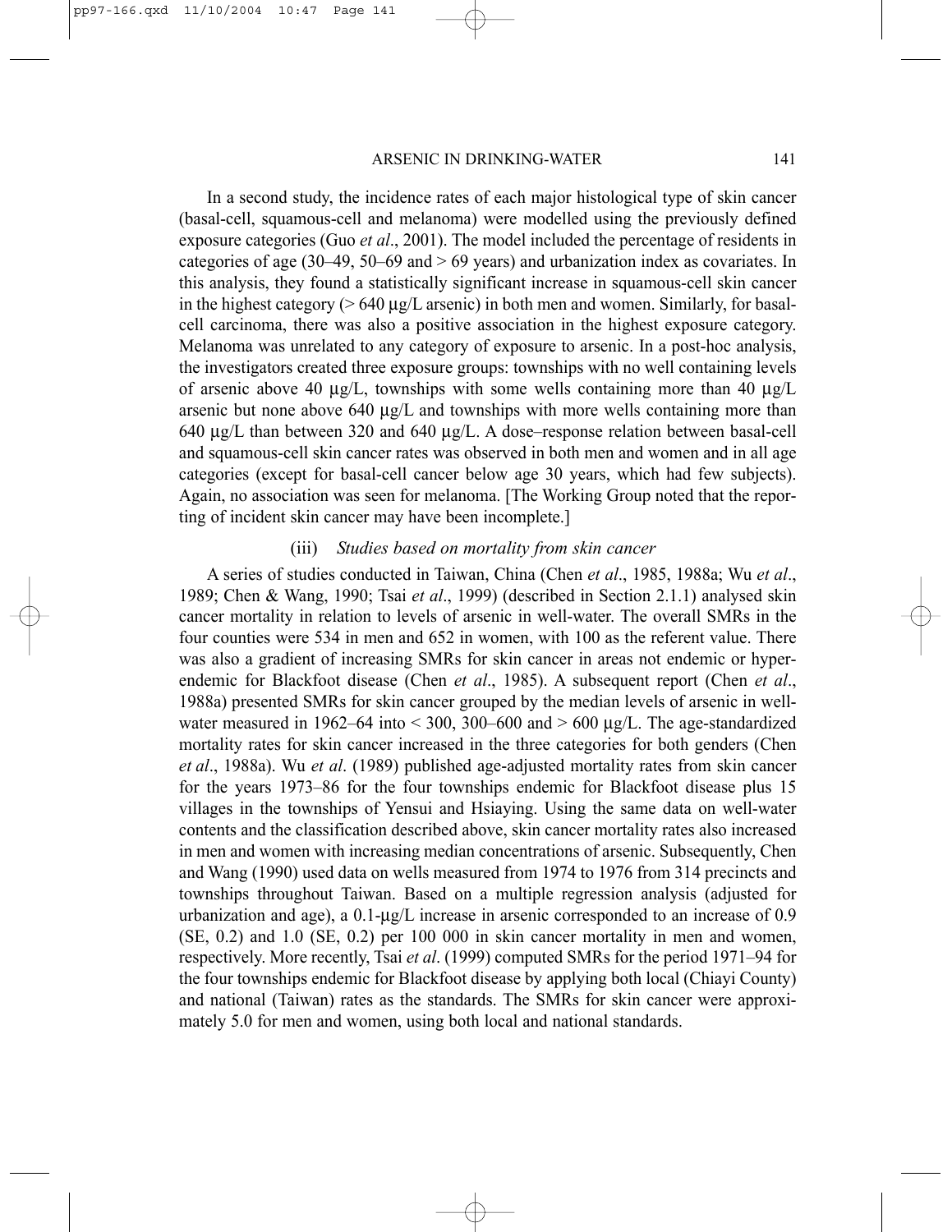#### (*b*) *Cohort studies*

Chen *et al*. (1988b) conducted a retrospective cohort study of 871 patients who met clinical criteria of Blackfoot disease after January 1968. From 1968 to 1983, seven death certificates identified the underlying cause of death as skin cancer. SMRs for skin cancer were computed using both the area endemic for Blackfoot disease and the whole of Taiwan as the population standards. The age-standardized observed versus expected number of skin cancer deaths was around 28 using Taiwan as the standard and 4.5 using the Blackfoot disease townships as the standard. [Use of the national population as the standard may provide a better estimate of excess risk than use of the local population for whom arsenic concentrations in well-water were elevated.]

Hsueh *et al*. (1997) established a cohort of residents living in three villages (Homei, Fuhsin and Hsinming) in Putai Township, one of the regions of the south-west coast of Taiwan endemic for Blackfoot disease. Arsenic-contaminated well-water had existed in these villages for over 50 years, with reported values ranging from 700 to 930  $\mu$ g/L. The government introduced a new water system in the 1960s, with relatively low penetration until the 1970s. Well-water remained in use for agriculture and aquaculture. The 1571 residents aged 30 years or older who lived for at least 5 days a week in the villages were recruited to take part in the study. Of these, 1081 (68.8%) participated in a physical examination (468 men and 613 women). The 1015 study subjects who did not have a prevalent skin cancer comprised the cohort. Of these, 275 men and 379 women (64%) underwent regular examinations for dermatological conditions. Thirty-three incident skin cancers developed during the follow-up period from September 1989 through December 1992, with a total of 2239 person–years and a rate of 14.74/1000 person–years. Public health nurses interviewed cohort members on length of residence, history of drinking well-water and other potentially confounding factors. An index for cumulative exposure to arsenic was derived for each subject using concentrations of arsenic in well-water for each village of residence measured in the 1960s. These data were multiplied by the duration of consumption of well-water in each village of residence and totalled for each residence. Dermatologists diagnosed clinically the skin cancers that occurred in the cohort, and 91% of clinically diagnosed carcinomas were confirmed histologically. Fasting blood samples and urine samples were collected at the time of interview. Serum was analysed for β-carotene and urine for arsenic metabolites from 16 skin cancer cases [48%] and 61 age- and sex-matched controls. Cox proportional hazard regression was used to analyse data on exposure to arsenic in relation to incidence of skin cancer adjusted for age, sex and educational level. Conditional logistic regression analysis was used to assess the effects of β-carotene and urinary metabolites on the risk for skin cancer. Risk for skin cancer was significantly related to duration of living in the area endemic for Blackfoot disease, duration of consumption of artesian well-water, average concentration of arsenic and index for cumulative exposure to arsenic. There was evidence of a reduced risk for skin cancer in the highest two tertiles of β-carotene versus the lowest tertile after adjustment for multiple potential confounders. Also, compared with controls, cases of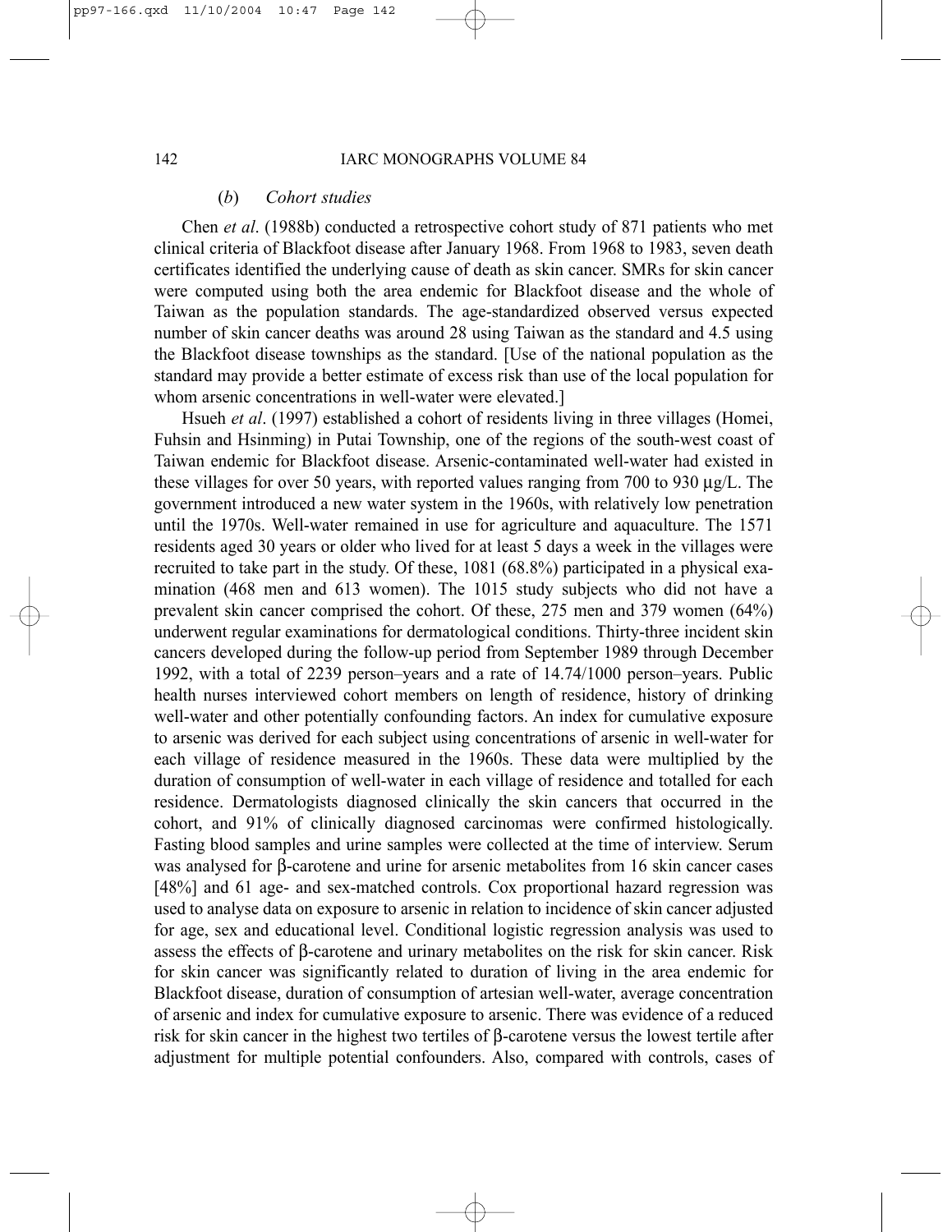skin cancer had higher total urinary concentration of arsenic, percentage of MMA and ratio of MMA to inorganic arsenic and a lower percentage of DMA and ratio of DMA to MMA (not shown in Table 25).

Hsueh *et al*. (1995) conducted a nested case–control study within the cohort study of Hsueh *et al*. (1997). A total of 66 prevalent skin cancers were identified after clinical examination. Age- and sex-adjusted prevalence odds ratios were computed for the same variables of exposure to arsenic included in the cohort analysis: duration of living in the area endemic for Blackfoot disease, duration of drinking artesian well-water, and average and cumulative exposure to arsenic. Significant increases in risk for each exposure group were shown. In addition, a significantly elevated risk for skin cancer was observed among chronic hepatitis B carriers with liver dysfunction.

## 2.3.2 *Mexico*

#### *Ecological study based on prevalence of skin cancer*

Cebrían *et al*. (1983) reported results from a household survey of two rural Mexican towns in the Region of Lagunera. Towns were selected on the basis of levels of arsenic in drinking-water, one town with a high level of arsenic (average, 410 µg/L) and the other with a low level of arsenic (average, 5  $\mu$ g/L). The towns are located 37 km apart, and their populations were of comparable size (1488 and 998 inhabitants, respectively) and socioeconomic and environmental conditions. A questionnaire and physical examination were administered to all family members of every third household in each community. Seventy-five per cent of the residents had lived in these communities since birth. After clinical diagnosis, prevalence of epidermoid or basal-cell carcinoma (referred to as ulcerative lesions) was 1.4% in the exposed town, whereas no case was observed in the control town. The 20 water samples tested from the exposed town between 1975 and 1978 had arsenic concentrations ranging from 160 to 590 µg/L (standard deviation [SD], 114 µg/L), indicating significant variability. The control town showed little variability (SD, 7 µg/L) in the 18 samples collected over the same period.

#### 2.3.3 *Chile*

#### *Ecological study based on incidence of cutaneous lesions*

Zaldívar *et al.* (1981) investigated the incidence of cutaneous lesions (leukoderma, melanoderma, hyperkeratosis, and squamous-cell carcinoma) in residents of Antofagasta in arsenic-contaminated Region II from 1968 to 1971. Among 457 patients, about 70% were children aged 0–15 years. Incidence rates decreased from 1968–69 to 1971 due to a filter plant which started operation in 1970.

#### *Ecological studies based on mortality from skin cancer*

In an ecological analysis, Rivara *et al*. (1997) compared mortality rates from skin cancer in 1976–92 between Antofagasta and the unexposed control Region VIII of Chile.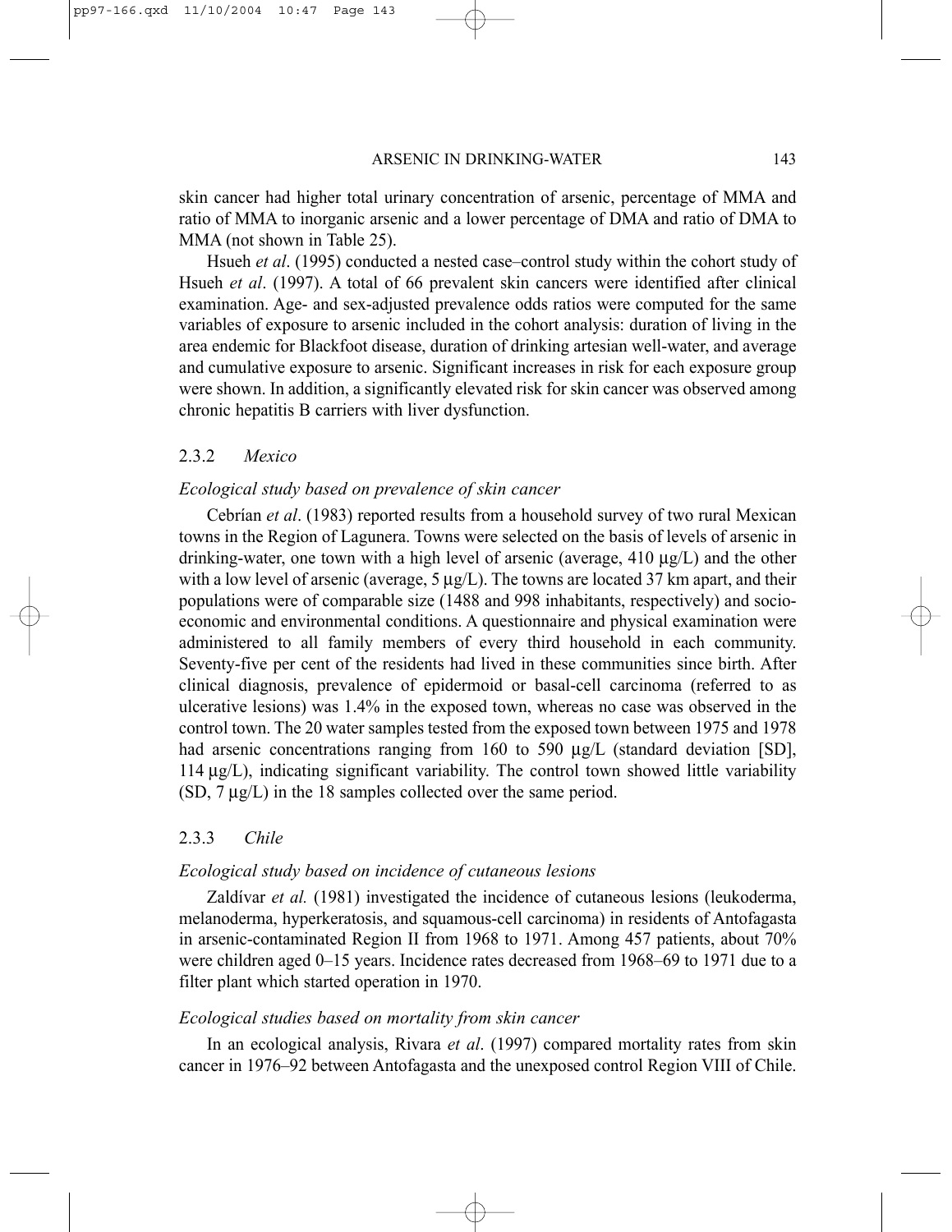The SMR for skin cancer was 3.2 (95% CI, 2.1–4.8). In a later study, Smith *et al*. (1998) compared sex- and site-specific mortality for the years 1989–93 in Region II of Chile with national mortality rates. The SMR for skin cancer was 7.7 (95% CI, 4.7–11.9) among men and 3.2 (95% CI, 1.3–6.6) among women.

#### 2.3.4 *USA*

#### (*a*) *Ecological study*

Berg and Burbank (1972) showed no correlation between trace metals from 10 water basins throughout the USA and mortality rates in 1950–67, using concentrations of arsenic measured in 1962–67.

Morton *et al*. (1976) studied the incidence of histologically confirmed basal-cell and squamous-cell skin cancers (*in situ* and invasive) for the period 1958–71 in Lane County, OR, USA. They identified skin cancers by reviewing the pathology records of facilities serving residents of the county and the biopsy files of two of five dermatologists. Water samples were tested from selected points throughout the county from public water systems and from a number of single-family systems. Single-family systems were reported to have been over-sampled in regions suspected of having a problem with arsenic. Within a given region, arsenic values ranged from undetectable to  $2150 \mu g/L$ . The correlation between census tract estimates of arsenic in drinking-water and incidence of squamous-cell carcinoma was 0.151 in men and –0.20 in women; for the incidence of basal-cell carcinoma, the correlation was –0.064 in men and 0.10 in women. [A major weakness of the study is the misclassification of exposure because of widely varying concentrations of arsenic within a census tract.]

Wong *et al.* (1992) studied approximately 2300 incident cases of skin cancer in four counties in Montana (two contaminated and two controls) in 1980–86. Contamination arose from copper smelters and mines. No difference in incidence rates was observed between exposed counties and the rest of the country.

#### (*b*) *Case–control studies*

Karagas *et al*. (1998, 2001b, 2002) designed a case–control study of basal-cell and squamous-cell skin cancers in the population of New Hampshire to evaluate the effects of low to moderate levels of exposure to arsenic. About 40% of the population relied on private, unregulated water systems; over 10% of the private supplies contained levels of arsenic above the WHO recommended level of 10 µg/L and 1% of supplies overall contained > 50 µg/L. A biomarker of internal dose was chosen to determine exposure levels. Earlier studies had indicated the reliability of concentrations of arsenic in toenails as a measure of exposure > 1 µg/L arsenic through drinking-water (Karagas *et al*., 1996, 2000) and reproducibility of concentrations over a period of 3–6 years (Garland *et al*., 1993; Karagas *et al.*, 2001a). Cases of basal-cell and squamous-cell skin cancer diagnosed from 1 July 1993 to 30 June 1995 were identified through a statewide network of dermatologists, dermatopathologists and pathologists, with participation rates of over 90% (Karagas *et al.*,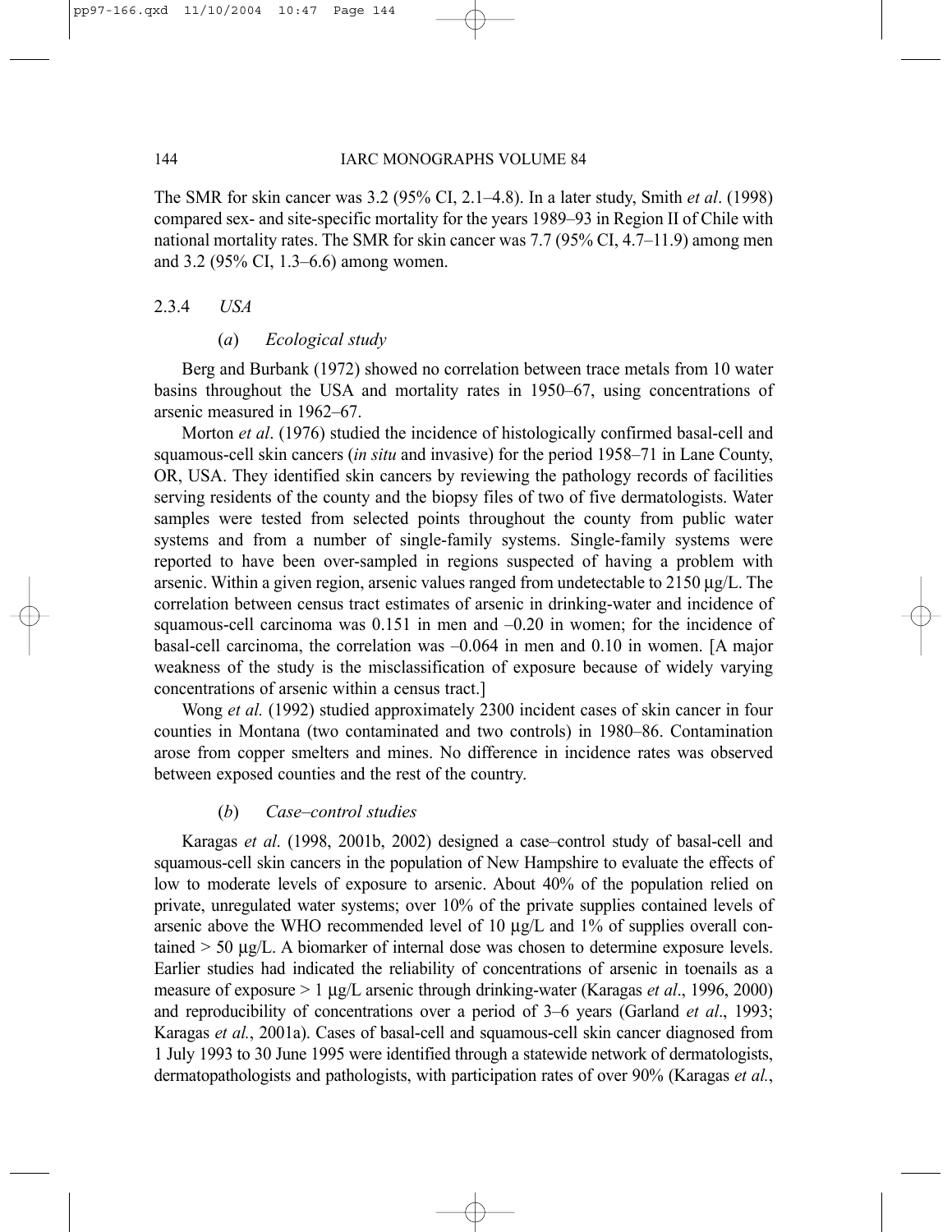2001b). Because of the high incidence of basal-cell carcinoma, incident cases of basal-cell carcinoma were randomly selected in a 2:1 ratio to cases of squamous-cell carcinoma. To minimize detection bias, cases of squamous-cell carcinoma were restricted to invasive disease only (cases of in-situ carcinomas were excluded). A 2:1 ratio of controls to squamous-cell carcinoma cases was randomly selected from population lists (driver's licence files for cases  $\leq 65$  years and Medicare enrollment lists for cases  $\geq 65$  years), frequency-matched to the combined distribution of the basal-cell and squamous-cell carcinoma cases. To be eligible to participate, subjects were required to speak English and have a working telephone. Of the 1143 potential case subjects, 896 took part in the study (78%) and, of the 820 potential controls, 540 (66%) enrolled. The analysis included the 587 cases of basal-cell carcinoma, 284 cases of squamous-cell carcinoma and 524 controls (97% of subjects) who contributed a toenail sample for arsenic analysis. Study participants underwent a personal interview to obtain information on confounding factors such as exposure and sensitivity to sun, history of radiation treatment and other medical and lifestyle factors. Age- and sex-adjusted odds ratios were computed using logistic regression analysis according to percentiles of arsenic concentrations in toenails based on the control distribution. In this categorical analysis, concentrations of arsenic appeared to be unrelated to risk for squamous-cell and basal-cell carcinomas except for the highest category (the top 97th percentile; concentrations above 0.344 µg/g) versus concentrations below the median.

An analysis using continuous exposure variables was presented separately (Karagas *et al*., 2002). A quadratic and two-segment linear model fitted the data for both squamouscell carcinoma and basal-cell carcinoma. The point at which the dose–response appeared to increase was at  $0.105 \mu g/g$  (95% CI, 0.093–0.219  $\mu g/g$ ) for squamous-cell carcinoma using a maximum likelihood estimation of the change point for the two-segment linear model. After the change point, a 1% increase in arsenic concentration in toenails was related to a 0.61% increase in risk for squamous-cell carcinoma. The quadratic model for both squamous-cell carcinoma and basal-cell carcinoma produced a consistent nadir or change point of 0.088 and 0.091, respectively. However, it was not possible to estimate a two-segment model for basal-cell carcinoma because of sparse data at the extremes. Based on a regression analysis of concentrations of arsenic in water and toenails, a change point of 0.105  $\mu$ g/g in toenails translated to 1–2  $\mu$ g/L in water, with the 95% confidence interval ranging from  $\leq 1$  to 10–20  $\mu$ g/L.

#### **2.4 Other organ sites**

Studies on cancer at other organ sites are summarized in Table 26.

Neubauer (1947) summarized cancers that had been reported in patients treated with medicinal arsenic. His report of 143 published cases included patients who developed cutaneous tumours and other malignancies such as cancers of the stomach (one case), tongue (two cases, one who also had cancer of oral mucosa), oesophagus (two cases), uterus (one case) and urethra (two cases including one papilloma of the ureter). Among patients who had not developed cutaneous tumours, other reported malignancies included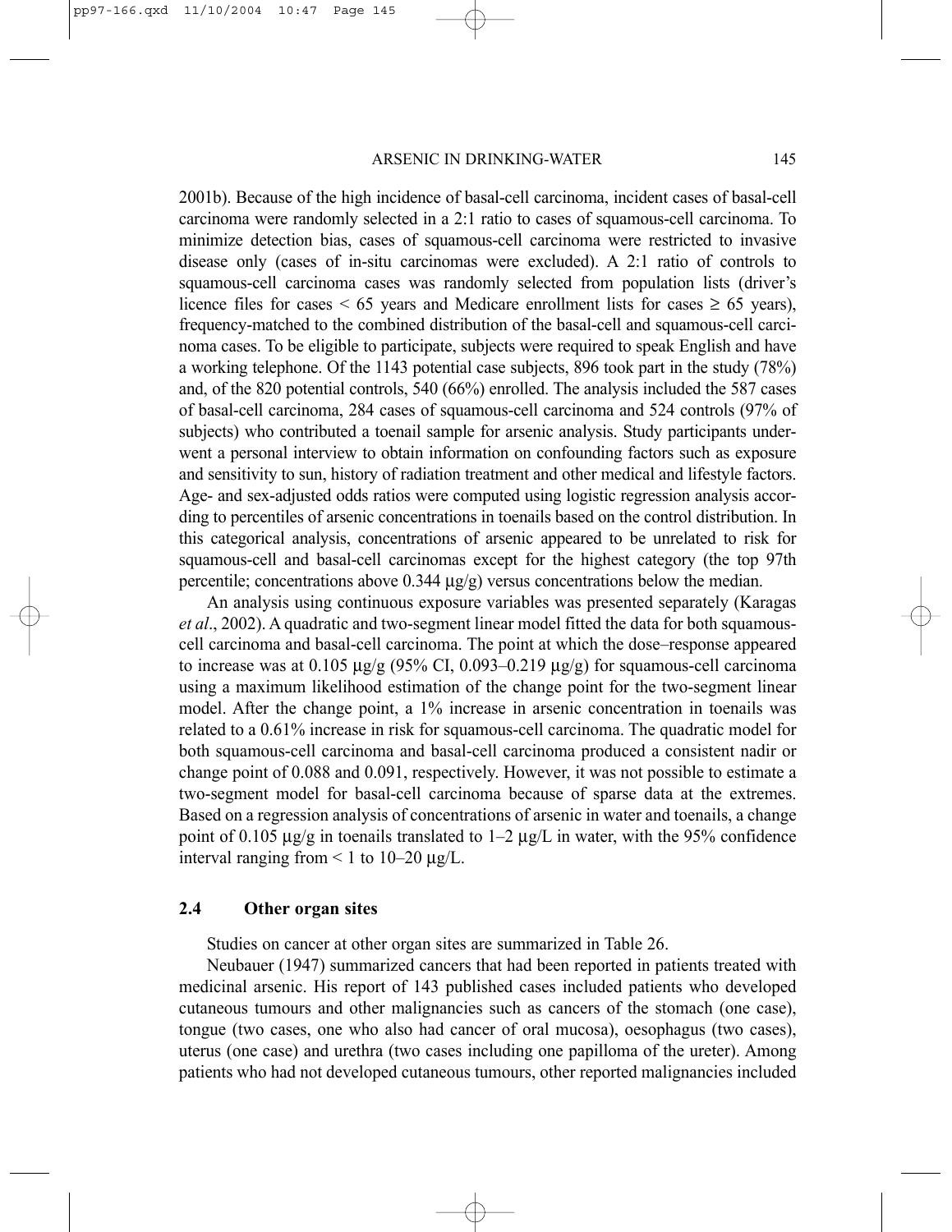|                    |                          |                       | Table 26. Summary of epidemiological studies of arsenic in drinking-water and risk for other cancers |                 |              |                                                  |                                                                                             |
|--------------------|--------------------------|-----------------------|------------------------------------------------------------------------------------------------------|-----------------|--------------|--------------------------------------------------|---------------------------------------------------------------------------------------------|
| Reference          | Location                 | End-point             | Exposure                                                                                             | Site            | No. of cases | Study outcome                                    | Comments                                                                                    |
| Ecological studies |                          |                       |                                                                                                      |                 |              |                                                  |                                                                                             |
| Taiwan             |                          |                       |                                                                                                      |                 |              |                                                  |                                                                                             |
| Chen<br>et al.     | 84 villages<br>on the SW | Mortality<br>1968-82. | Endemic area for chronic<br>arsenic toxicity                                                         |                 | Men          | Age- and sex-adjusted SMR<br>$(95\% \text{ C}I)$ | SMRs for a total of 11 sites. Prostate not<br>investigated; mid-year population: 141 733 in |
| (1985)             | coast                    | all ages              | (Blackfoot disease)                                                                                  | Colon           | 54           | $1.6(1.2-2.0)$                                   | 1968, 120 607 in 1982; national rate in 1968-82                                             |
|                    |                          |                       |                                                                                                      | Small intestine | 17           | $2.98(0.6-3.4)$                                  | used as the standard for estimation of SMR                                                  |
|                    |                          |                       |                                                                                                      | Leukaemia       | 45<br>Women  | $1.4(1.0-1.8)$                                   |                                                                                             |
|                    |                          |                       |                                                                                                      | Colon           | 61           | $1.7(1.3-2.1)$                                   |                                                                                             |
|                    |                          |                       |                                                                                                      | Small intestine | 5            | $0.97(0.1-1.8)$                                  |                                                                                             |
|                    |                          |                       |                                                                                                      | Leukaemia       | 22           | $0.9(0.5-1.3)$                                   |                                                                                             |
| Chen<br>et al.     | 42 villages<br>on the SW | Mortality<br>1973-86. | Median level of arsenic in<br>drinking-water grouped                                                 | Prostate        |              |                                                  | 899 811 person-years, rate per 100 000, age-<br>standardized to 1976 world population       |
| (1988a)            | coast                    | all ages              | into 3 strata, 1962-64<br>General population                                                         |                 |              | Age-adjusted SMR                                 |                                                                                             |
|                    |                          |                       | $<$ 300 µg/L                                                                                         |                 |              | 1.5                                              |                                                                                             |
|                    |                          |                       | 300-600 $\mu$ g/L                                                                                    |                 |              | 0.5                                              |                                                                                             |
|                    |                          |                       | $>600 \mu g/L$                                                                                       |                 |              | 5.8                                              |                                                                                             |
|                    |                          |                       |                                                                                                      |                 |              | 8.4                                              |                                                                                             |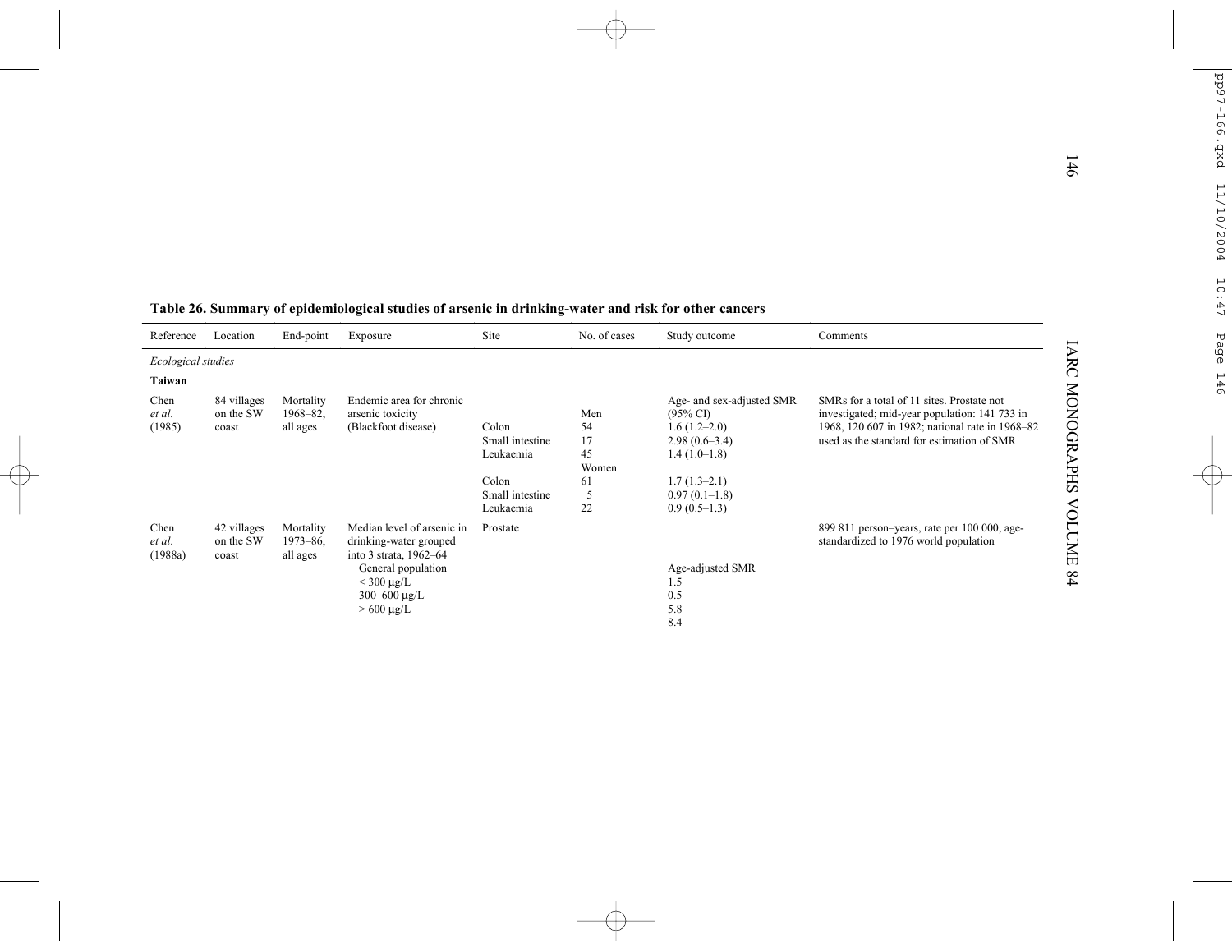|  | Table 26 (contd) |
|--|------------------|
|  |                  |

| Reference           | Location            | End-point                                  | Exposure                                                                       | Site           | No. of cases | Study outcome | Comments                                                                                                  |
|---------------------|---------------------|--------------------------------------------|--------------------------------------------------------------------------------|----------------|--------------|---------------|-----------------------------------------------------------------------------------------------------------|
| Wu et al.<br>(1989) | 42 villages<br>(SW) | Mortality<br>$1973 - 86$ ,<br>$age \ge 20$ | Median level of arsenic in<br>drinking-water grouped<br>into 3 strata, 1962-64 |                |              | <b>SMR</b>    | Age-adjusted mortality. All results are non-<br>significant.<br>Men, 257 935 person-years; women, 234 519 |
|                     |                     | years                                      | $<$ 30 µg/L                                                                    | Prostate       | 9 M          | 0.95          | person-years; rate per 100 000, age-standardized                                                          |
|                     |                     |                                            |                                                                                | Leukaemia      | 11 M         | 4.87          | to 1976 world population                                                                                  |
|                     |                     |                                            |                                                                                |                | 7 F          | 3.03          |                                                                                                           |
|                     |                     |                                            |                                                                                | Nasopharynx    | 11 M         | 3.58          |                                                                                                           |
|                     |                     |                                            |                                                                                |                | 7 F          | 1.59          |                                                                                                           |
|                     |                     |                                            |                                                                                | Oesophagus     | 15 M         | 7.62          |                                                                                                           |
|                     |                     |                                            |                                                                                |                | 4 F          | 1.83          |                                                                                                           |
|                     |                     |                                            |                                                                                | Stomach        | 46 M         | 25.6          |                                                                                                           |
|                     |                     |                                            |                                                                                |                | 21 F         | 6.71          |                                                                                                           |
|                     |                     |                                            |                                                                                | Colon          | 17 M         | 7.94          |                                                                                                           |
|                     |                     |                                            |                                                                                |                | 21 F         | 9.05          |                                                                                                           |
|                     |                     |                                            |                                                                                | Uterine cervix | 6 F          | 0.91          |                                                                                                           |
|                     |                     |                                            | 300-600 $\mu$ g/L                                                              | Prostate       | 9 M          | 9.00          |                                                                                                           |
|                     |                     |                                            |                                                                                | Leukaemia      | 11 M         | 6.52          |                                                                                                           |
|                     |                     |                                            |                                                                                |                | 7 F          | 4.55          |                                                                                                           |
|                     |                     |                                            |                                                                                | Nasopharynx    | 11 M         | 8.16          |                                                                                                           |
|                     |                     |                                            |                                                                                |                | 7 F          | 5.81          |                                                                                                           |
|                     |                     |                                            |                                                                                | Oesophagus     | 15 M         | 9.37          |                                                                                                           |
|                     |                     |                                            |                                                                                |                | 4 F          | 3.64          |                                                                                                           |
|                     |                     |                                            |                                                                                | Stomach        | 46 M         | 17.82         |                                                                                                           |
|                     |                     |                                            |                                                                                |                | 21 F         | 18.72         |                                                                                                           |
|                     |                     |                                            |                                                                                | Colon          | 17 M         | 8.30          |                                                                                                           |
|                     |                     |                                            |                                                                                |                | 21 F         | 8.16          |                                                                                                           |
|                     |                     |                                            |                                                                                | Uterine cervix | 6 F          | 5.46          |                                                                                                           |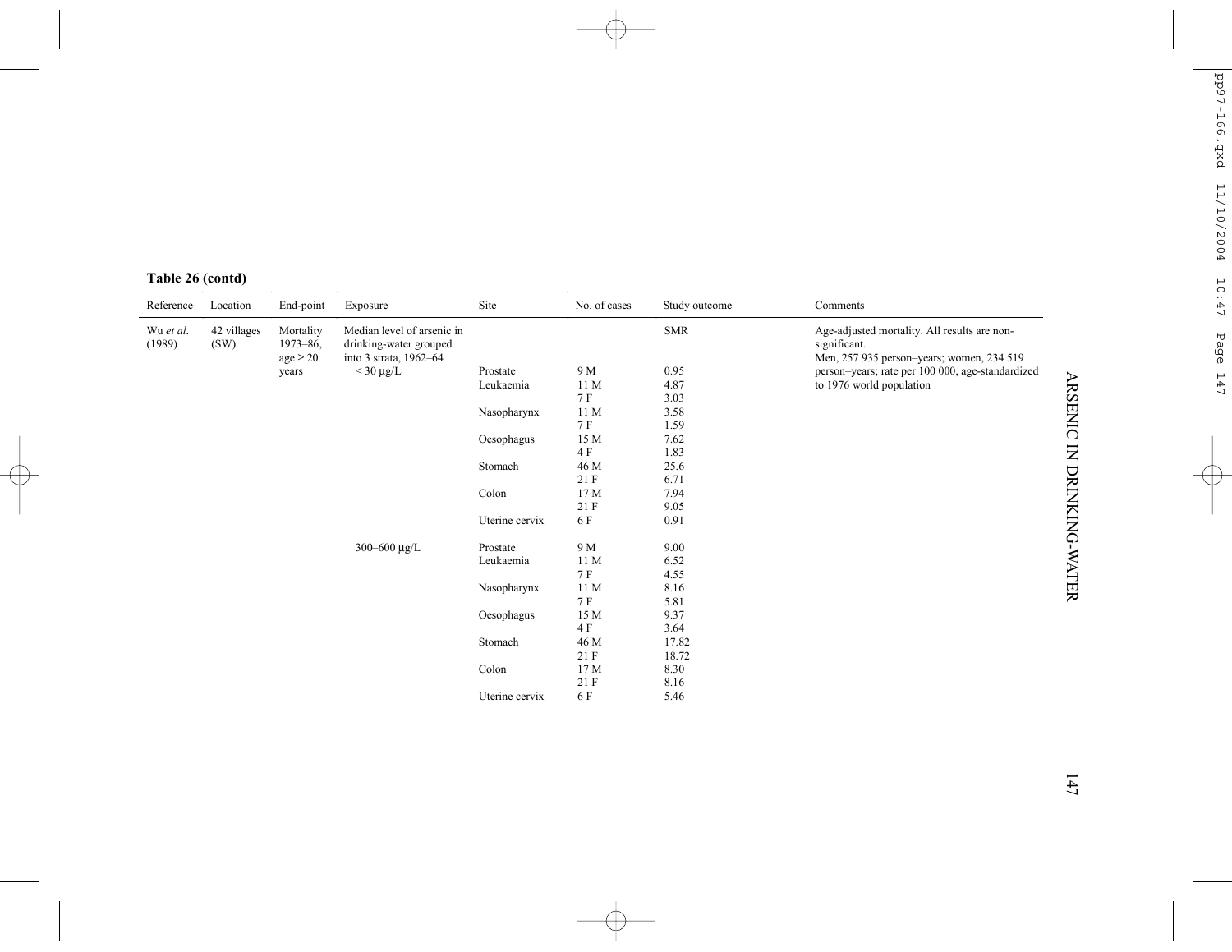| Table 26 (contd) |
|------------------|
|------------------|

| Table 26 (contd) |             |               |                                                      |                          |                 |                      |                             |            |          |  |
|------------------|-------------|---------------|------------------------------------------------------|--------------------------|-----------------|----------------------|-----------------------------|------------|----------|--|
| Reference        | Location    | End-point     | Exposure                                             | Site                     | No. of cases    | Study outcome        |                             |            | Comments |  |
| Wu et al.        |             |               | $>600 \mu g/L$                                       | Prostate                 | 9 M             | 9.18                 |                             |            |          |  |
| (1989)           |             |               |                                                      | Leukaemia                | 11M<br>7 F      | 2.69                 |                             |            |          |  |
| (contd)          |             |               |                                                      | Nasopharynx              | 11 <sub>M</sub> | 0.00<br>8.58         |                             |            |          |  |
|                  |             |               |                                                      |                          | <b>7F</b>       | 4.89                 |                             |            |          |  |
|                  |             |               |                                                      | Oesophagus               | 15 M            | 6.55                 |                             |            |          |  |
|                  |             |               |                                                      |                          | 4 F             | 0.00                 |                             |            |          |  |
|                  |             |               |                                                      | Stomach                  | 46 M<br>21F     | 56.42<br>5.98        |                             |            |          |  |
|                  |             |               |                                                      | Colon                    | 17 M            | 12.5                 |                             |            |          |  |
|                  |             |               |                                                      |                          | 21F             | 17.21                |                             |            |          |  |
|                  |             |               |                                                      | Uterine cervix           | 6 F             | 3.92                 |                             |            |          |  |
| Chen $\&$        | 42 villages | Mortality     | National survey of 83 656                            |                          |                 |                      | Percentiles of age-adjusted |            |          |  |
| Wang             | on the SW   | $1972 - 83$ , | wells (1974-76); average<br>arsenic content for each |                          |                 |                      | mortality rate/100 000      |            |          |  |
| (1990)           | coast       | all ages      | of 314 precincts or                                  |                          | Men             | person-years<br>25th | 50th                        | 75th       |          |  |
|                  |             |               | townships                                            | Oesophagus               |                 | 3.6                  | 6.0                         | 9.2        |          |  |
|                  |             |               |                                                      | Stomach                  |                 | 14.8                 | 10.2                        | 28.8       |          |  |
|                  |             |               |                                                      | Small intestine          |                 | 0.6                  | 1.1                         | 1.9        |          |  |
|                  |             |               |                                                      | Colon                    |                 | 4.2                  | 5.6                         | 7.2        |          |  |
|                  |             |               |                                                      | Rectum                   |                 | 1.9                  | 2.7                         | 3.9        |          |  |
|                  |             |               |                                                      | Pancreas                 |                 | 1.3                  | 2.1                         | 3.0        |          |  |
|                  |             |               |                                                      | Nasal cavity<br>Larynx   |                 | 1.1<br>1.1           | 1.3<br>1.7                  | 2.6<br>2.8 |          |  |
|                  |             |               |                                                      | Bone/cartilage           |                 | 1.1                  | 1.8                         | 2.9        |          |  |
|                  |             |               |                                                      | Prostate                 |                 | 0.9                  | 1.4                         | 2.3        |          |  |
|                  |             |               |                                                      | Brain                    |                 | 0.7                  | 1.1                         | 1.8        |          |  |
|                  |             |               |                                                      | Leukaemia                |                 | 1.3                  | 2.1                         | 2.7        |          |  |
|                  |             |               |                                                      |                          | Women           | 25th                 | 50th                        | 75th       |          |  |
|                  |             |               |                                                      | Oesophagus               |                 | 1.1                  | 1.8                         | 2.8        |          |  |
|                  |             |               |                                                      | Stomach                  |                 | 7.2                  | 10.0                        | 13.7       |          |  |
|                  |             |               |                                                      | Small intestine<br>Colon |                 | 0.6<br>3.6           | 0.9<br>5.5                  | 1.6<br>6.9 |          |  |
|                  |             |               |                                                      |                          |                 |                      |                             |            |          |  |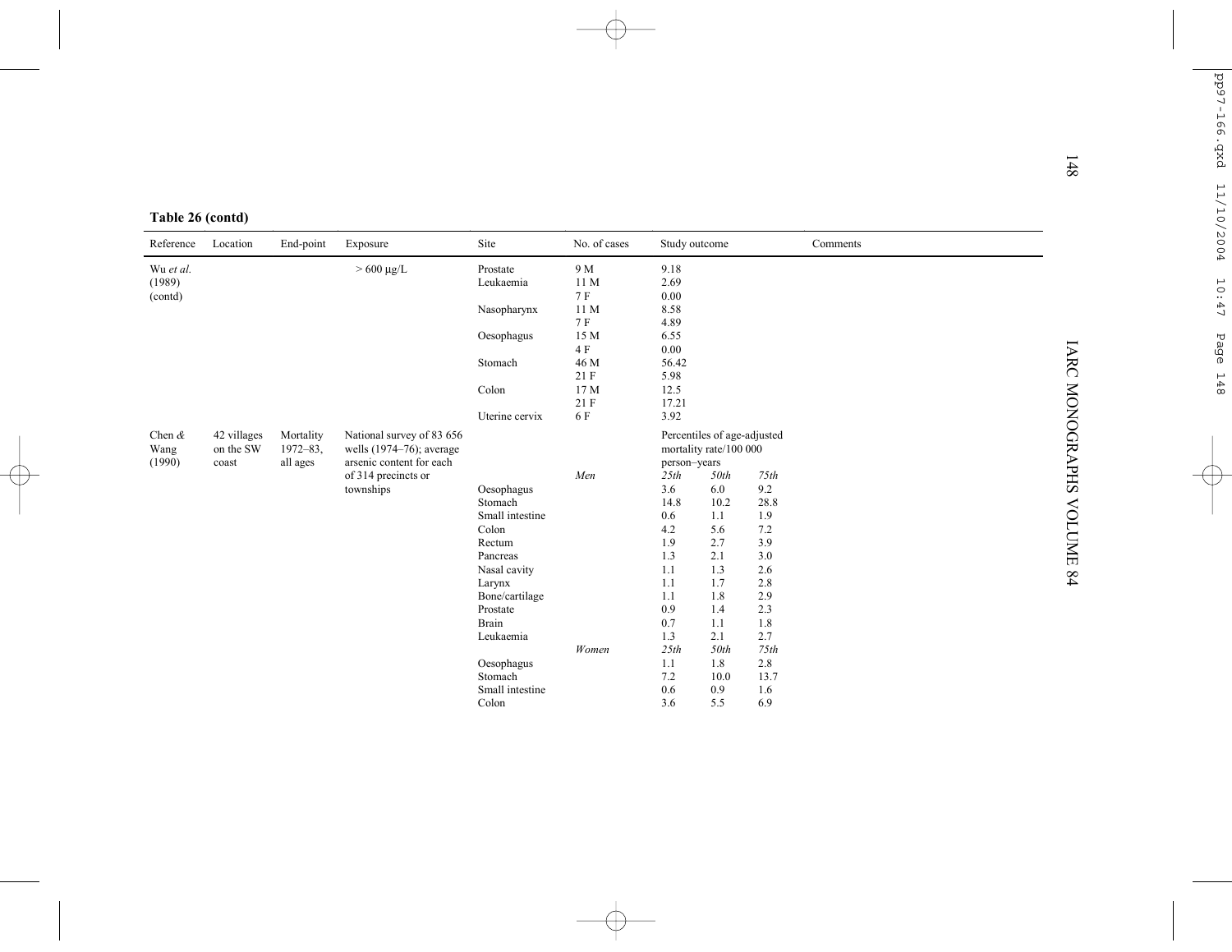|  | Table 26 (contd) |
|--|------------------|
|  |                  |

| Reference                              | Location                  | End-point                            | Exposure                                     | Site                                                                                                                                                                                              | No. of cases                                                                                                        | Study outcome                                                                                                                                                                                                                                                                                                               |                                                                    |                                                                    | Comments                                                                                                                                                                                                                    |
|----------------------------------------|---------------------------|--------------------------------------|----------------------------------------------|---------------------------------------------------------------------------------------------------------------------------------------------------------------------------------------------------|---------------------------------------------------------------------------------------------------------------------|-----------------------------------------------------------------------------------------------------------------------------------------------------------------------------------------------------------------------------------------------------------------------------------------------------------------------------|--------------------------------------------------------------------|--------------------------------------------------------------------|-----------------------------------------------------------------------------------------------------------------------------------------------------------------------------------------------------------------------------|
| Chen $\&$<br>Wang<br>(1990)<br>(contd) |                           |                                      |                                              | Rectum<br>Pancreas<br>Nasal cavity<br>Larynx<br>Bone/cartilage<br><b>Breast</b><br>Cervix uteri<br>Ovary<br>Brain<br>Leukaemia                                                                    |                                                                                                                     | 1.5<br>1.4<br>0.6<br>0.5<br>1.0<br>2.7<br>3.8<br>0.8<br>1.0<br>1.1                                                                                                                                                                                                                                                          | 2.3<br>2.1<br>1.0<br>0.9<br>1.7<br>4.4<br>6.2<br>1.4<br>1.5<br>1.7 | 3.3<br>2.7<br>1.6<br>1.5<br>2.5<br>6.2<br>8.3<br>2.0<br>2.2<br>2.4 |                                                                                                                                                                                                                             |
| Tsai et al.<br>(1999)                  | Four<br>townships<br>(SW) | Mortality<br>$1971 - 94$<br>all ages | Endemic area for chronic<br>arsenic toxicity | Pharynx<br>Oesophagus<br>Stomach<br>Intestine<br>Colon<br>Rectum<br>Nasal cavity<br>Larynx<br>Bone<br>Prostate<br>Brain<br>Lymphoma<br>Leukaemia<br>Pharynx<br>Oesophagus<br>Stomach<br>Intestine | Men<br>24<br>69<br>195<br>15<br>91<br>46<br>40<br>30<br>41<br>48<br>19<br>56<br>67<br>Women<br>10<br>12<br>111<br>8 | <b>SMR (95% CI)</b><br>$1.1(0.7-1.7)$<br>$1.7*(1.3-2.1)$<br>$1.4*(1.2-1.5)$<br>$2.1(1.2-3.5)$<br>$1.4(1.1-1.7)$<br>$1.2(0.9-1.7)$<br>$3.7(2.6-5.0)$<br>$1.8(1.2 - 2.5)$<br>$2.3(1.7-3.2)$<br>$1.96(1.4-2.6)$<br>$1.1(90.7-1.8)$<br>$1.4(1.1-1.8)$<br>$1.3(1.04-1.7)$<br>$2.2(1.1-4.1)$<br>$0.8(0.4-1.4)$<br>$1.4*(1.2-1.7)$ |                                                                    |                                                                    | SMRs with national reference, unless otherwise<br>stated; *SMRs with local reference<br>Men, 1 508 623 person-years; women, 1 404 759<br>person-years; national rates in 1971-94 used as the<br>standard for SMR estimation |
|                                        |                           |                                      |                                              | Colon<br>Rectum<br>Nasal cavity<br>Larynx<br>Bone<br>Brain<br>Lymphoma<br>Leukaemia                                                                                                               | 83<br>33<br>29<br>13<br>34<br>21<br>35<br>40                                                                        | $1.3(0.5-2.5)$<br>$1.4*(1.1-1.8)$<br>$1.5*(1.03-2.11)$<br>$5.1(3.4 - 7.3)$<br>$3.8(2.0-6.4)$<br>$2.2(1.5-3.1)$<br>$1.8*(1.1-2.7)$<br>$1.4(1.0-2.0)$<br>$1.1(0.8-1.4)$                                                                                                                                                       |                                                                    |                                                                    |                                                                                                                                                                                                                             |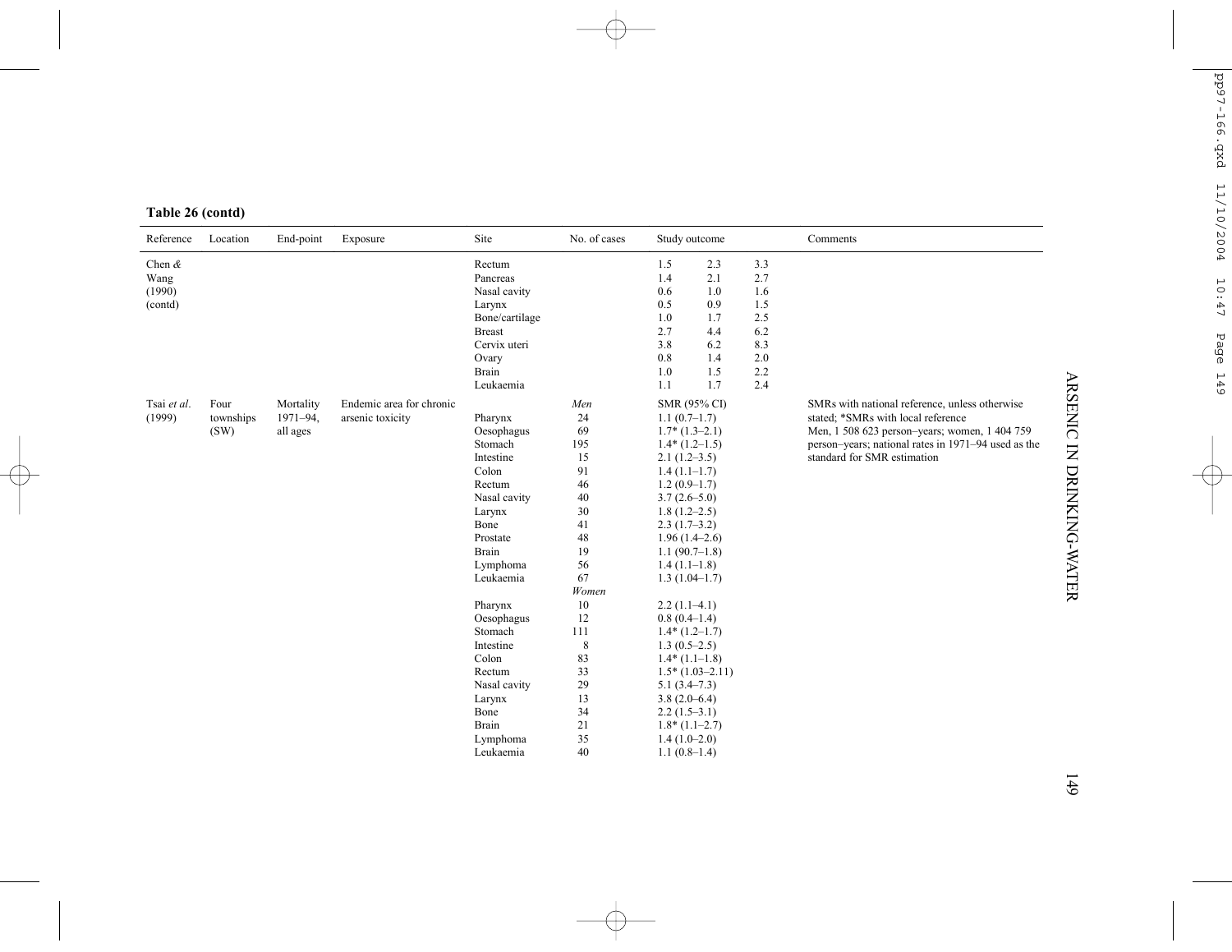| Table 26 (contd)               |                                              |                      |                                                                                    |                                                          |                                     |                                                                                        |                                                                                                               |
|--------------------------------|----------------------------------------------|----------------------|------------------------------------------------------------------------------------|----------------------------------------------------------|-------------------------------------|----------------------------------------------------------------------------------------|---------------------------------------------------------------------------------------------------------------|
| Reference                      | Location                                     | End-point            | Exposure                                                                           | Site                                                     | No. of cases                        | Study outcome                                                                          | Comments                                                                                                      |
| <b>Chile</b>                   |                                              |                      |                                                                                    |                                                          |                                     |                                                                                        |                                                                                                               |
| Rivara<br>et al.<br>(1997)     | Regions II<br>and VIII.<br>northern<br>Chile | Mortality<br>1950-92 | Arsenic-contaminated<br>Region II                                                  | Larynx                                                   |                                     | Relative risk (Region II<br>versus Region VIII), 3.4<br>$(95\% \text{ CI}, 1.3-8.6)$   | Population: 411 000 in Region II, 1 700 000 in<br>Region VIII. Antofagasta (Region II) versus<br>Region VIII. |
| <b>USA</b>                     |                                              |                      |                                                                                    |                                                          |                                     |                                                                                        |                                                                                                               |
| Berg $\&$<br>Burbank<br>(1972) | 10 water<br>basins                           | Mortality<br>1950-67 | Trace metals in water<br>supplies (As, Be, Cd, Cr,<br>Co, Fe, Pb, Ni)              | Larynx<br>Eve<br>Myeloid leu-<br>kaemia                  |                                     | Probability of a positive<br>association<br>0.024<br>0.009<br>0.042                    |                                                                                                               |
| Australia                      |                                              |                      |                                                                                    |                                                          |                                     |                                                                                        |                                                                                                               |
| Hinwood<br>et al.<br>(1999)    | Victoria                                     | Incidence<br>1982-91 | Median arsenic<br>concentration in<br>drinking-water ranging<br>$1 - 1077 \mu g/L$ | Prostate<br>Melanoma<br><b>Breast</b><br>Chronic myeloid | Obs. no.<br>619<br>477<br>762<br>40 | SIR (95% CI)<br>$1.1(1.05-1.2)$<br>$1.4(1.2-1.5)$<br>$1.1(1.03-1.2)$<br>$1.5(1.1-2.1)$ | State rates in 1982–91 used as the standard for<br>estimation of SIR                                          |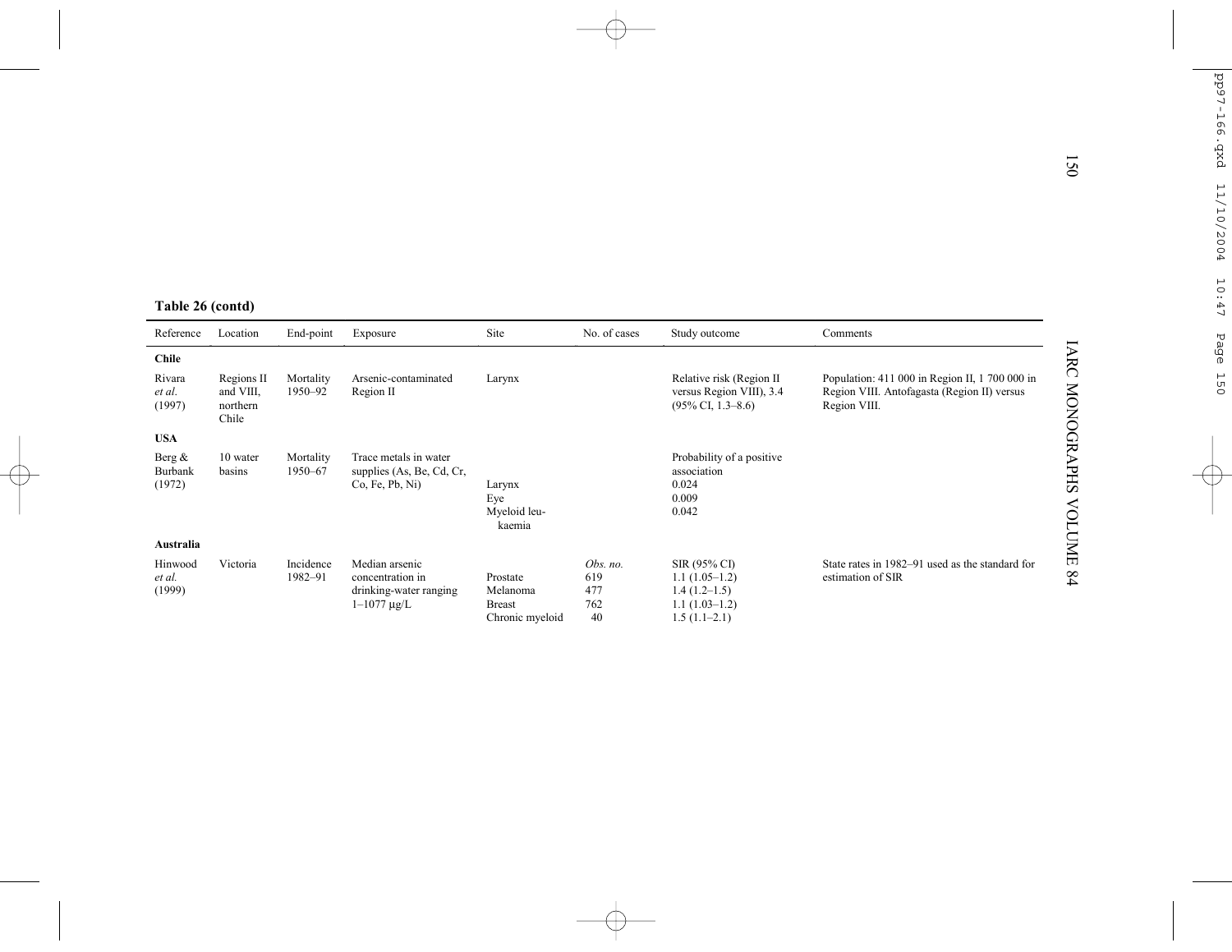# **Table 26 (contd)**

| Reference                              | Location                                                                | End-point            | Exposure                                                                                                                                                                                                                                                                                                      | Site                                           | No. of cases                                                                    | Study outcome                                                                                                                                                                                                                                                              |                                                      | Comments                                            |
|----------------------------------------|-------------------------------------------------------------------------|----------------------|---------------------------------------------------------------------------------------------------------------------------------------------------------------------------------------------------------------------------------------------------------------------------------------------------------------|------------------------------------------------|---------------------------------------------------------------------------------|----------------------------------------------------------------------------------------------------------------------------------------------------------------------------------------------------------------------------------------------------------------------------|------------------------------------------------------|-----------------------------------------------------|
| Case-control study<br>Canada           |                                                                         |                      |                                                                                                                                                                                                                                                                                                               |                                                |                                                                                 |                                                                                                                                                                                                                                                                            |                                                      |                                                     |
| Infante-<br>Rivard<br>et al.<br>(2001) | Ouébec<br>province                                                      | Incidence<br>1980-93 | Trihalomethanes, metals<br>$(As, Cd, Cr, Pb, Zn)$ and<br>nitrates in drinking-water<br>during prenatal and<br>postnatal periods<br>Arsenic exposure index<br>Average level $(> 95th$<br>versus $\leq$ 95th percentile<br>$[5 \mu g/L]$<br>Cumulative exposure<br>$(> 95$ th versus $\leq 95$ th<br>percentile | Childhood<br>acute<br>lymphocytic<br>leukaemia | Exposed cases<br>Prenatal, 18<br>Postnatal, 20<br>Prenatal, 20<br>Postnatal, 19 | OR (95% CI)<br>Prenatal period<br>$0.9(0.5-1.8)$<br>$0.7(0.4-1.3)$                                                                                                                                                                                                         | Postnatal period<br>$1.4(0.7-2.8)$<br>$1.1(0.6-2.2)$ | Adjusted for maternal age and level of<br>education |
| Cohort studies                         |                                                                         |                      |                                                                                                                                                                                                                                                                                                               |                                                |                                                                                 |                                                                                                                                                                                                                                                                            |                                                      |                                                     |
| Japan                                  |                                                                         |                      |                                                                                                                                                                                                                                                                                                               |                                                |                                                                                 |                                                                                                                                                                                                                                                                            |                                                      |                                                     |
| Tsuda<br>et al.<br>(1989)              | Nakajo-<br>machi<br>town,<br>Niigata<br>Prefecture.<br>281<br>residents | Mortality<br>1959-87 | High dose of arsenic<br>contamination (through a<br>factory) of well-water<br>used for drinking (1955–<br>59)                                                                                                                                                                                                 | Uterus                                         | 17 deaths from<br>all cancers in<br>the entire<br>cohort                        | Among the residents in high-<br>exposure areas (low, $< 0.05$ ppm;<br>medium, $0.05-0.5$ ppm; high,<br>$\geq$ 0.5 ppm), significant excess<br>mortality from cancer of the uterus<br>over expected value based on<br>mortality for Niigata Prefecture and<br>for all Japan |                                                      |                                                     |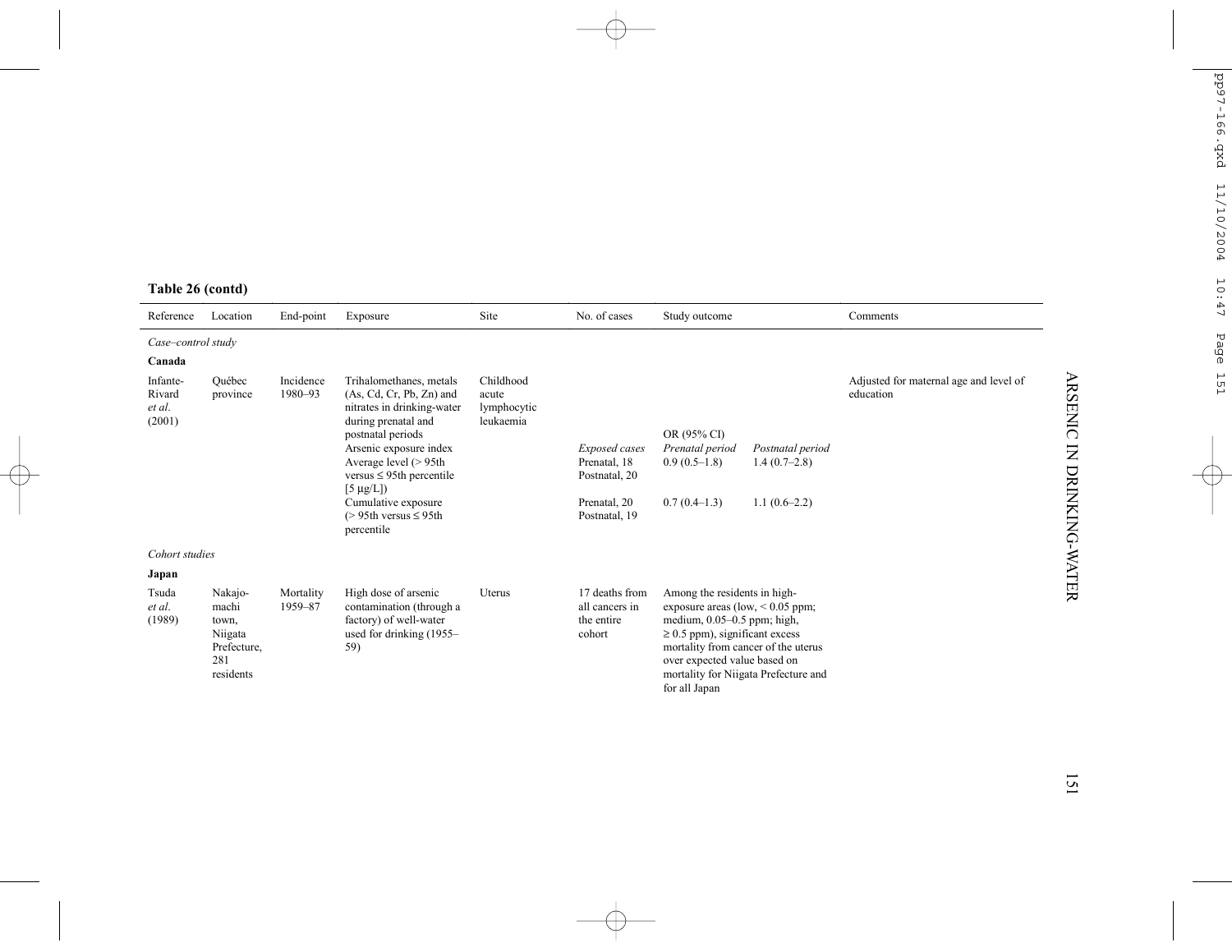|                                 |                                                                                                   |                      |                                                                                                               |                                   |                                                                          |                                                 |                                                                                                     |                                  |                                                                                        |                                                                                                                                                                                                                                 | 152               |
|---------------------------------|---------------------------------------------------------------------------------------------------|----------------------|---------------------------------------------------------------------------------------------------------------|-----------------------------------|--------------------------------------------------------------------------|-------------------------------------------------|-----------------------------------------------------------------------------------------------------|----------------------------------|----------------------------------------------------------------------------------------|---------------------------------------------------------------------------------------------------------------------------------------------------------------------------------------------------------------------------------|-------------------|
| Table 26 (contd)                |                                                                                                   |                      |                                                                                                               |                                   |                                                                          |                                                 |                                                                                                     |                                  |                                                                                        |                                                                                                                                                                                                                                 |                   |
| Reference                       | Location                                                                                          | End-point            | Exposure                                                                                                      | Site                              | No. of cases                                                             |                                                 | Study outcome                                                                                       |                                  |                                                                                        | Comments                                                                                                                                                                                                                        |                   |
| Tsuda<br>et al.<br>(1995)       | 454<br>residents<br>living in<br>Namikicho<br>and<br>Nakajo-<br>machi in<br>Niigata<br>Prefecture | Mortality<br>1959-92 | High-dose arsenic<br>contamination (through a<br>factory) of well-water<br>used for drinking<br>$(1955 - 59)$ | Uterus                            | $\boldsymbol{0}$<br>$\boldsymbol{0}$<br>$\overline{c}$<br>$\overline{c}$ |                                                 | Arsenic concentration (ppm)<br>${}_{0.05}$<br>$0.05 - 0.99$<br>>1<br>Total                          |                                  | SMR (95% CI)<br>$0.0(0-8.0)$<br>$0.0(0-37.6)$<br>$13.5(2.4 - 48.6)$<br>$3.0(0.5-11.1)$ | 113 persons who drank from<br>industrially contaminated wells in<br>1955–59, then followed for 33<br>years; rates in Niigata Prefecture in<br>1960–89 used as the standard for<br>estimation of SMR                             | IARC              |
| <b>USA</b><br>Garland<br>et al. | Nested<br>case-                                                                                   | Incidence<br>1984-86 | Exposure to 5 metals (As,<br>Cu, Cr, Fe, Zn) through                                                          | Breast, diagnosed<br>from 1984 to | Total,<br>433                                                            | Quin-<br>tile                                   | Cut-point<br>$(\mu g/g)$                                                                            | Odds<br>ratio                    | 95% CI                                                                                 | Multivariate logistic regression<br>models controlled for age, date of                                                                                                                                                          | <b>MONOGRAPHS</b> |
| (1996)                          | control in<br>the Nurses'<br>Health<br>Study<br>Cohort,<br><b>USA</b>                             |                      | any route measured                                                                                            | 1986, 459<br>matched controls     | 54<br>67<br>56<br>62<br>69                                               | 1<br>$\overline{2}$<br>3<br>$\overline{4}$<br>5 | ${}_{0.059}$<br>$0.059 - 0.078$<br>$0.079 - 0.103$<br>$0.104 - 0.138$<br>> 0.138                    | 1.0<br>1.2<br>1.01<br>1.1<br>1.1 | $0.7 - 1.98$<br>$0.6 - 1.7$<br>$0.7 - 1.9$<br>$0.7 - 1.9$                              | nail return, smoking, age at first<br>birth, parity, history of benign<br>breast disease, history of breast<br>cancer in mother or sister, age at<br>menarche, menopausal status,<br>body mass index and alcohol<br>consumption | <b>VOLUME</b>     |
| Lewis<br>et al.<br>(1999)       | Millard<br>County,<br>UT                                                                          | Mortality            | Exposure to arsenic in<br>drinking-water                                                                      | Prostate                          | 50                                                                       |                                                 | All men<br>$(\mu g/L - \text{years})$<br>$Low \le 1000$<br>Medium (1000-4999)<br>High $(\geq 5000)$ |                                  | <b>SMR</b><br>1.5 (95% CI,<br>$1.07 - 1.9$<br>1.07<br>1.70 $(p < 0.05)$<br>1.65        | Exposure index relies on<br>ecological measures of arsenic<br>concentration, median value for<br>the community.<br>State rates in 1950-92 used as the<br>standard for estimation of SMR                                         | 64                |

SMR, standardized mortality ratio; CI, confidence interval; M, male; F, female; SIR, standardized incidence ratio; OR, odds ratio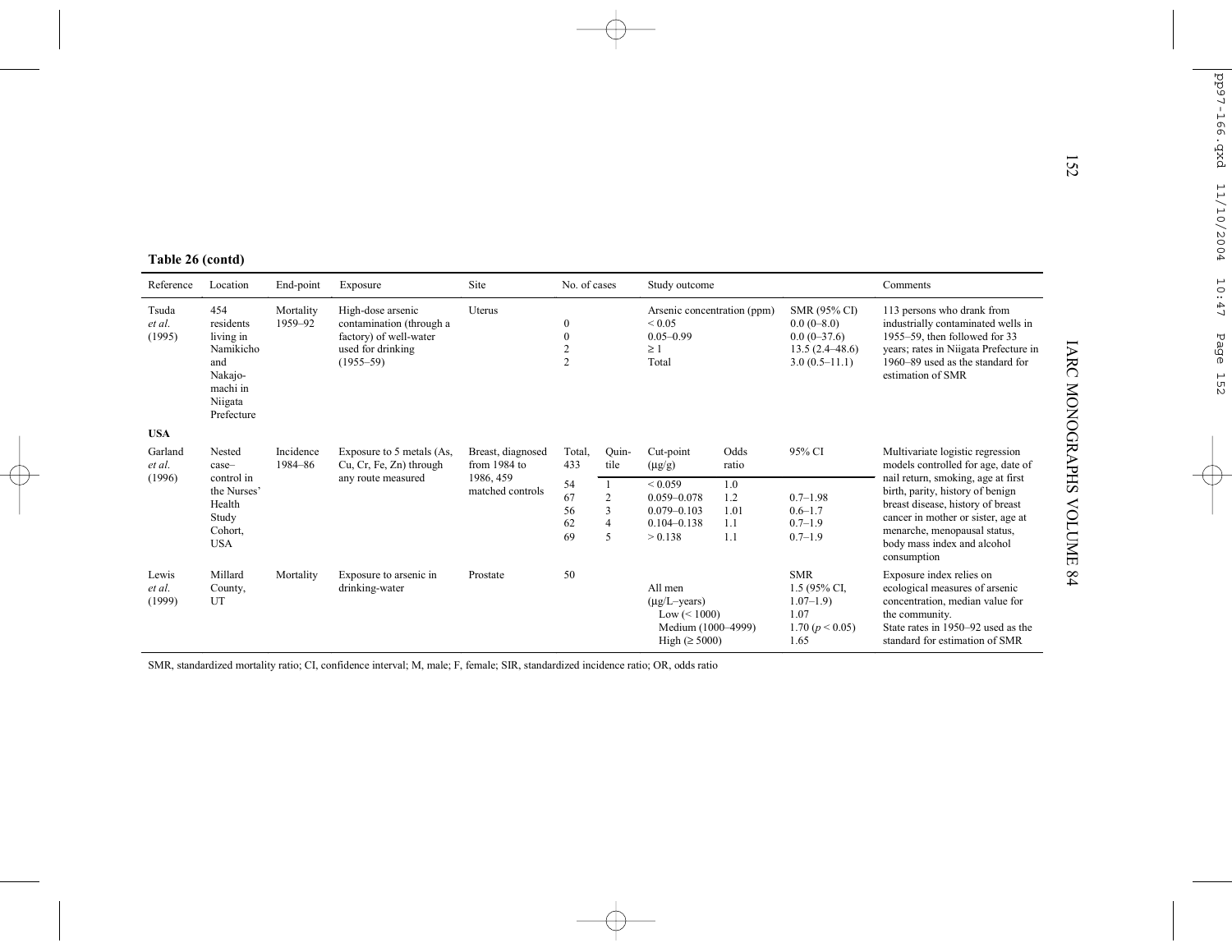#### ARSENIC IN DRINKING-WATER 153

cancers of the breast (two cases, one case who had keratoses present), pancreas (one case who had keratoses present) and mouth (one patient who had treatment to the mouth for syphilis). A report of seven cases of cancer following treatment with Fowler's solution (Jackson & Grainge, 1975) included one case of bilateral breast cancer and one case of colon cancer. Multiple skin cancers were present in both cases. The literature also includes cases of meningioma and intestinal malignancies associated with ingestion of arsenic (IARC, 1987). [Case reports have helped to identify the role of ingestion of arsenic in the occurrence of skin cancer and could provide leads to occurrences of other malignancies. However, without an appropriate comparison group, it is unclear whether any of the cases represent an excess over the norm.]

#### 2.4.1 *Taiwan, China*

#### *Ecological studies*

Chen *et al*. (1985) (described in Section 2.1.1) reported SMRs in the four-county region in South-West Taiwan that is endemic for Blackfoot disease using mortality rates for the whole country as the standard. The analyses were based on mortality data obtained from the Department of Health for the period 1968–82. To estimate dose, SMRs were computed for regions that were hyperendemic (21 villages), endemic (25 villages) and not endemic (38 villages) for Blackfoot disease. Age-standardized mortality rates for the four counties were elevated compared with national rates for cancer of the colon in both men and women. Age- and sex-standardized mortality rates for colon cancer were higher in endemic areas than in non-endemic areas, but were lower in the hyperendemic areas compared with other areas. SMRs for leukaemia were of borderline statistical significance in men and close to unity in women. The SMR for cancer of the small intestine also was increased in men but not in women, and was not statistically significant in either sex [Prostate cancer was not investigated in this report.] (Chen *et al*., 1985). A subsequent report used the median concentrations of arsenic in well-water measured in 1962–64 grouped into levels of < 300, 300–600 and ≥ 600 µg/L. A dose-related gradient in age-adjusted mortality was noted for prostate cancer. In the  $\geq 600\text{-}\mu\text{g/L}$  group, the agestandardized mortality rate for prostate cancer was 5.6 times higher than that of the general population of Taiwan (Chen *et al*., 1988a) (study described in Section 2.1.1).

Wu *et al*. (1989) (study described in Section 2.1.1) published age-adjusted mortality rates for the years 1973–86 in 27 townships in the four counties endemic for Blackfoot disease together with 15 additional villages in the townships of Yensui and Hsiaying. Using the same data on well-water content and the classification scheme described above (Chen *et al*., 1988a), a dose-related trend in mortality from prostate cancer was again observed (Mantel-Haenszel test for trend,  $p < 0.05$ ). The authors also noted dose-related increases in mortality rates from nasopharyngeal and colon cancer in men, which, however, were not statistically significant. In this analysis, leukaemia and oesophageal, stomach or uterine cancers did not appear to be related to levels of arsenic (Wu *et al*., 1989).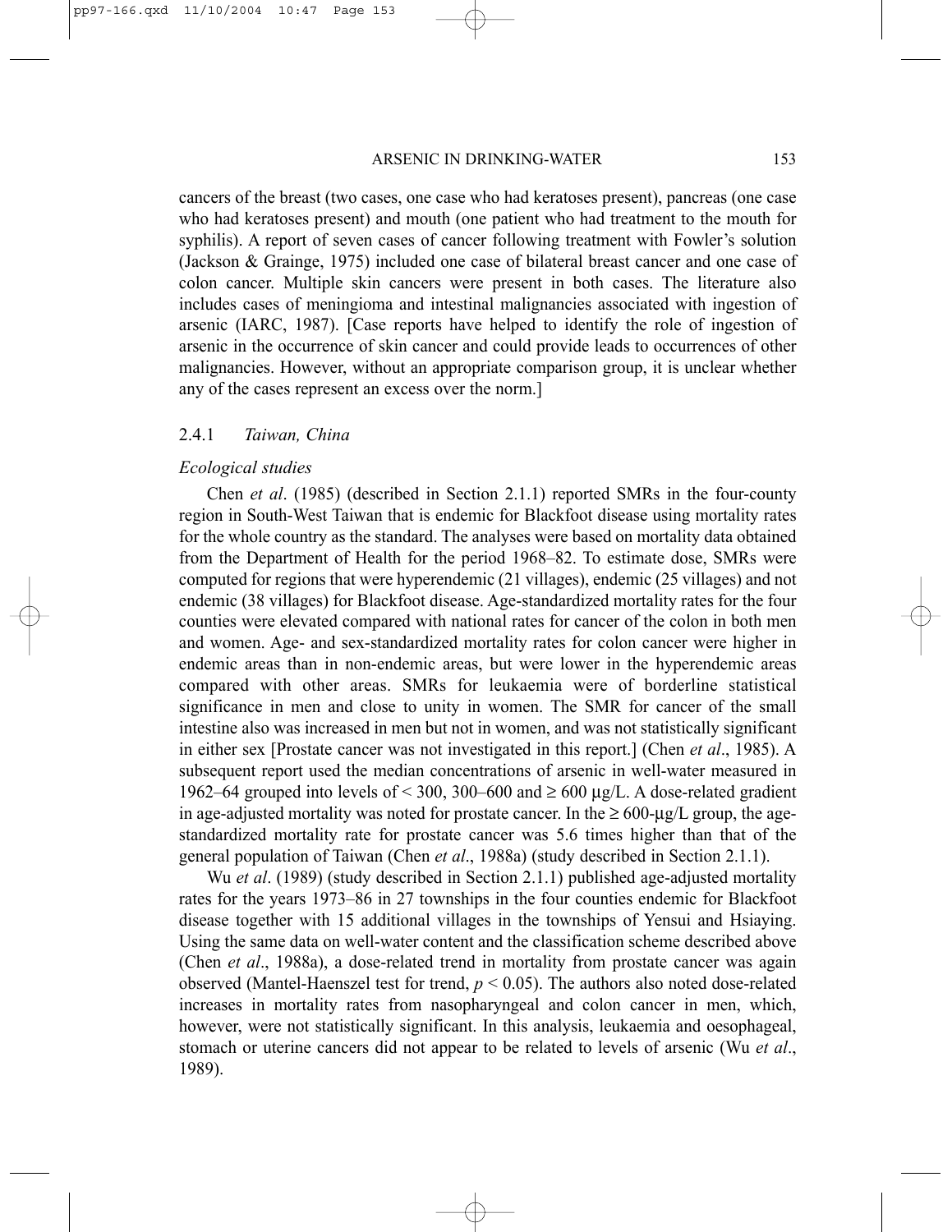In a later study, Chen and Wang (1990) (described in Section 2.1.1) used data on arsenic in well-water measured from 1974 to 1976 in 314 precincts and townships throughout Taiwan. Based on a multiple regression analysis (adjusted for urbanization and age), mortality rates from prostate cancer significantly increased with higher average level of arsenic. Age-adjusted mortality rates for cancers of the nasal cavity also correlated with average arsenic concentration in men and women for all precincts and townships and for the south-western townships. Cancers of the oesophagus, stomach, small intestine, colon, rectum, pancreas, larynx, bone and cartilage, breast, cervix, ovary and brain and leukaemia were not significantly correlated. [The regression estimates were only presented for statistically significant results.]

Based on data from death certificates for the period 1971–94, Tsai *et al*. (1999) (described in Section 2.1.1) computed SMRs for the four townships that are endemic for Blackfoot disease using local (Chiayi County) and national (Taiwan) rates as the standard. Applying national rates, SMRs were elevated for cancers of the intestine, colon and prostate in men, cancers of the nasal cavity and larynx in both men and women, lymphoma in men and women, leukaemia in men and cancers of the pharynx and bone in women. These SMRs were similarly elevated using the local mortality rates as the standard. In addition, using the local rates as the standard, higher SMRs were found for cancers of the oesophagus in men, cancers of the stomach in men and women and cancers of the colon, rectum and brain in women for the four townships.

[Data from South-West Taiwan indicate a consistent pattern of increases in mortality from prostate cancer in areas with high contamination by arsenic, and there is evidence of a dose-related effect. These studies do not specifically address the issue of dose of exposure, nor do they raise issues of latency and duration. These issues cannot be addressed using mortality as an end-point for prostate cancer since the disease has a low case-fatality rate. One possible source of bias is that prostate cancer often goes undetected, and a higher mortality rate in regions with known exposure to arsenic could occur if screening for cancer deaths is enhanced in the region.]

#### 2.4.2 *Chile*

#### *Ecological study*

Rivara *et al*. (1997) compared the mortality rates for various cancers in 1976 between Antofagasta in Region II and the non-contaminated Region VIII. An elevated risk of cancer of the larynx was observed in the arsenic-exposed Region II. Among the various other cancers (17 sites) investigated, no other elevated SMRs were reported.

### 2.4.3 *Japan*

#### *Cohort studies*

From about 1945 to 1959, wells in the small town of Nakajo-machi in Niigata Prefecture became contaminated with arsenic (up to  $3000 \mu g/L$ ) from a factory producing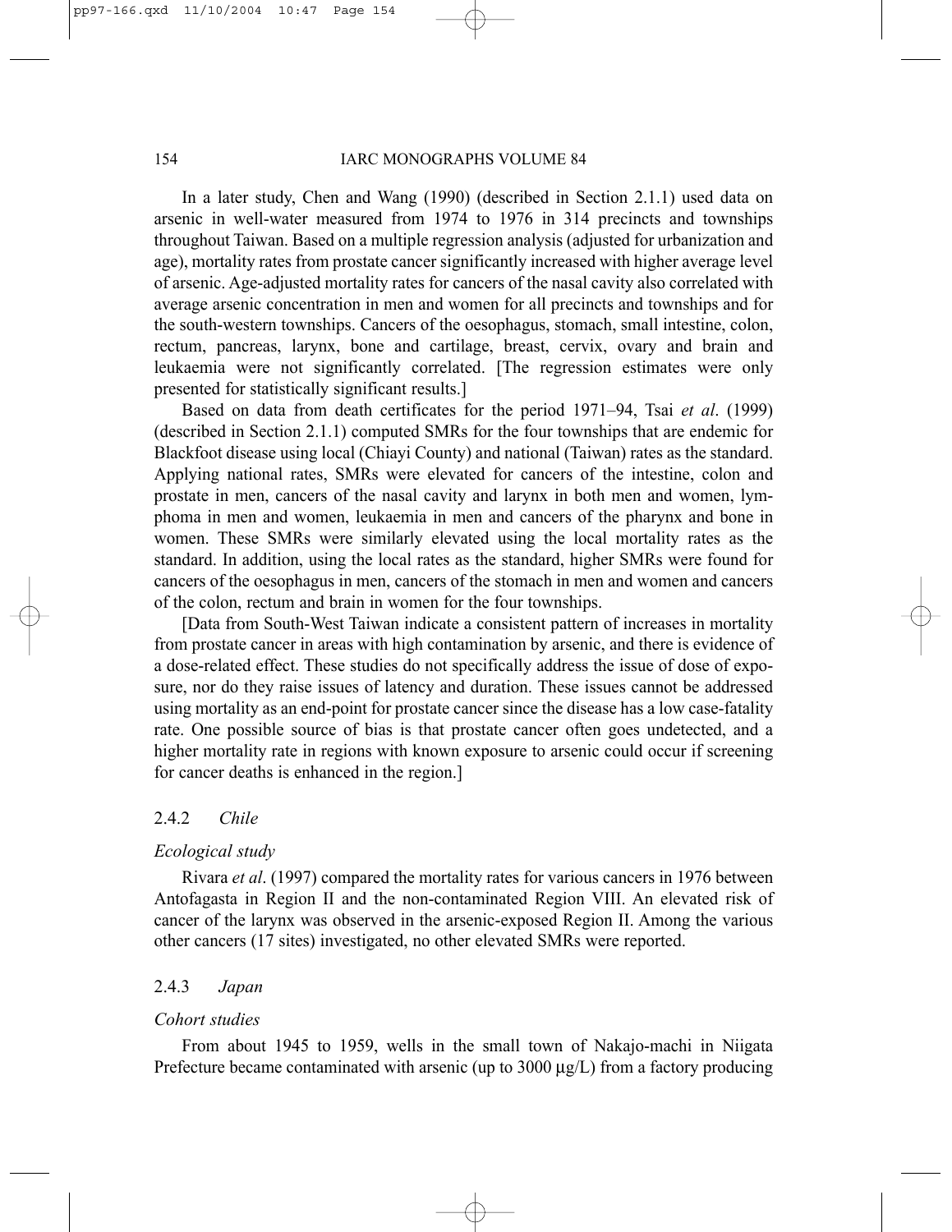King's yellow  $(As<sub>2</sub>, 0<sub>3</sub>)$ . Two uterine cancer deaths occurred from 1959 to 1992 in the highest exposure category ( $\geq 500 \mu g/L$ ), with an SMR for uterine cancer of around 3.0 using the age- and cause-specific mortality rates from Niigata Prefecture (Tsuda *et al*., 1989, 1995). [No other cancer sites were discussed.]

#### 2.4.4 *North America*

#### (*a*) *Cohort studies*

Garland *et al*. (1996) conducted a nested case–control study in the USA to investigate the relationship between concentrations of arsenic and other trace elements in toenails and the incidence of breast cancer. Cases and controls were selected from the Nurses' Health Study cohort comprising 121 700 nurses aged 30–55 years living in 11 states of the USA. Toenail samples were obtained from 72% of 94 115 cohort members in 1982. A total of 62 641 women provided toenail clippings and did not have a diagnosis of breast cancer as of 1982. The nested study was based on the 433 women who had a diagnosis of breast cancer reported in mailed questionnaires in 1984 and 1986 and an age-matched control group. Compared with the quintile, the adjusted odds ratio for breast cancer was 1.1  $(95\% \text{ CI}, 0.7-1.9)$  for the highest quintile of arsenic.

Lewis *et al*. (1999) reported SMRs for various cancers using a retrospective cohort of residents from Millard County, UT, USA. Of the multiple types of cancers examined, mortality was only elevated for prostate cancer [The limitations of this study have been cited in Section 2.1.4.].

#### (*b*) *Case–control studies*

Infante-Rivard *et al*. (2001) conducted a population-based case–control study of childhood leukaemia (occurring before the age of 9 years) in Québec Province, Canada. Cases included individuals who were newly diagnosed with childhood leukaemia from 1980 to 1993. Of 510 eligible cases, 491 participated (96.3%) and, of 588 controls, 493 took part (83.8%). The investigators sought drinking-water test data from 1970 onward through a postal questionnaire that yielded usable data from 112 of 202 municipalities (55%). Additional data was provided from the Ministry of Municipal Distribution Systems in 1986. Further analysis of tap-water was performed by the study investigators and covered 103 of the municipalities. These data were linked to information on residential history derived from interviews with the subjects' parents, and the value used for exposure to arsenic was that of the subjects' municipalities of residence for the closest year when data were available. Values from multiple test results were averaged over a given year, and individuals with private water systems were assigned the arsenic value of their municipality of residence. Separate exposure variables were computed for subjects' pre- and postnatal periods and included average arsenic levels and cumulative exposure. A logistic regression analysis included maternal age and level of schooling. The odds ratio for childhood leukaemia above versus less than or equal to the 95th percentile (5 µg/L arsenic) was 0.9 (95% CI, 0.5–1.8) for prenatal exposure and  $1.4$  (95% CI, 0.7–2.7) for postnatal exposure.